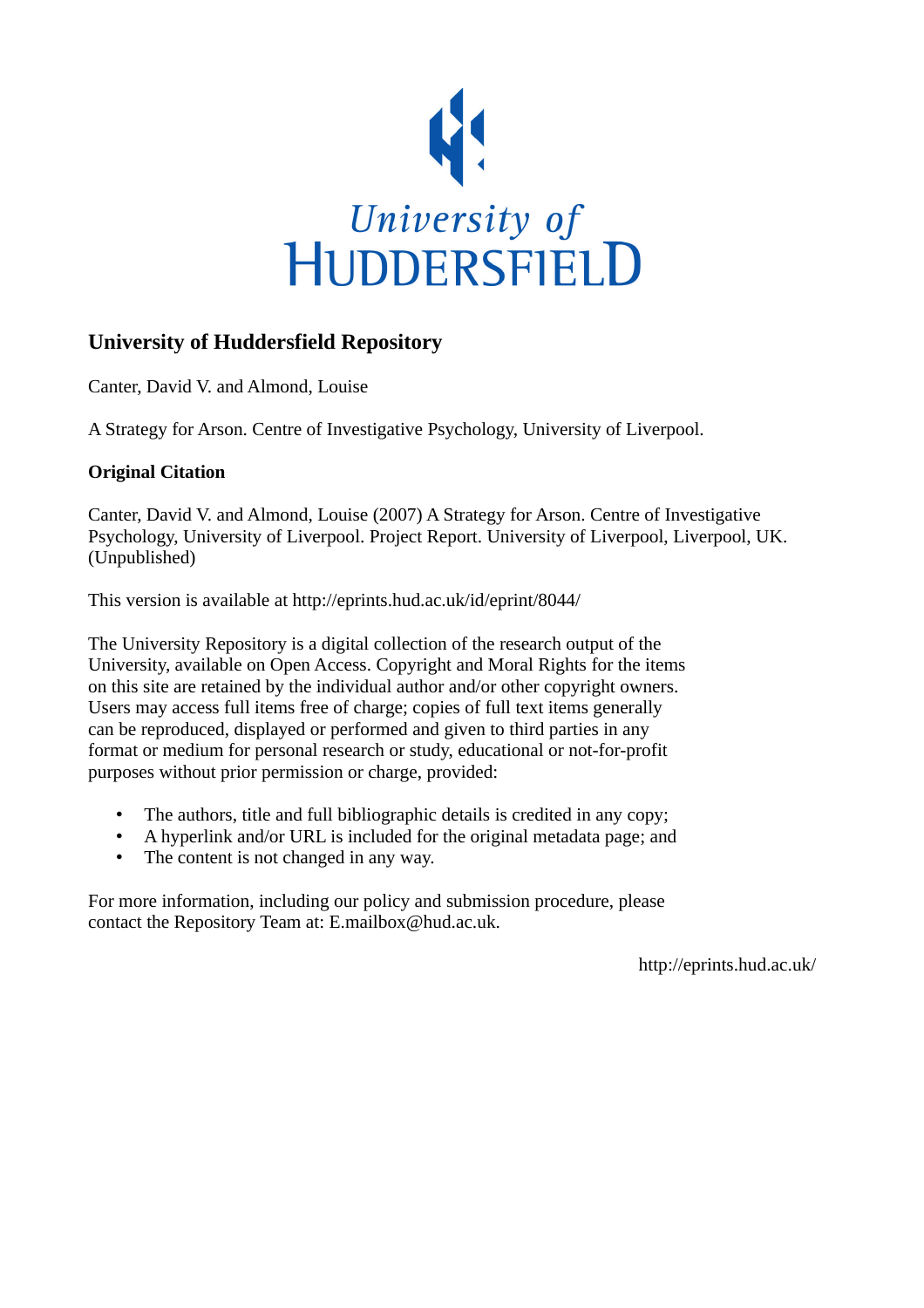# **A STRATEGY FOR ARSON**

**David Canter & Louise Almond**

**Centre for Investigative Psychology Department of Psychology The University of Liverpool**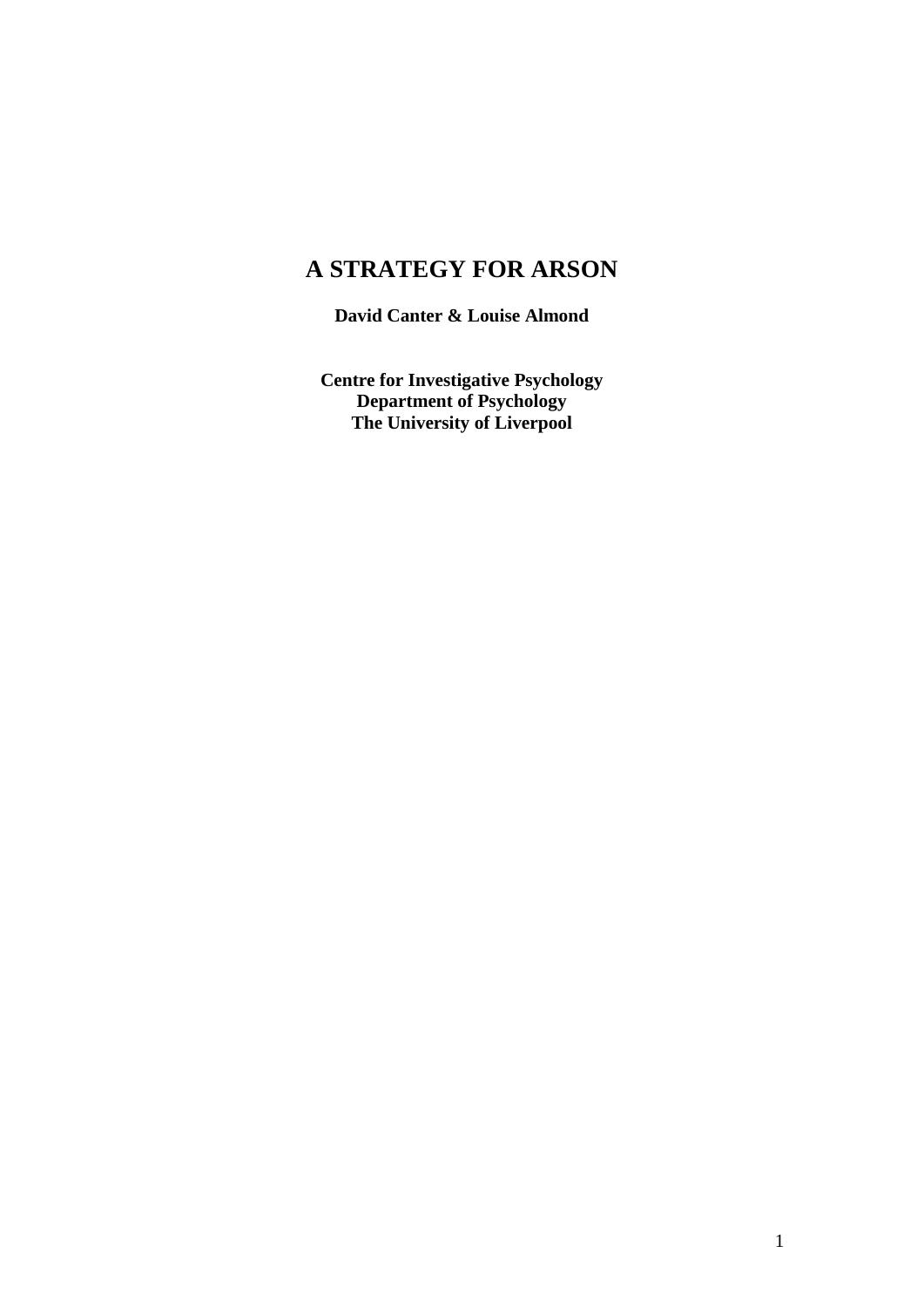#### **CONTENTS**

#### **THE CHALLENGE OF ARSON Arson and Arsonists: An Approach to the study of malicious fires Classification as a Starting Point**

# **VARIETIES OF ARSON**

**Youth Disorder** *Fire-play Vandalism* **Malicious Emotional Expression**  *Pyromania* **Criminal**  *Crime cover-up Financial gain* **Summary of Arson Classification**

#### **THE MAGNITUDE AND DISTRIBUTION OF ARSON IN THE UK**

**The Magnitude of Arson in the UK Distribution of Property Arson** *Youth Disorder Malicious Emotional Expression Criminal* **Distribution of Vehicle Arson** *Youth Disorder Malicious Emotional Expression Criminal*

**STRATEGIES FOR ARSON Problems of Dealing with Arson Agencies Involved**

**SOURCE AND TARGET AS BASES FOR INTERVENTION A Framework for Inter-Agency Collaboration Dealing with Arsonists** *Youth Disorder Malicious Emotional Expression Criminal* **Tackling Targets**

#### **AREAS FOR FUTURE RESEARCH**

#### **RECOMMENDATIONS**

#### **ACKNOWLEDGEMENTS**

#### **REFERENCES**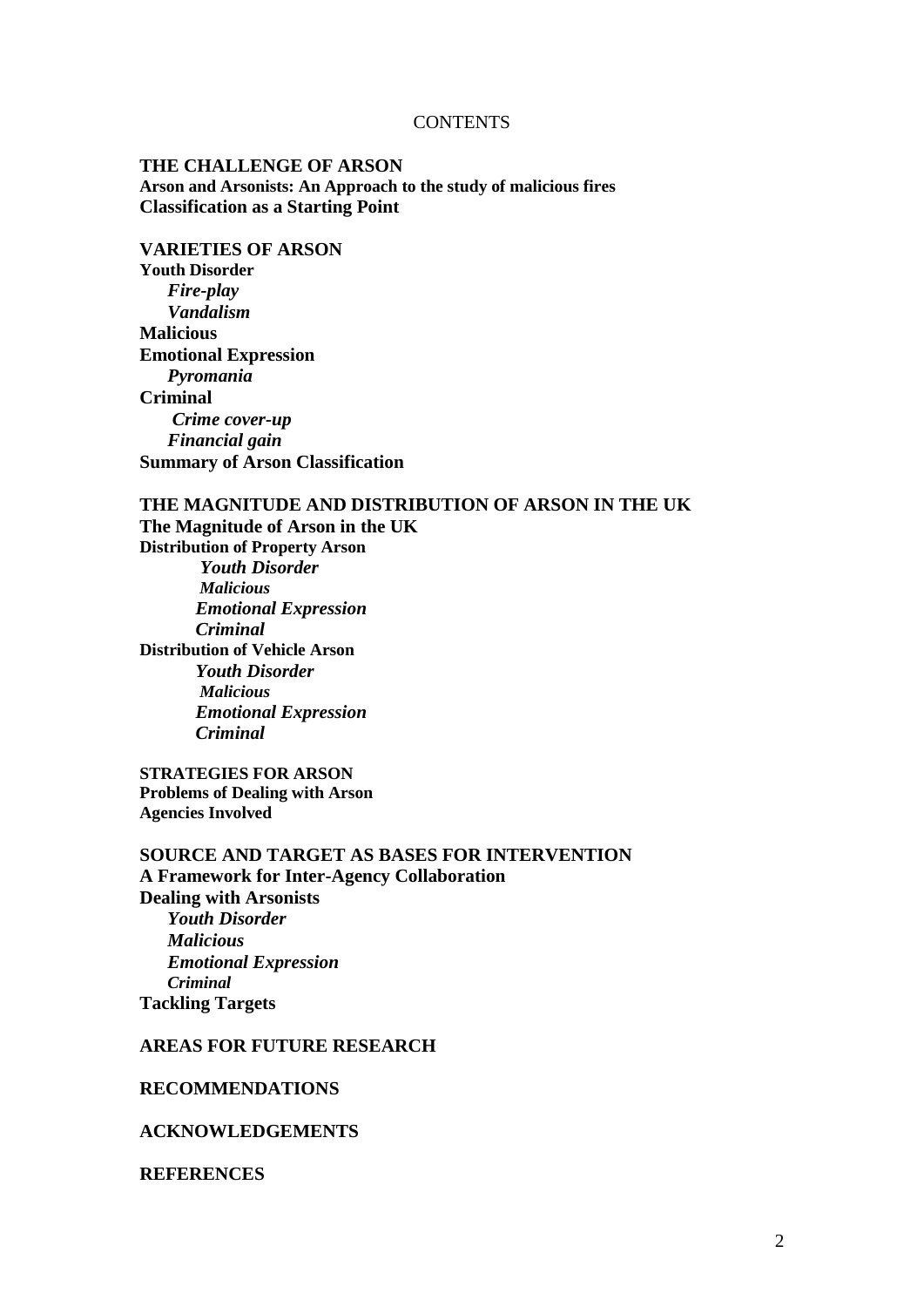### **THE CHALLENGE OF ARSON**

In the UK it is estimated that the direct financial costs of arson are well over  $£1.3$ billion a year. If the value of investigation time, uninsured losses and total social costs were included then the real cost is considerably higher (Home Office 1999). Arson fires often devastate whole families. Injuries can leave the victims with a lifetime of pain as well as permanent physical and mental scars. The outcome of widespread arson in a community can create degeneration within an area, provoking a loss of business and unemployment.

Reducing arson, both as it relates to crime and as it relates to death, injury and damage is therefore an important component of the stated Government aim of creating safer communities. But in order for effective government strategies to be developed for dealing with arson its nature and extent need to be fully understood. Yet although dictionaries make clear that Arson is the intentional or reckless setting fire to property for some improper reason, in practice it can take on many different meanings and the estimates of its occurrence can vary enormously.

These variations are highlighted when the number of malicious fires recorded by the fire service is compared with those recorded by the police. In 1999 the fire service recorded 102,900 malicious fires and the police 53,800. This 100 percent difference is due to different definitions, recording processes and record keeping practices.

It is therefore clear that arson is of considerable importance but that its nature and extent needs to be carefully reviewed in order to lay the groundwork for future government policy. The following report therefore sets out to identify:

- a) The types of arson that occur,
- b) Estimates of the proportions of each of these types
- c) The nature of the difficulties inherent in tackling arson,
- d) Proposals of forms of intervention for the different types identified,
- e) Future directions for projects that will help to reduce arson further.

#### **Arson and Arsonists: An Approach to the study of malicious fires**

In the examination of arson with a view to developing interventions for its reduction an important but complicating factor needs to be recognised. Arson can be dealt with both by interventions with people who intend to or do commit arson and it can be dealt with by protecting, or "hardening", the potential target of arson. This distinction between the person who causes the arson and the target that suffers it has wide ranging policy implications because, in general, different agencies are concerned and able to deal with the arsonists to those that deal with the targets. This is illustrated most directly in the fact that in the past the police concern with arson was to identify and prosecute the perpetrator whilst the mission of the fire service focused on the possible and actual consequences of arson, dealing with the targets attacked. Therefore for any strategies for dealing with arson to be effective they must incorporate both aspects of arson, perpetrators and targets, into a coherent framework on which interventions may be built.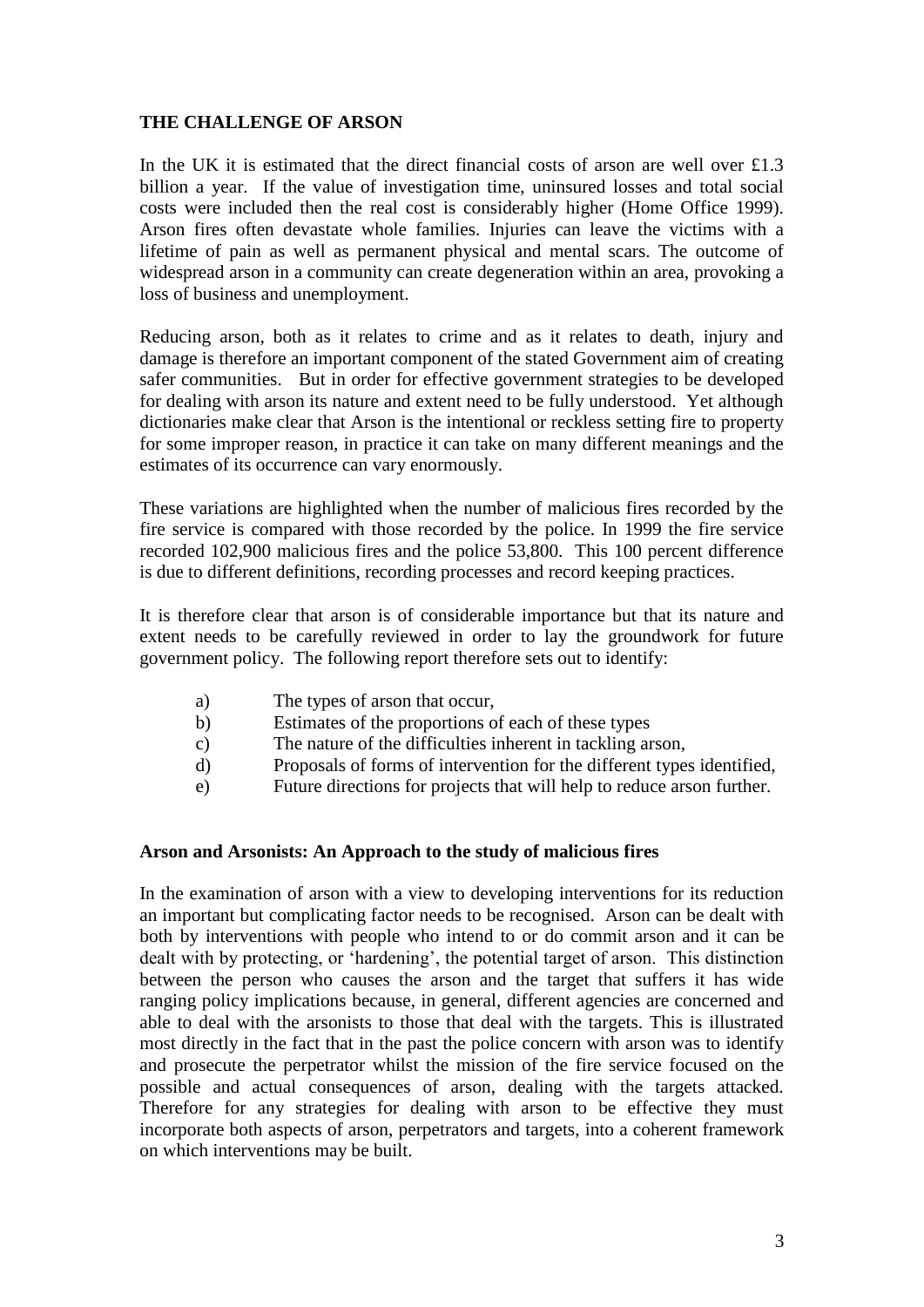#### **Classification as a Starting Point**

The first stage in developing a coherent strategy for dealing with arson is to identify the various forms of arson and arsonists. There are a variety of ways in which individuals and their actions can be classified. Psychologists have debated for over a century the most appropriate ways to carry out such classifications. In general it is recognised that assigning individuals to one of a few "types" is likely to be very crude and that any such classification process can only be approximate. Not every individual can be clearly assigned to just one type. However, in order to develop a strategy for dealing with arson some attempt must be made to identify the different forms it can take in order to facilitate the targeting of appropriate policies and interventions at the different forms.

The practical significance of any classification scheme therefore needs to be borne in mind when it is developed. A broadly based classification scheme that takes account of the possibilities for intervention as a basis for Government policy may be built upon existing frameworks, but it will be most valuable if it integrates current information on both the arsonists involved and the targets of their activities.

Existing classifications of arsonists have been developed for their own specific contexts, typically either for clinical purposes or crime investigations. They are usually derived from the opportunity samples available. Many of these schemes also suffer from a focus on 'motives' or 'motivation'. It is often assumed that many crimes, including arson, can be best understood by considering the differing motives of the perpetrators. However, the concepts of "motive" and "motivation" have been shown over 100 years of psychological study to be extremely complex and often very ambiguous. They can mean, *inter alia,* objective, reason, explanation, or cause and they can imply aspects of the crime that the offender is aware of as well as aspects that the offender has no direct knowledge of. Motivation and human intentions are usually mixed and multiple and there are dangers in assigning any individual or act into a particular subset based on motivation as this may change over time, place and situation. This all leads some classification schemes to be rather confusing and unclear. In the following consideration of classifications of arsonists an attempt is therefore made to avoid reference to "motives" unless that can be clarified.

There are many possible reasons why someone may start a fire (Lewis & Yarnell (1951), Prins (1994), Kidd (1996), Wood (2000).). Depending on the researcher, the number of categories ranges from 3 to 200 sub categories. Yet most of these classification schemes tend to be derived from inferences about human intention. Since the writings of Durkheim (1897) the weakness inherent in surmise about such an intimate and private a process has been highlighted. Such weaknesses are especially important if the categories are taken as a basis for policy. Prins (1994) emphasised these difficulties when he concluded that a number of different typologies of arson, confuse the motivations and the characteristics of the arsonists, often producing overlapping categories. It is therefore important to develop a framework that will reduce these ambiguities and provide a way of distinguishing between the acts of arson that takes account of both the characteristics of the arsonist and of the property that is set alight.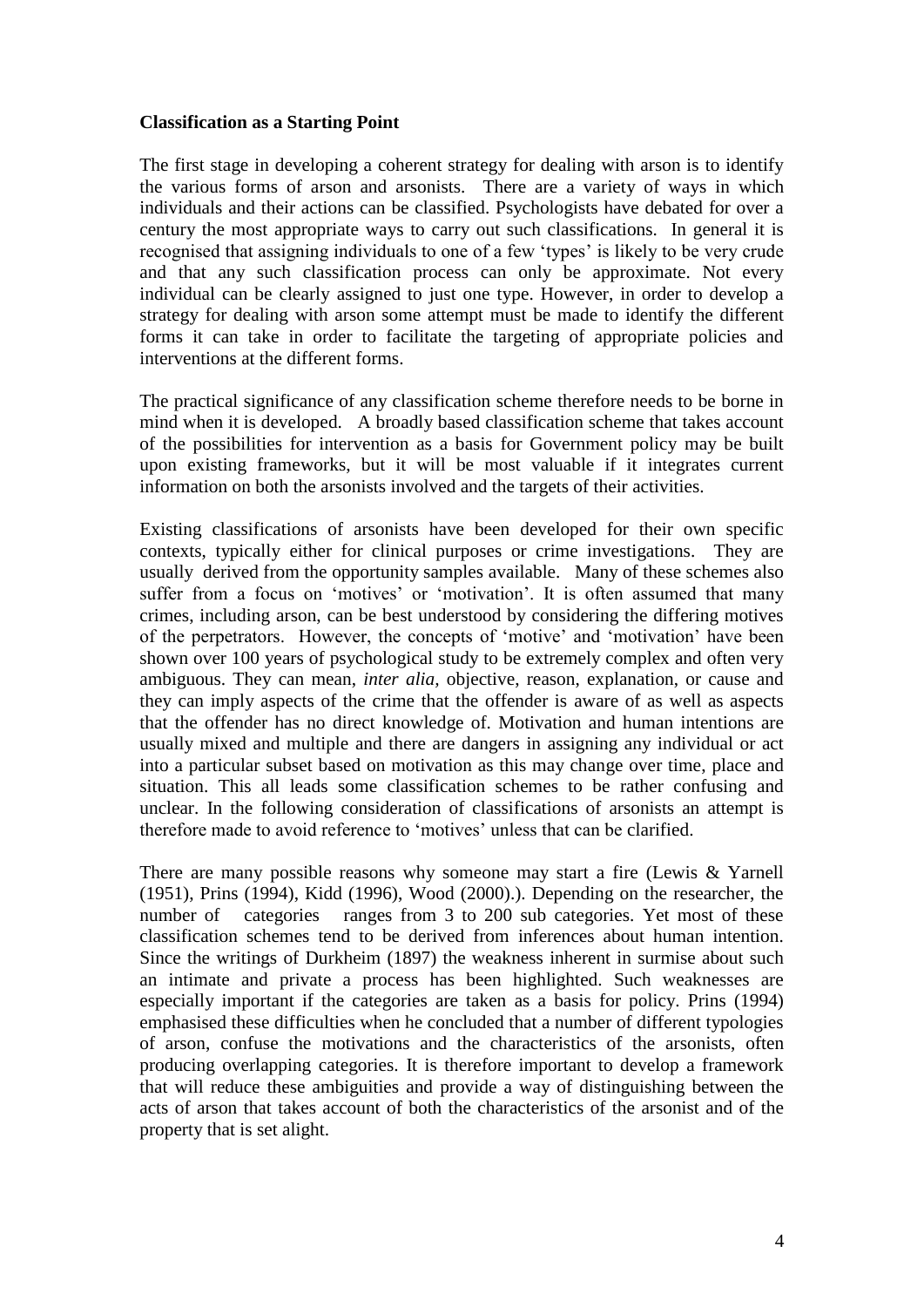The Home Office Arson Scoping Study 1999 proposed four broad categories for the purposes of policy formulation and planning interventions; youth disorder, malicious, psychological and criminal. These categories were drawn from the existing literature but formulated so as to relate in general to the different types of individuals involved in setting fires. This enables the relevant agencies that have responsibility for these different sorts of people to be identified. That fourfold classification therefore provides the most fruitful starting point for developing a strategy for dealing with arson.

These four categories are summarised in Table 1.

| <b>Category of Arson</b>    | <b>Motivation</b>                        |  |  |
|-----------------------------|------------------------------------------|--|--|
| Youth disorder and nuisance | Vandalism and boredom                    |  |  |
| <b>Malicious</b>            | Revenge                                  |  |  |
|                             | Racism                                   |  |  |
|                             | Clashes of beliefs/rivalries)            |  |  |
|                             | Personal animosities                     |  |  |
| Psychological               | Mental illness                           |  |  |
|                             | Suicide                                  |  |  |
| Criminal                    | Financial gain                           |  |  |
|                             | Concealment of crime (theft, murder etc) |  |  |

Table 1. Classification scheme proposed by the Home Office Arson scoping study 1999.

Since the Scoping document there have been some further studies of arson but they do not provide any results that would indicate a fundamental change to the classification system proposed in the Scoping study. The only small change for clarity would be to label the third category, 'emotional expression' rather than 'psychological', indicating the focus to the psychological problems the arsonists in this sub-group have.

Seven studies provide enough detail to act as a basis for developing the Scoping study fourfold classification further. They are presented in Table 2 with an indication of the category labels of the various authors in relation to the four Scoping categories. This shows that there is little difficulty in accommodating the various perspectives into the overall framework. These studies do cover a range of different sources of information. Marsh (2000) for example used questionnaires attached to the formal pro forma that the Fire Service completes, whereas Kidd (1996) studied 645 cases of arson derived from newspaper reports. Rix (1994) studied 153 arsonists referred for pre-trial psychiatric reports. Canter and Fritzon (1998) worked with the reports available from arson investigators. Any one source of information is undoubtedly biased in important ways, most significantly it will omit certain subsets of arson that do not happen to be captured by that particular data collection procedure. A mixture of sources is therefore essential.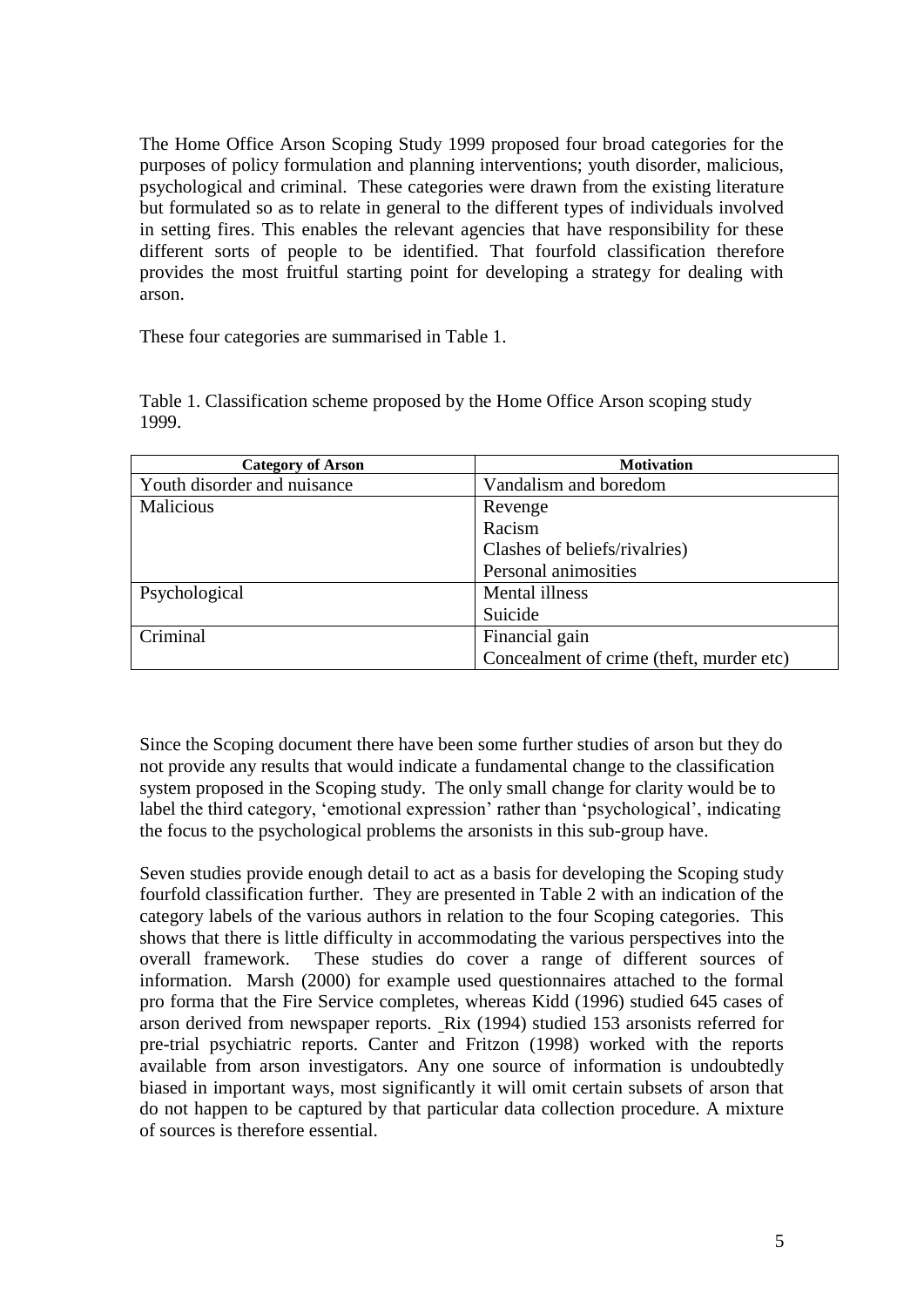Table 2 Current classifications of arson incorporated into the proposed framework.

| <b>Articles</b>             | Youth<br>disorder &<br>nuisance | <b>Malicious</b>                     | <b>Emotional</b><br>expression                                                  | <b>Criminal</b>                              |
|-----------------------------|---------------------------------|--------------------------------------|---------------------------------------------------------------------------------|----------------------------------------------|
| Canter $&$<br>Fritzon 1998. | Instrumental<br>object          | Instrumental<br>person               | Expressive<br>person<br>Expressive<br>object                                    |                                              |
| Day 2001                    | Vandalism                       | Anger/revenge                        | Attention<br>seeking.<br>Excitement.                                            | Concurrent<br>with other<br>offence.         |
| Fritzon<br>1998/2001        | Damage                          | Destroy                              | Despair<br>Display                                                              |                                              |
| <b>Kidd 1996</b>            |                                 | Revenge<br>Terrorist/extre<br>mist   | Mental<br>problems<br>Heroism<br>Excitement                                     | Conceal crime<br>Financial gain              |
| Marsh 2000                  | Vandalism<br>Fireplay           | Revenge<br>Racial                    | Excitement<br><b>Mental illness</b>                                             | Conceal crime<br>Profit                      |
| <b>Rix 1994</b>             | Vandalism                       | Revenge<br>Manipulative<br>Political | Excitement<br>Cry for help<br>Suicide<br>Psychotic<br>Heroism<br>Antidepressant | Re-housing<br>Financial<br>Cover up<br>Proxy |
| <b>Wood 2000</b>            | Vandalism                       | Revenge                              | Excitement<br><b>Mental illness</b><br>Despondency                              | Conceal crime<br>profit                      |

Drawing on these and related studies the four forms of arson will now be considered.

# **Youth Disorder**

Within this category lie two different types of firesetters. One involves young children playing with fire as a from of curiosity without malicious intent. The second involves young children using fire as a form of vandalism.

# *Children playing with fire*

Those children who occasionally or accidentally start fires while unsupervised may be described as non-severe firesetters. Fire play grows out of curiosity or exploratory behaviour not usually involving the child"s own property. This excludes fire setting that deliberately expresses anger and revenge.

In one of the few direct studies of fire play Kafry (1980) investigated fire behaviour and knowledge in a sample of young normal boys. A random sample of 99 boys from California were interviewed with their parents. In addition the parents were asked to complete a questionnaire. Kafry found that 45% of the boys studied played with fire. Single incidents of fire play resulted in fires for 33% of the cases while 81% of the repeater fire players caused fires. This high level of prevalence supports Lewis and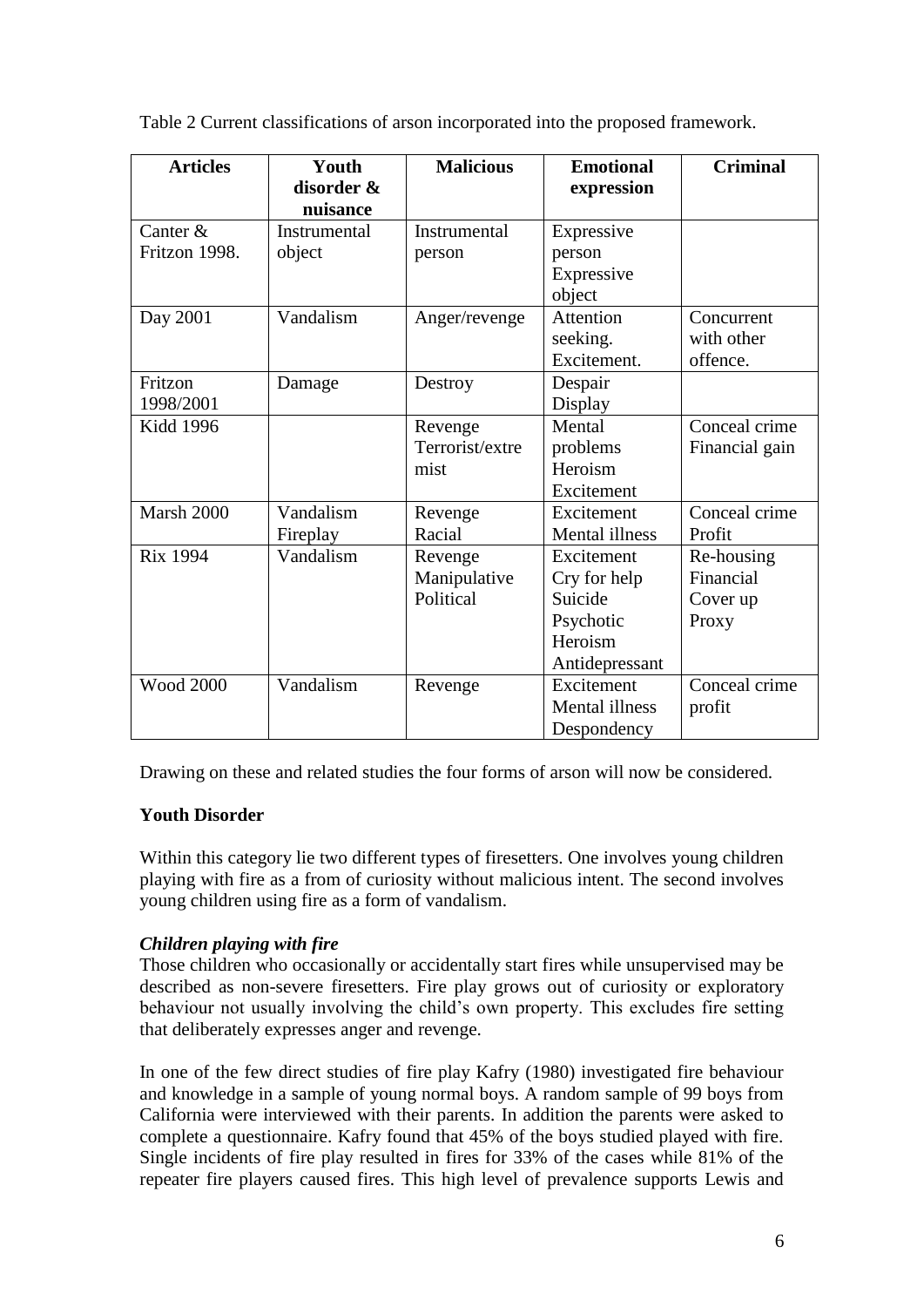Yarnell"s (1951) observation that the incidence of children who play with fire is far greater that any statistics show. The fascination that young children have with fire does appear to be very widespread and possibly universal.

Fineman (1991) states that the curiosity firesetter is usually a young boy aged between 5 and 10, reporting that 60% of fires set be children can be attributed to curiosity. Regular access to matches and lighters is also associated with fire play, 89% of parents whose child played with fire smoked (Wood 1995). Therefore not only had the child access to lighters and matches but also the visual display of a flame when lighting cigarettes may confirm acceptability and encouragement in a young child"s mind. Wood 1995 found that fire play children come from a stable intact family background, have a higher than average level of curiosity hence their interest in fire play. Those who persist in setting fires are predominately male, exhibit higher levels of behavioural and psychological dysfunction. They are often part of families which are in turmoil, experiencing disruption, conflict and disharmony. He suggests that an important cause of child fire setting action is routed in the social background in which the child is raised.

Researchers in America are currently examining the link between juvenile firesetting and Attention Deficit/Hyperactivity Disorder (ADHD). ADHD is a neurobiological disability characterised by attention skills that are developmentally inappropriate, impulsivity, and in some cases, hyperactivity. Low self esteem and other behavioural difficulties can accompany it. A non-profit, parent based organisation formed to better the lives of individuals with attention deficit disorders and those who care for them, CHADD, indicates that 3-5% of the school age population in the US have ADHD, they also estimate that as many as 50% of the children with this disability are undiagnosed.

Portland (Oregon) Fire and Rescue has collected information on children participating in the Juvenile Firesetting Intervention Programme diagnosed (through professional testing) with ADHD over a five year period 1994-1999, (Porth 2000). The carried out 579 interviews and confirmed that 19.9%, i.e. 115 participants were confirmed to have ADHD. This compares with ADHD rate in the general population of 3-5%.

ADHD children have difficulty following instructions and carry out dangerous actions without thinking of the consequences. There is currently no evidence that ADHD actually causes firesetting behaviour directly. Anecdotal information on recidivism from youth firesetting intervention programs in America postulate that it is more likely due to the way in which these children are taught which doesn't always fit with how they. The suggestion is that these children do not learn that certain acts can be dangerous (Porth 2000).

Fire-play is dangerous and often results in severe fires. The scale of these is affected both by the child"s actions and also by chance factors such as availability of combustible materials and the weather. Young children also may panic leave the room and close the door failing to inform anybody about the fire. This may result in tragic consequences. Wood (1995) states that in one brigade alone 13 deaths have been attributed to children playing with fires in the years 1990-95. Although this sub category does not amount to the criminal offence of arson, as there is no intention to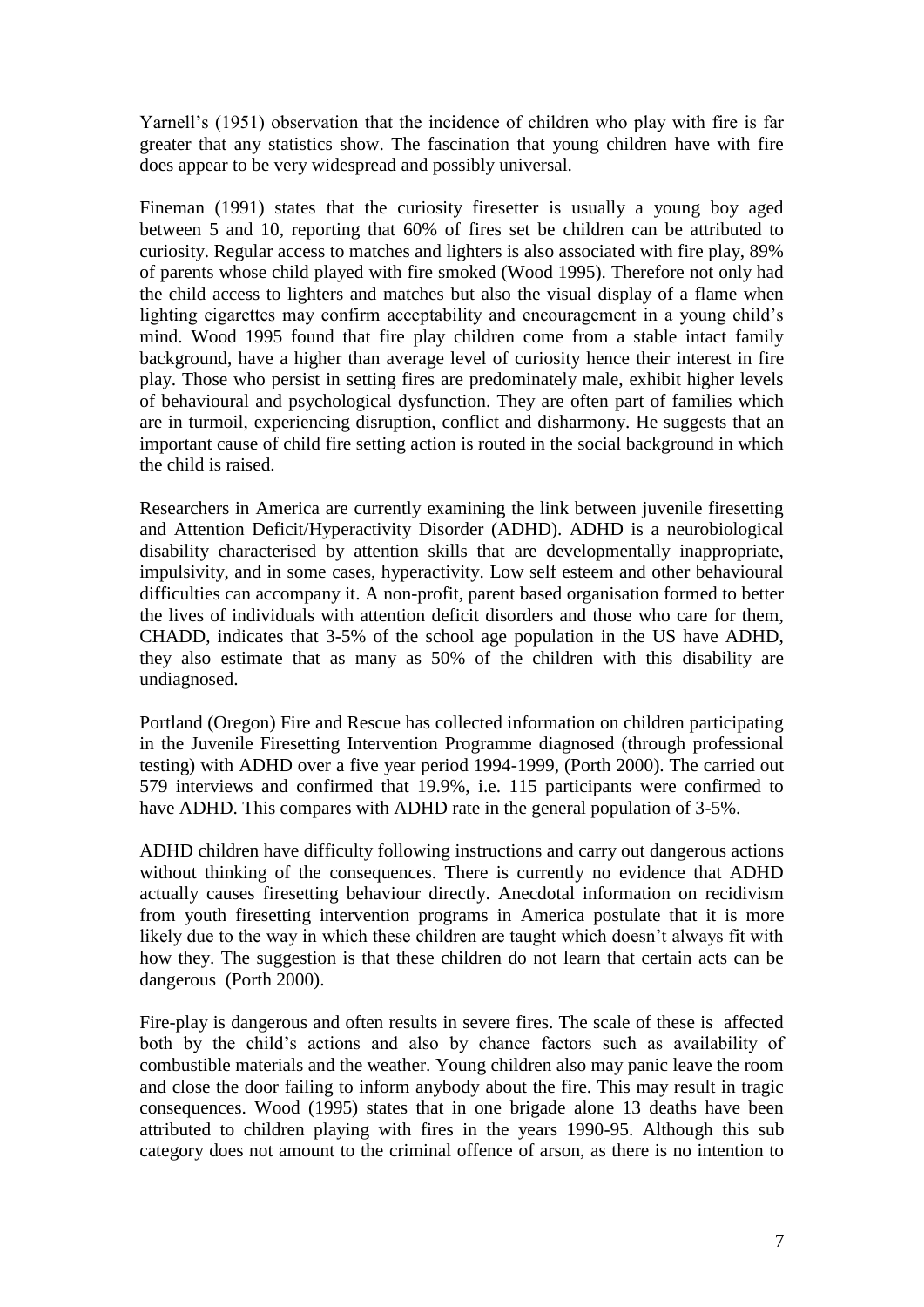commit a crime it does indicate a severe problem that needs to be addressed by parents and other agencies.

### *Vandalism*

Fire vandalism is an antisocial disruptive behaviour. Swaffer (1993) defined this group as delinquent, typically anti-social, individuals for whom firesetting is not the only problem behaviour exhibited. The majority may already be known to various agencies for offending behaviours ranging from theft, breaking and entering, to truancy and malicious damage (Strachan 1981). This type of firesetting activity is often committed by groups of youngsters where the choice of target is opportunistic. Criminological explanations for these acts of vandalism have shifted from psychological reasons such as aggression and frustration to more sociological reasons such as lack of employment, lack of stimulating schooling, and inadequate provisions for youngsters to express their developmental needs in legitimate ways (Home Office 1988).

Firesetting of this type is more likely to occur in areas of social deprivation. As people leave the area in search of work they leave properties empty, which then become targets for arson. The general deprivation of an area may also lead to people dumping rubbish in the streets and open spaces, providing further opportunities for arson. These areas may be used for the dumping of stolen vehicles which, if they have not already been set alight by the individuals who stole them, become targets for others. In these areas fire is used with disregard for the law and property. In severe cases areas may accept this type of arson as custom and practice because it occurs so regularly that there is a danger that parents, the community, local authorities and the police may not take the appropriate action to kerb the problem.

Wood (2000) found that 89% of detected fire-vandals were aged 6-15 years, the average age being 12.13 years. Wood also distinguished between solo and partnership offenders. Solo offenders, committing 28% of fire vandalism, had an average age of 12.8 years. Partnered offenders committed 72% of the fires and had an average age of 11.9 years. Individuals in this category are less likely than other types of arsonists to be psychologically disturbed. Ninety-two percent of the attacks took place between the hours of 13.30 and 23.30. Forty-three percent, however, were between 13.30 and 17.30. The significance of the local community and urban context for these sorts of fires is also emphasized in Fritzon's (2001) study. She found that the majority of fires involving vandalism are committed in close proximity to the offenders' home, usually no more than 1 km distant.

These arsonists are most likely to target vehicles, uninhabited property, residential buildings, schools, factories and shops. This group of arsonists are also thought to be responsible for the majority of deliberately ignited secondary fires. This includes rubbish and skips etc. This type of arson is usually unplanned arising from opportunity, bravado and social peer pressure. There is a danger however that a firesetting vandal may progress towards serial arson, setting increasingly severe fires, indicating some fascination with fire itself. Such individuals would be considered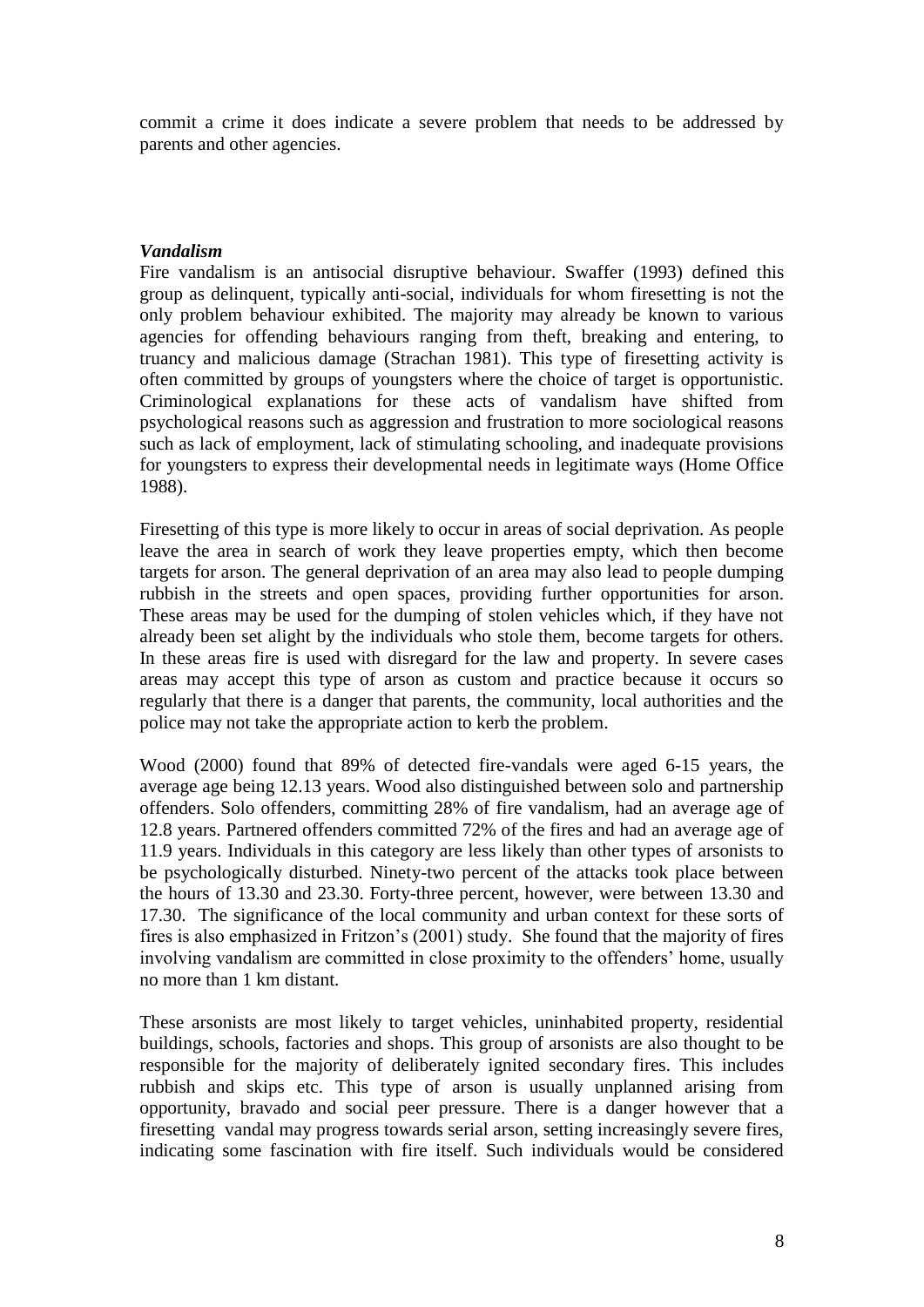within the Emotional Expression sub-group, but there is currently no empirical evidence to indicate prevalence of such a development in offence behaviour

In areas of social deprivation firesetting may used as a deviant display in an attempt to push against the limits of tolerance within a community. As the number of arson attacks increase in one area there is the possibility that this sort of behaviour will become tolerated, accepted and normalised. This type of antisocial behaviour if allowed to continue will spread and affect other disadvantaged areas in close proximity. Individuals who commit this offence are often not aware of the consequences of fire itself. This is coupled with the knowledge that they are unlikely to be apprehended. These personal and social factors combine to make vandalism a major source of arson in this country.

## **Malicious**

It is often assumed that arson is a crime against property. However it does share some of the characteristics of personal or violent crimes in often being an attack against a person or group of people. Put simply, fire is sometimes chosen as a weapon.

Most studies of arson have cited revenge as one of the major exaplanations (Prins 1996). This includes intimidation or retaliation against a person, a group, an institution, or society as a whole. Canter & Fritzon 1998 suggested that this form of arson often occurred as a direct result of a dispute between the offender and another person, usually an ex-partner, or sometimes ex-employer. This dispute causes anger and a sense of injustice within the individual, which s/he may attempt to redress by arson. The victim of a malicious fire often has a history of interpersonal or professional conflict with the offender.

The arsonist may be a neighbour with a grudge who commits an arson attack on a neighbours" house. The attack is often unsubtle, involving burning paper or a standard accelerant being forced through the letterbox. The seriousness of these attacks is emphasised by the fire often being set in the main, or only, escape route from the building and many of these incidents occurring at night.

Wood (2000) reports that the average age of revenge arsonists is 25.6 years. Thirtythree percent were under 18 and 15% under 11. Nurcombe (1964) discusses a 6-yearold"s expression of resentment against the attention paid to his brother by setting the baby"s cot on fire. Females account for 15% of apprehended arsonists for this category (Wood 1999). This supports the view that arson committed by females often has a strong emotional component and is used predominantly as a tool for expressing aggression. Previous research often cites revenge as the most common single reason for arson by females (Bourget & Bradford 1989, Stewart 1993). However Bourget and Bradford (1989) had a limited sample from a psychiatric population of 15 females charged with arson referred to the department of forensic psychiatry at the Royal Ottowa Hospital for pre-trial examinations. Stewart"s (1993) sample was also likely to be biased towards a psychiatric population because it consisted of 25 female arsonists and 25 female controls admitted to Holloway Prison.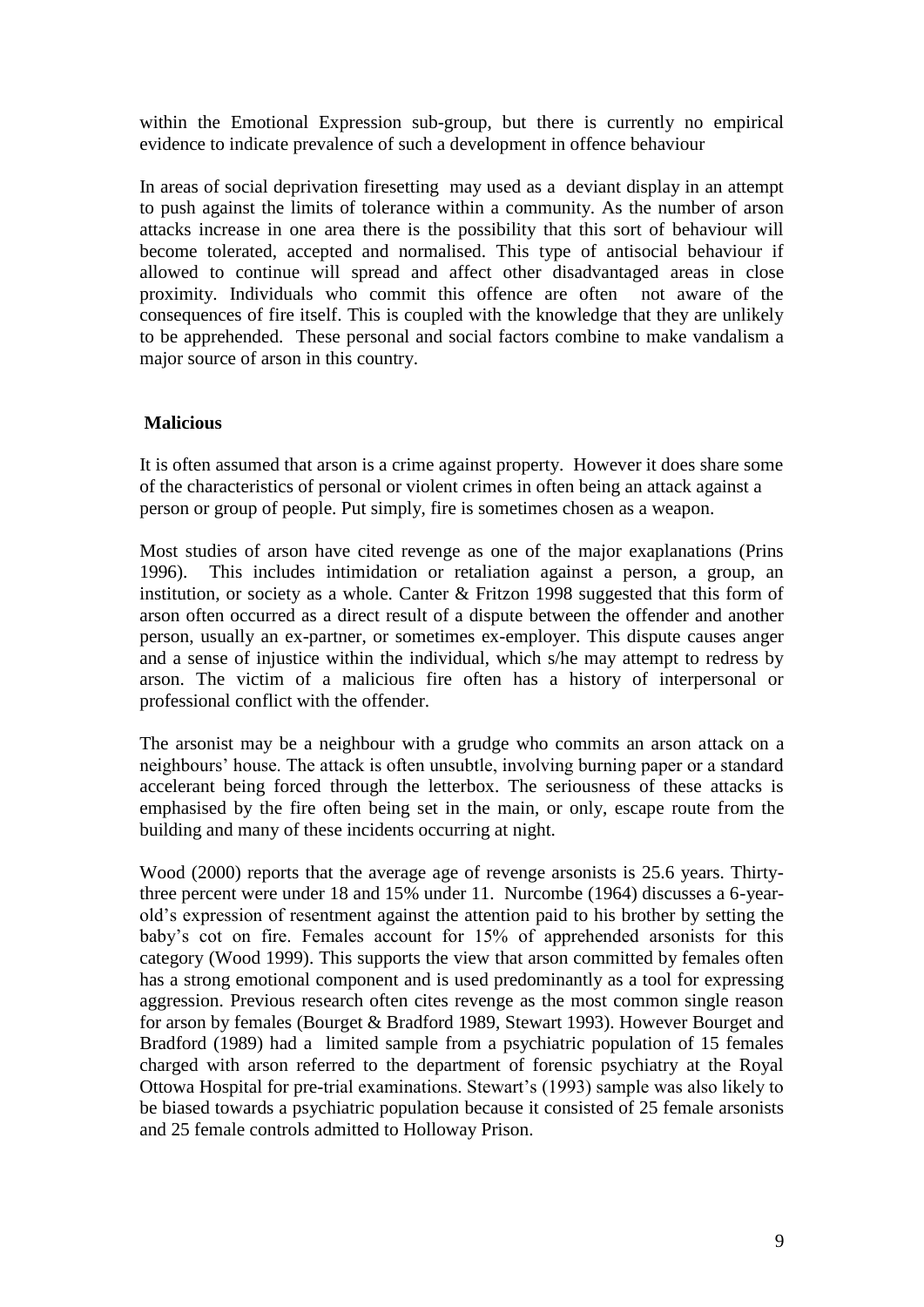Rix (1994) also showed that this type of arson is common within samples of psychiatric arsonists. Revenge accounted for almost a third of the arsonists he studied. In most cases the property belonged to the person towards whom the arsonists felt angry. Three individuals, in Rix"s sample however, wanted to take revenge against society as a whole.

A single offender working alone usually commits this type of arson. Whilst some incidents were spontaneous, usually associated with alcohol and drug intoxication, most revealed elements of planning. In 75% of cases the offender brought materials to the scene to enhance the spread of fire (Wood 1999). Revenge arsonists were found to use flammable liquid accelerants in more cases than any other type of arson.

People committing arson for revenge travel a variety of distances, with a minimum of 0.02km and a maximum 116.26km and an average distance travelled of 6.24km (Fritzon 2001). The location of the target is the main factor. Offenders will travel the required distance in order to burn the intended property.

The targeted property often varies with the sex of the offender. Female arsonists usually target something of significance to the victim, such as a vehicle or personal effects. A male arsonist may also set fire to something of personal significance, but his fire setting can become more wide-ranging and disruptive.

For revenge arsonists in general the main targets are residential property and vehicles. Malicious arsonists who seek revenge from society may choose targets with no obvious plan; others will retaliate against specific institutions such as churches, schools, public buildings or particular businesses.

Another type of arsonist contained within this category is the terrorist or social protest firesetter. These arsonists almost always work in groups and generally take credit for their actions. These fires are pre-planned therefore the methods and materials used are more sophisticated than those used in other types of arson. Such arsonists target symbolic buildings such as government facilities or animal testing laboratories. Arson attacks may also occur during times of civil unrest, such as those in Northern Ireland and more recently Oldham and Burnley. Groups of people roam the streets setting buildings and vehicles alight. Vehicles especially are vulnerable as they provide ready opportunities and can be used to form burning barricades.

#### **Emotional Expression**

Jackson, Glass and Hope (1987) identified certain individuals who lack the ability directly to communicate their frustration, pain or feelings of hostility. These individuals may use arson as a form of emotional expression, a means of communication, to express a desire, wish, or need for change. This includes cry for help or attention-seeking arson, would-be hero arson and attempted suicide.

Firesetting in this context is extremely coercive, as the weapon is so powerful. Individuals who are unable to use constructive means to have the impact they desire, or to use direct forms of physical or verbal coercion, may use firesetting as a way of achieving their goals. Such people are likely to be very angry although they may not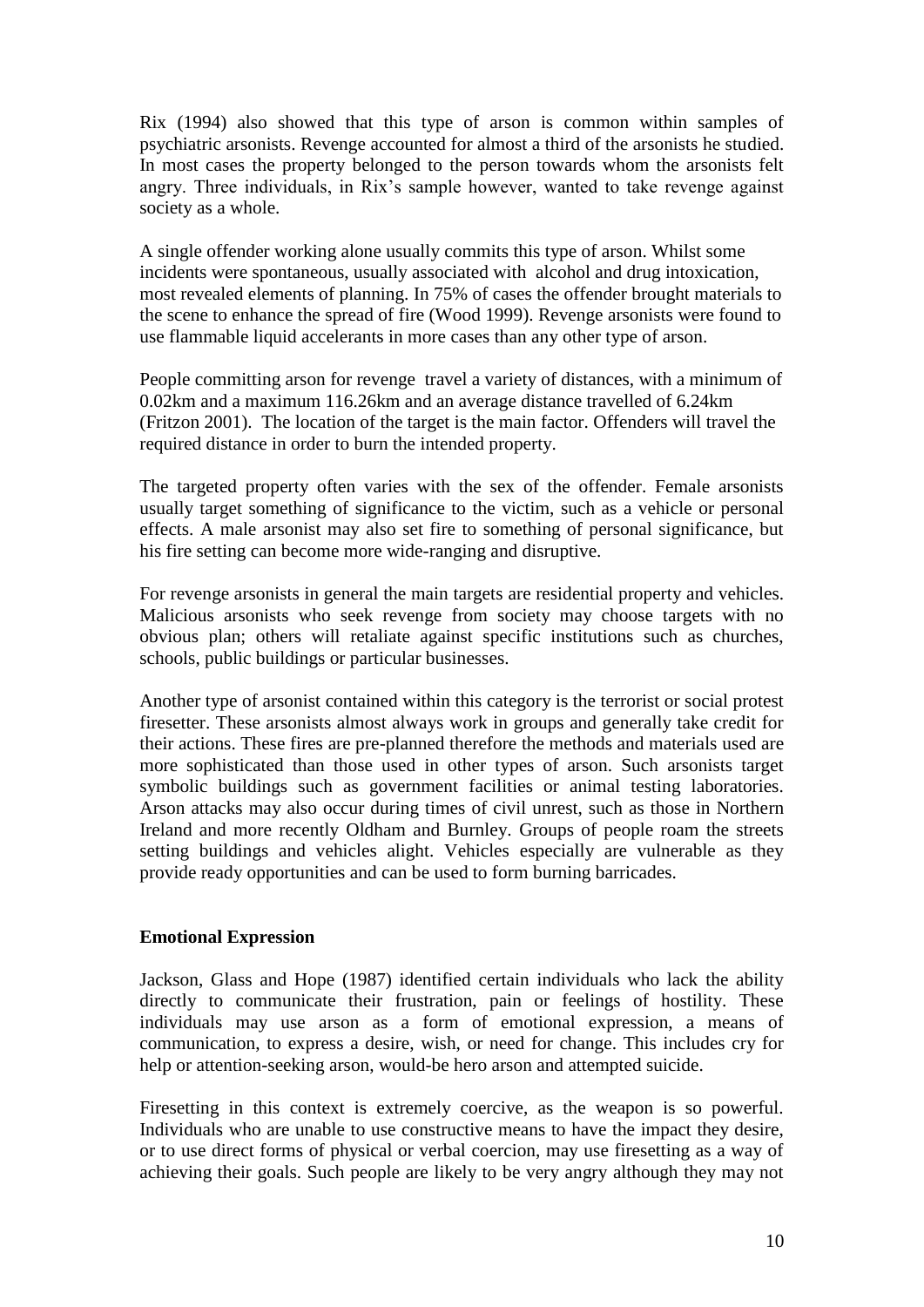have any way of expressing that verbally. They externalise it by directing it at themselves in a suicide attempt or at inanimate objects. As Geller (1992) argues, arson is a good medium of expression for certain individuals because it is overtly confrontational and requires no verbal exchange or direct communication of any kind.

#### *Pyromania*

The term pyromania dates back to the nineteenth century when it was a popular topic in the scientific literature. The term is currently defined in the most recent edition of the Diagnostic and Statistical Manual of Mental Disorders (American Psychiatric Association 1994) as: -

*Repeated deliberate and purposeful firesetting associated with tension or affective arousal before the act, followed by intense pleasure or relief when setting the fires or witnessing/participating in the aftermath.*

Pyromania is the diagnosis least frequently used for firesetters. They are more likely to be diagnosed by mental health practitioners as suffering either from an antisocial personality disorder, schizophrenia, mental retardation or organic psychosis (Barnett & Spitzer 1994). The definition is so extremely rare that clinicians in this country have come to doubt the usefulness of the classification.

Some researchers use the term excitement motivated arsonists. The fires are set because the arsonist craves the excitement that it generates. Douglas et al (1997) reviewed arson research literature and actual arson cases, they also carried out interviews with incarcerated arsonists across the USA. They proposed that these arsonists were seeking thrill or attention or wanted recognition, or may in a minority of cases, gain sexual satisfaction from fire setting. Residential properties and public buildings are common targets. The individual may select a target that offers a good vantage point from which to safely observe the fire and the fire brigade. Serial offending is common with this type of offender and they are likely to have preconvictions for arson and a history of police contact for nuisance offences.

Some individuals derive excitement and satisfaction from not just the involvement in fire raising but also attending and/or busying themselves at the scene and calling out the fire brigade. This has been found to be a significant problem in the United States where firemen are often volunteers. Huff (1994) collected data concerning 16 solo offenders and 9 cases involving multiple offenders, in all 75 offenders responsible for 182 fires. Huff indicated that in 89% of cases the predominant explanation was the excitement the fire setter obtained from the fire. The incidence of this type of arson is so far unstudied in the UK.

Individuals may also set fires as a means of relieving frustrations or to enhance themselves in the eyes of their employers. In these cases there is sometimes evidence of a number of small fires being set prior to a serious fire. These fires may coincide with the appointment of the individual. The offender pretends to discover and deal with the fire situation, thereby showing willingness, efficiency and loyalty. Arsonists who commit this type of arson may often be male security guards, inexperienced police officers and retained fire fighters between 25 and 35 years old (Wood 1999). A well-known example is the case of Fleur Lombard the first female fire fighter to die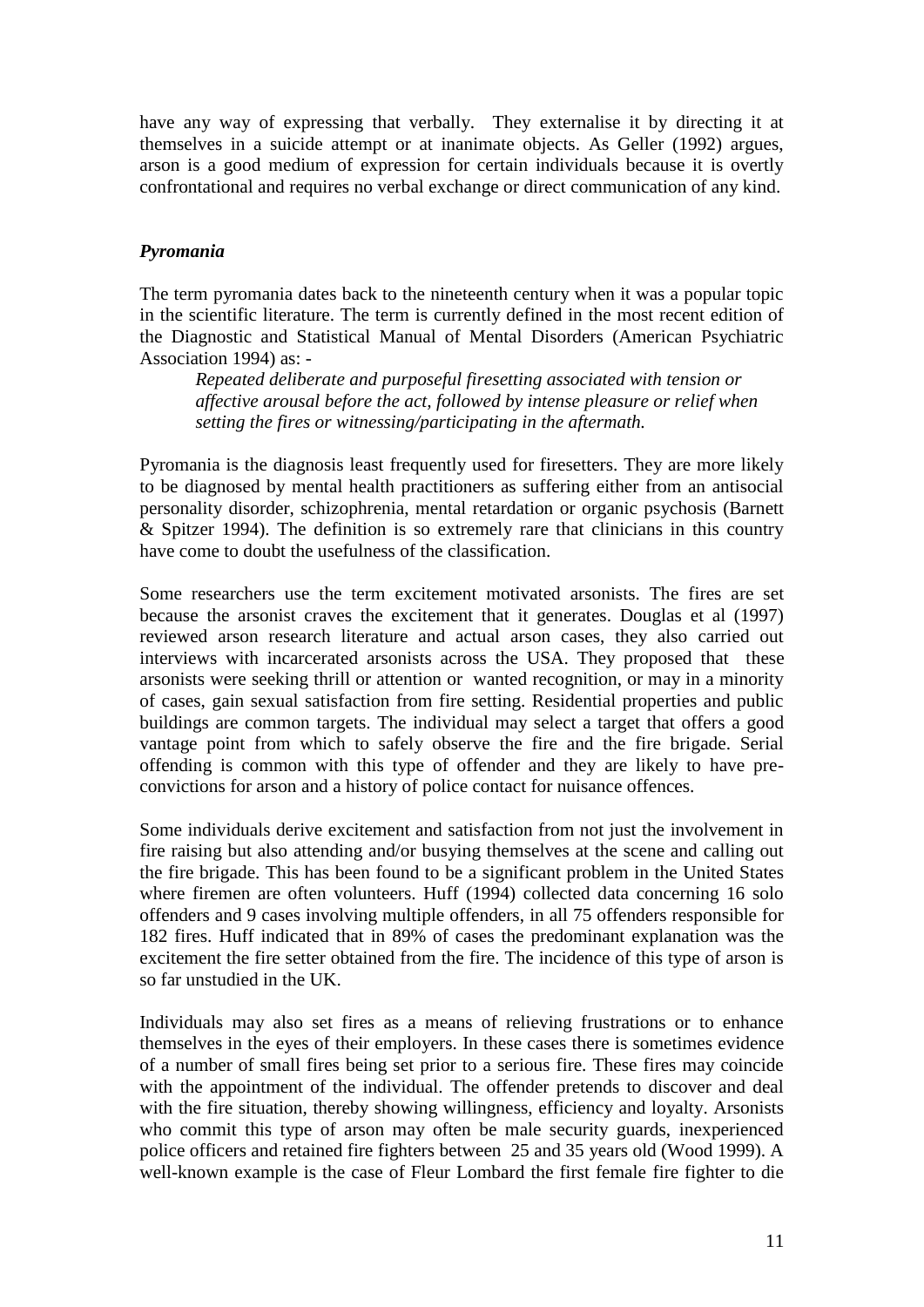on peacetime duty. Ms Lombard died in a Bristol supermarket fire in 1996. A security guard was later jailed for manslaughter and arson.

Research carried out at Rampton, a high security hospital, collected detailed information concerning 60 participants who had either an index offence of arson; or there was documented and corroborative evidence of firesetting. The main objective of the study was to identify empirical measures which help to establish core clinical needs of the individual arsonist; and to evaluate his/her respective risk of re-offending (Haggett 2001). The study reports on a group of individuals they called "chaotic arsonists", who use fire as a means of coping with negative feelings such as sadness, loneliness, anger and rage associated with their abusive family backgrounds, (Haggett 2001). Individuals in this group habitually use arson as a method of handling difficulties and problems. They have often been in care before the age of sixteen and have extensive social services involvement. With no specific trigger, fires are used as a way of communicating a general discontent with society.

For some individuals arson becomes another form of self-harm. Many have engaged in numerous episodes of self-injury and attention seeking behaviours such as wasting police time or making hoax calls, (Stewart 1993). Although these individuals do not generally set fires as a deliberate attempt to kill, their impulsiveness often leads to endangerment of lives.

## **Criminal**

This category involves two forms of arson; that used to cover up evidence of another crime and that for financial gain.

## *Cover up another crime*

These offenders are not interested in the fire itself. It is only used to destroy potential incriminating evidence. The target is therefore dependent on the nature of the concealment; it may be a business, a residence or a vehicle. In murder concealment, arson is used to destroy forensic evidence, and/or conceal the victim"s identity.

In Wood"s (1999) study slightly less than two-thirds of criminal offenders were aged between 17-22 years. Therefore identifying older adolescents as the main perpetrators of crime concealment arson. His analysis found that 94% of cases involved theft and 100% involved forcible entry. Cars were found to be the primary target followed by residential property.

In the majority of arson to conceal another crime cars are involved either through "joy riding" or cars used for other crimes. Often multiple offenders are involved. The individuals are likely to be young adult males who live within the surrounding area and are likely to have a history of contact with the police. Alcohol and recreational drug use is also common with this type of offender (Douglas et al 1997).

# *Financial gain*

Wood (1999) identified four types of individuals who commit arson for financial gain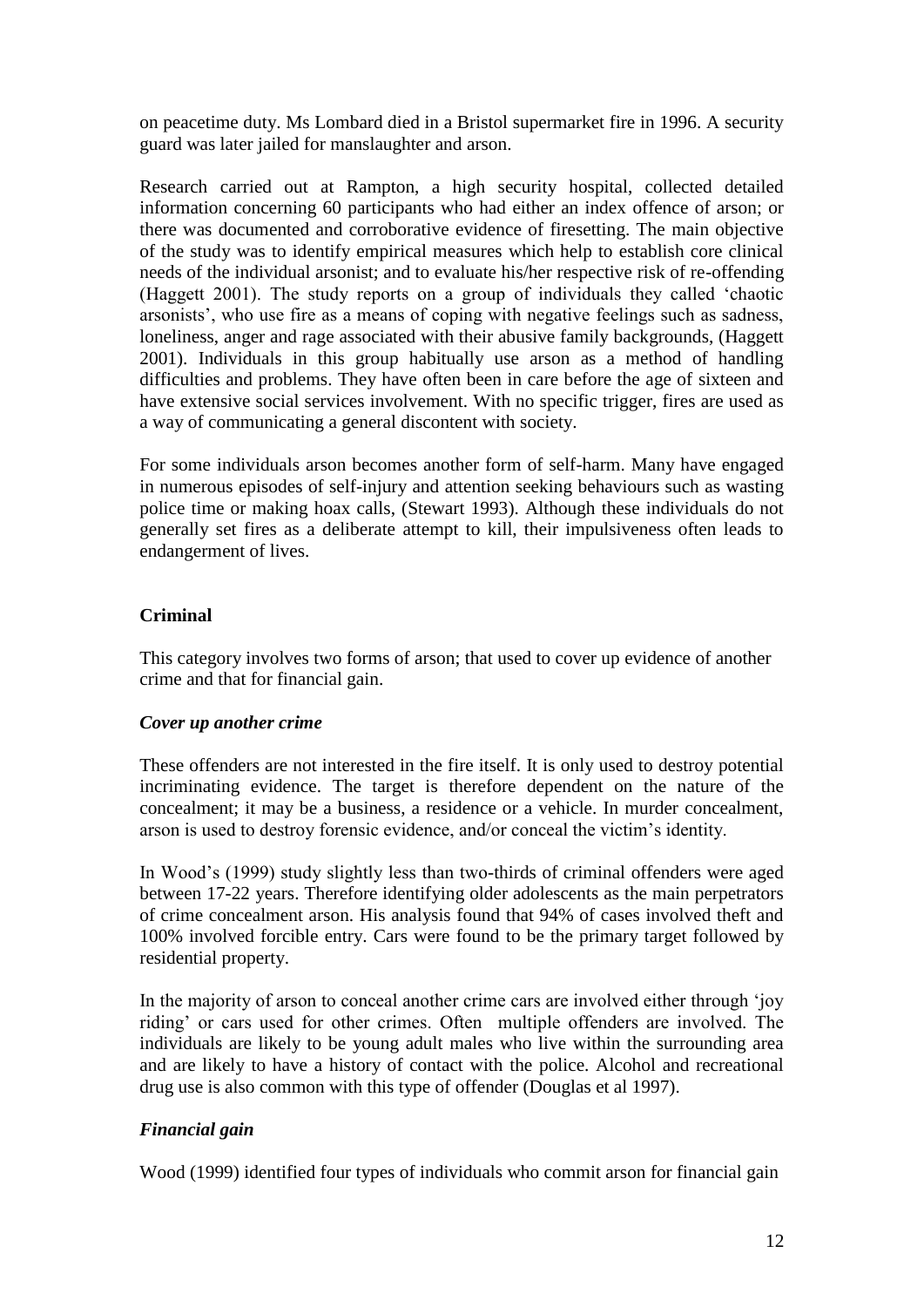- Semi-professional or professional paid offenders
- Paid individuals with little or no fire experience
- Economically restricted business or property owners.
- Individuals covering inventory losses.

Fires of this sort are often more sophisticated in planning and execution than other types of arson, presumably because a so-called "hired torch" may instigate this type of fire. As the complete destruction of the target is intended there may be evidence of excessive use of accelerant and multiple seats of fire. Items of value are often removed, especially if a residence is the target. While it may be clear that the owner of a property stands to gain from the consequences of a fire it can be very hard to prove direct involvement due to the possible involvement of a third party. While the insured or owner may be closely examined as to his whereabouts at the time of the fire if using a "hired torch" the individual will usually have a strong alibi. Hired torches are likely to be mature adults working alone with pre-convictions for burglary and possibly even arson.

Research conducted in Britain identified 71 cases of actual or suspected arson in businesses over the period 1990-1995, with an overall value of £38.5m (Clarke 1996). Clarke carried out interviews with loss adjusters and ascertained that Fraudulent arson in Britain does not show a pattern of significant involvement by organised crime. Regionally there was an increase of cases in the London area. All the businesses were small or medium sized, whether this was due to large companies expertly undertaking arson frauds therefore remaining undetected was not clear. There were a number of identifiable financial motives however the financial records of the business may not necessarily reveal a financial motive it may be a case of simple financial gain rather than financial distress.

Two individuals in Wood"s (1999) sample set fire in order to be re-housed and one individual was a fraudulent insurance claim. All three cases involved the offenders setting fire to their own residence. These cases did not however involve hired torches. The use of fire in order to be re-housed is a new phenomenon in arson research. Rix (1994) did report such incidences. All of the subjects set fires in the hope that the council would rehouse them.

An innovative study carried out in Knowsley, Liverpool shows the relationship between the number of cars burnt out in the area and the price of scrap metal. The research carried out by Michael Townsley for the Department of Civic Design within the University of Liverpool showed quite clearly that as the price of scrap metal severely decreased the number of cars found burnt out dramatically increased. This suggests that owners of cars unlikely to gain any money from scrapping their old car have their vehicle burnt and may then claim on the insurance. This is likely to be the case around the UK and be responsible for a large proportion of the rising number of vehicles being set alight.

The Home Office has recently commissioned a pilot project in Knowsley an area in Merseyside. The project aims to help police by using evidence based policing and problem-solving techniques. One of the crimes examined is the problem of burnt out vehicles in the area. Merseyside police estimate that an average burnt out car costs local authorities and other relevant agencies £1250.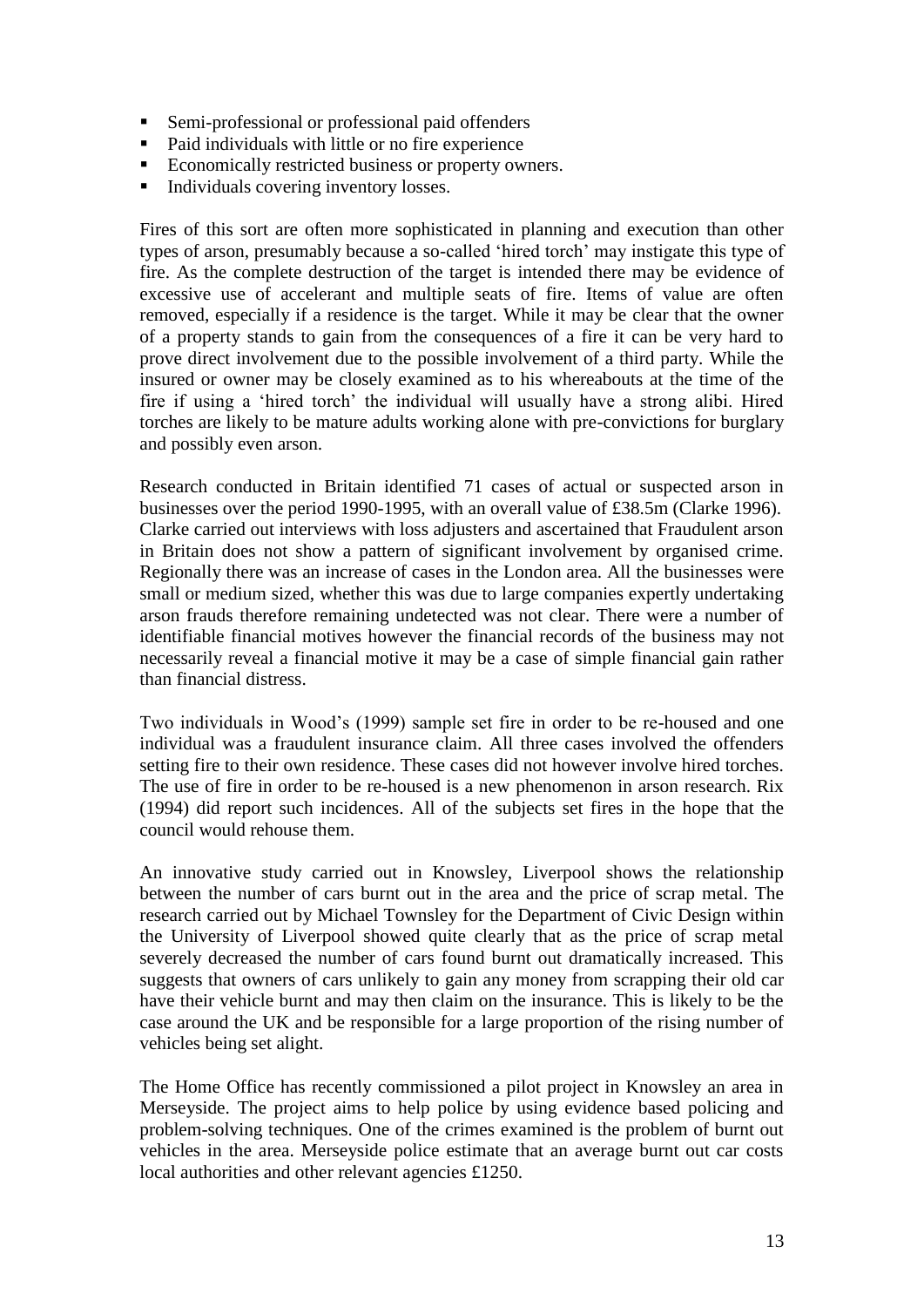In the Knowsley area there are three reasons why cars are burnt out.

- 1) By joyriders
- 2) In order to claim fraudulently on the insurance.
- 3) By vandals targeting abandoned vehicles



Figure Graph presented by Pease & Townsley at Environmental criminology and crime analysis seminar June 2001 held in Liverpool.

The authors argue that before 1998 the majority of burnt out vehicles were the result of joyriders setting fire to stolen vehicles. They also argue that the increase in the number of burnt out vehicles is due to increases in the number of individuals abandoning their vehicles and also increase in number of individuals setting fire to their own vehicle in order to claim insurance.

Pease and Townsley give three explanations for this dramatic increase.

- 1) As the graph shows the cost of scrap metal has decreased from  $\text{\pounds}40$  per ton to just £2 per ton. Therefore an individual wishing to scrap their vehicle would receive significantly less money after 1998 than before.
- 2) Environmental legislation, The Waste Disposal Act states that scrap metal dealers must carry out a number of procedures, when scraping vehicles, such as removal of tyres and engine fluids. These procedures cost the scrap dealer money which he passes on to the customer.
- 3) Due to the large number of vehicles being stolen the police do not have the funds or time to scrutinise claims that an individuals vehicle has been stolen.

These 3 explanations combine to lead individuals either to abandon their vehicle or to ignite them themselves and claim on the insurance.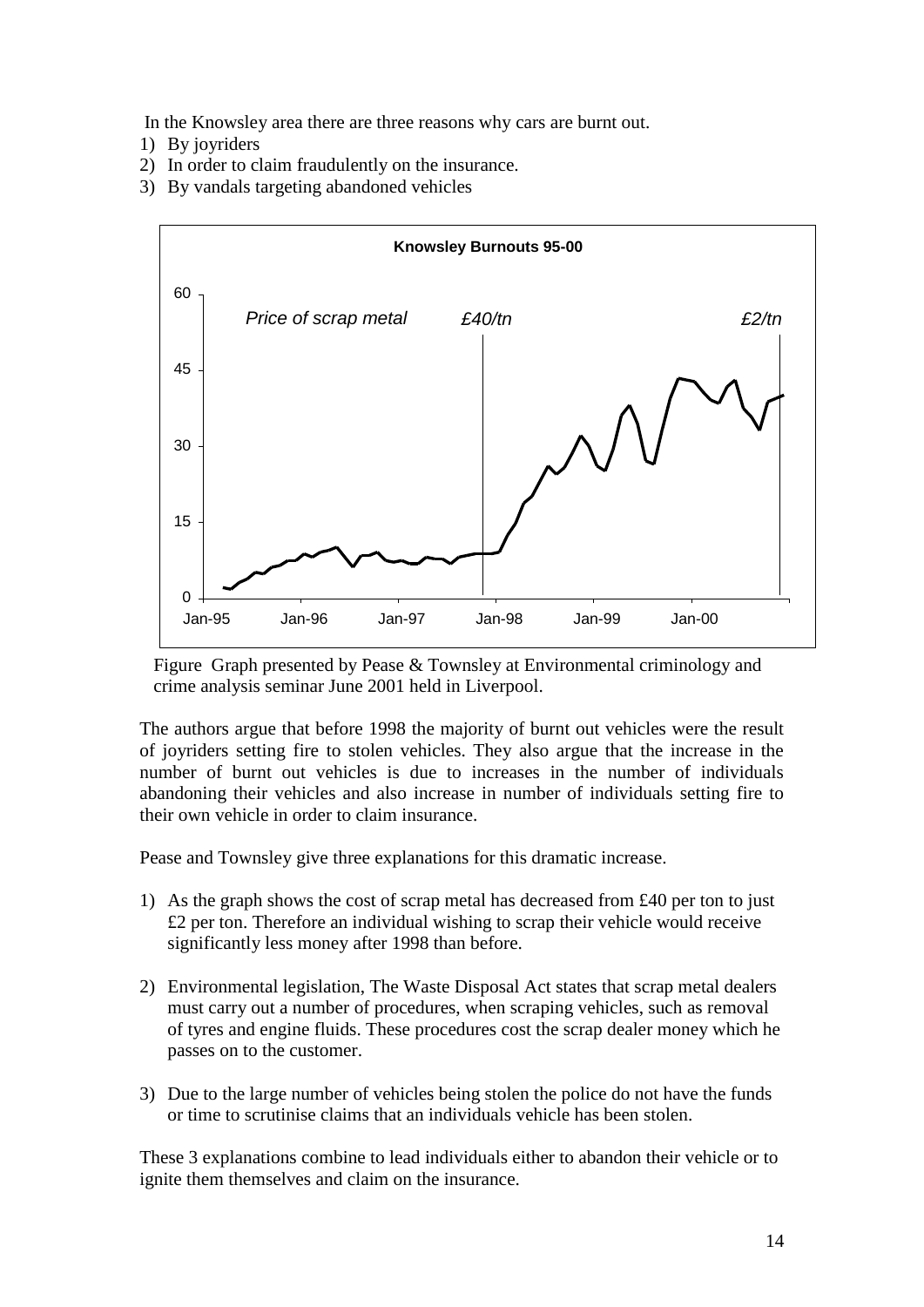Very little is known about the scale of fraudulent arson, as no one knows the number of fires wrongly attributed to accidents, or to arson but the owner not suspected. Attempts to quantify the impact of fraud involving arson is fraught with difficulty particularly when it is being carried out by experienced and organised criminals, offenders who will be very hard to detect. Another difficulty is the usually circumstantial nature of the evidence. However if fires are being organised in a repetitive basis by criminal entrepreneurs then it may be possible to identify patterns and in due course target individuals.

### **Summary of Arson Classification**

Four broad forms of arson have been identified. In general these can be ordered from five and six year olds playing with matches and setting light to materials opportunistically available, through adolescent vandalism of empty property and abandoned cars, and on to people who are typically a little older who use fire setting as a way of seeking revenge. A different group are people who set fires for emotionally disturbed reasons or to gain some personal benefit from the excitement. They will tend to be older than the adolescent or malicious groups and will target property that has some particular significance to themselves. A further and very large group set fires for criminal reason, either to hide a crime or for direct financial gain.

It must be emphasised that many acts of arson will draw from a mix of these different categories, but just as most colours are a mix of their primary elements, it is useful to identify the primary forms of arson in order to guide policy making. Broadly the sorts of people who commit the different forms of arson can be distinguished from each other and their targets will be different so that the agencies that can contribute to the reducing each form of arson can be distinguished. These agencies require some idea of the scale of the different forms of arson. That will now be considered.

## **THE MAGNITUDE AND DISTRIBUTION OF FORMS OF ARSON IN THE UK**

#### **The Magnitude of Arson in the UK**

Arson is currently the largest single cause of fire in UK currently standing at 46% of all fires. It is estimated that deliberate fires have doubled over the last decade resulting in an average week of 3,500 deliberately started fires, 50 injuries and 2 deaths (Home Office 1999). Establishing the exact figures for arson is problematic for many reasons. One is that both the fire service and the police record the number of deliberately started fires in different ways, resulting in rather different figures. National Fire Statistics are compiled from the fire report forms (FDR) completed by each fire brigade. The Home Office then take a sample of 1 out of every 5 forms returned, unless the fire resulted in a casualty in which case it is definitely entered, and use this sample to calculate their figures.

The FDR forms require fire officers to indicate if they think the cause of the fire was malicious. On the basis of these reports it estimated that there has been a continued long-term increase in the number of deliberate fires attended by the fire service. The number of malicious fires recorded by the fire service in 1999 was 102,900 this is a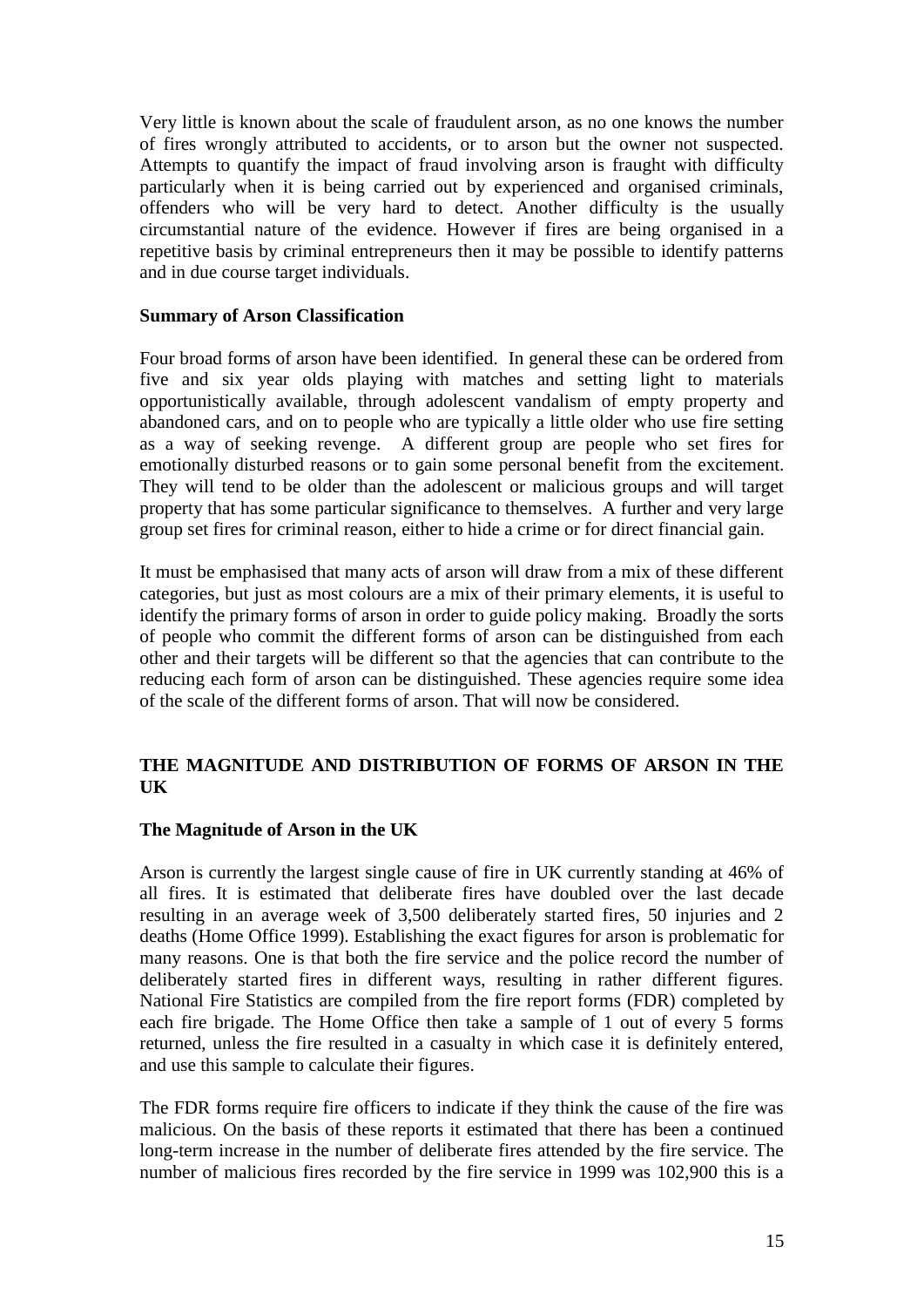rise of 19% over previous figures. The main reason for this increase was a 30% rise in road vehicle fires up 30% to 63,200. Malicious fires in road vehicles have more than trebled over the last ten years. Of the 31,800 malicious fires in buildings more than half (56%) occurred in building other than dwellings. There is no national measure of the number of malicious secondary fires (outdoor fires involving grassland and refuse and derelict buildings) however of the 207,800 secondary fires reported in 1997, around a half are thought to be of malicious ignition. Analysis by fire brigade area shows that malicious fires are highly concentrated, with almost half occurring within the seven metropolitan areas.

The police record malicious fires as arson as defined by the Criminal Damage Act 1971 (sections 1-3). In 1999 the number or arson offences recorded by the police was 53,800 and the number cleared up was 4,800 (Home Office 1999). The number of prosecutions and cautions has fallen over the past ten years despite the significant increase in the number of deliberate fires.

As indicated above, there do seem to be some important differences in the forms of arson for which property if the target and the form for which vehicles are the target. It is therefore helpful to consider the different frequencies of arson against these different targets. The national statistics produced by the Home Office give some indication of the numbers and types of arsonists involved in relation to different forms of target using figures taken from the FDR-1 forms for the year 1999. These are shown in Table 3.

|           | Total number | Adult        | Youth     | Child    | Unspecified |
|-----------|--------------|--------------|-----------|----------|-------------|
|           | deliberate   | $0$ ver $18$ | $10 - 18$ | under 10 |             |
|           | fires        |              |           |          |             |
| Total     | 31,771       | 13,121       | 9,805     | 3,376    | 5,469       |
| property  |              |              |           |          |             |
| Dwellings | 13,842       | 6,315        | 3,628     | 1,825    | 2,075       |
| Other     | 17,927       | 6,807        | 6,178     | 1,552    | 3,392       |
| building  |              |              |           |          |             |
| Vehicle   | 63,175       | 32,446       | 15,919    | 336      | 14,474      |

Table 3. Number of deliberate fires for property and other buildings by age of offender taken from the FDR-1 forms for 1999.

It is clear that vehicle arson is virtually double that for all property combined. What is also worth noting is the significant number of unspecified in this category reflecting the difficulty fire officers have in attributing vehicle fires to an age category. Furthermore, there is also a rather different pattern across the age groups that accords with the earlier consideration of the different forms of arson. In considering the proportions of different forms of arson it will therefore be appropriate to examine property and vehicle arson separately.

Deliberate vehicle fires has risen 30% in 1999 from 48,800 in 1998 to 63,175. The number of deliberately set fires in vehicles has more than trebled in the last ten years (National Fire Statistics 1999). This increase can partially be explained by vehicle fires often being recorded by the police as stolen despite the fact that it was also burnt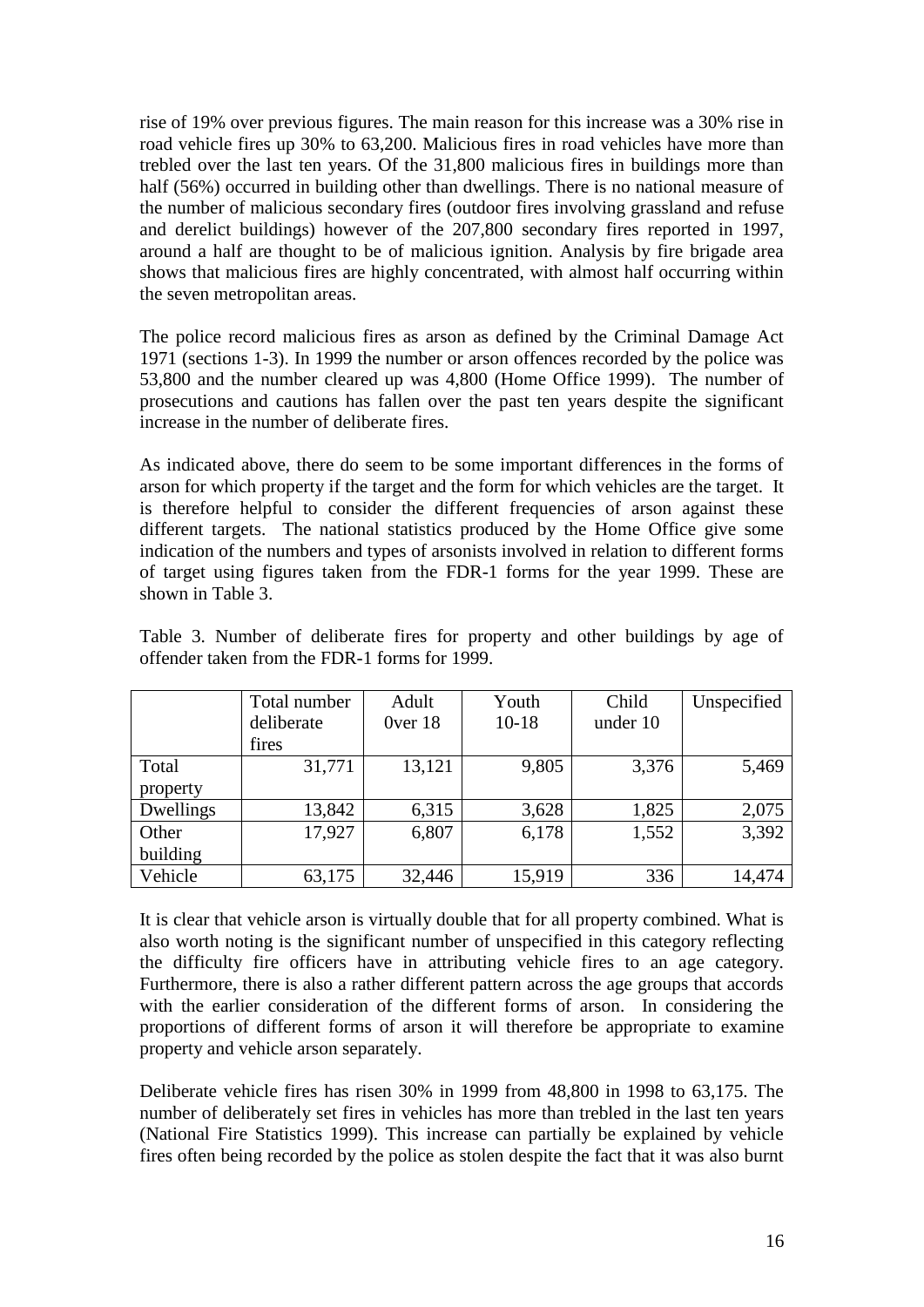out. However this problem in now being addressed and the police are changing their recording system.

# **Proportions of the Different Forms of Arson**

No national figures exist that allow an estimate of the number of each different form of arson. However, a number of different studies do provide details of the numbers of each form of arson in the samples they studied. Some estimate can therefore be made from these studies of the *proportion* of each form of arson in each sample. By making some allowances for the obvious biases in the samples it is therefore possible to provide an overall estimate of the proportion of arsons nationally that can be assigned to each of the four major forms that have been discussed above. Table 4 summarises the proportions from those studies that allow a reasonable estimate to be drawn.

| <b>Study</b>     | <b>Youth disorder</b> | <b>Malicious</b> | <b>Emotional</b> | <b>Criminal</b>   |
|------------------|-----------------------|------------------|------------------|-------------------|
|                  | & nuisance            |                  | expression       |                   |
| Day 2001         | Vandalism             | Anger/revenge    | Attention        | Concurrent with   |
|                  | 10%                   | 50%              | seeking. 15%     | other offence 15% |
|                  |                       |                  | Excitement10%    |                   |
| Fritzon 1998     | Damage 26.5%          | Destroy 20%      | Despair 18.5%    |                   |
|                  |                       |                  | Display 10%      |                   |
| Fritzon 2001     | Damage 27%            | Destroy 26%      | Despair 38%      |                   |
|                  |                       |                  | Display 6%       |                   |
| Kidd 1998        |                       | Revenge 24%      | Mental problems  | Conceal crime 7%  |
|                  |                       | Terrorist 2%     | 20%              | Financial gain 6% |
|                  |                       |                  | Heroism 1%       |                   |
|                  |                       |                  | Excitement 5%    |                   |
| Marsh 2000       | Vandalism 73%         | Revenge 3%       | Excitement 7%    | Conceal crime 2%  |
|                  | Fireplay 8%           | Racial 2%        | Mental illness3% | Profit 2%         |
| <b>Rix 1994</b>  | Vandalism 9%          | Revenge 31%      | Excitement 11%   | Re-housing 7%     |
|                  |                       | Manipulative     | Cry for help 7%  | Financial 5%      |
|                  |                       | 4%               | Suicide 7%       | Cover up 5%       |
|                  |                       | Political 1%     | Psychotic 5%     | Proxy 2%          |
|                  |                       |                  | Heroism 4%       |                   |
|                  |                       |                  | Antidepressant   |                   |
|                  |                       |                  | 2%               |                   |
| <b>Wood 2000</b> | Vandalism 56%         | Revenge 23%      | Excitement 7%    | Conceal crime     |
|                  |                       |                  | Mental illness8% | 13%               |
|                  |                       |                  | Despondency 5%   | Profit 2%         |

Table 4. Proportions of Arsonists in each of the four main subgroups indicated in seven different samples.

## **Property**

## *Youth Disorder and Nuisance*

The proportion of deliberate property fires attributed to this category is **35%.** The values for this category range from 9% right up to 81%. However the mean value is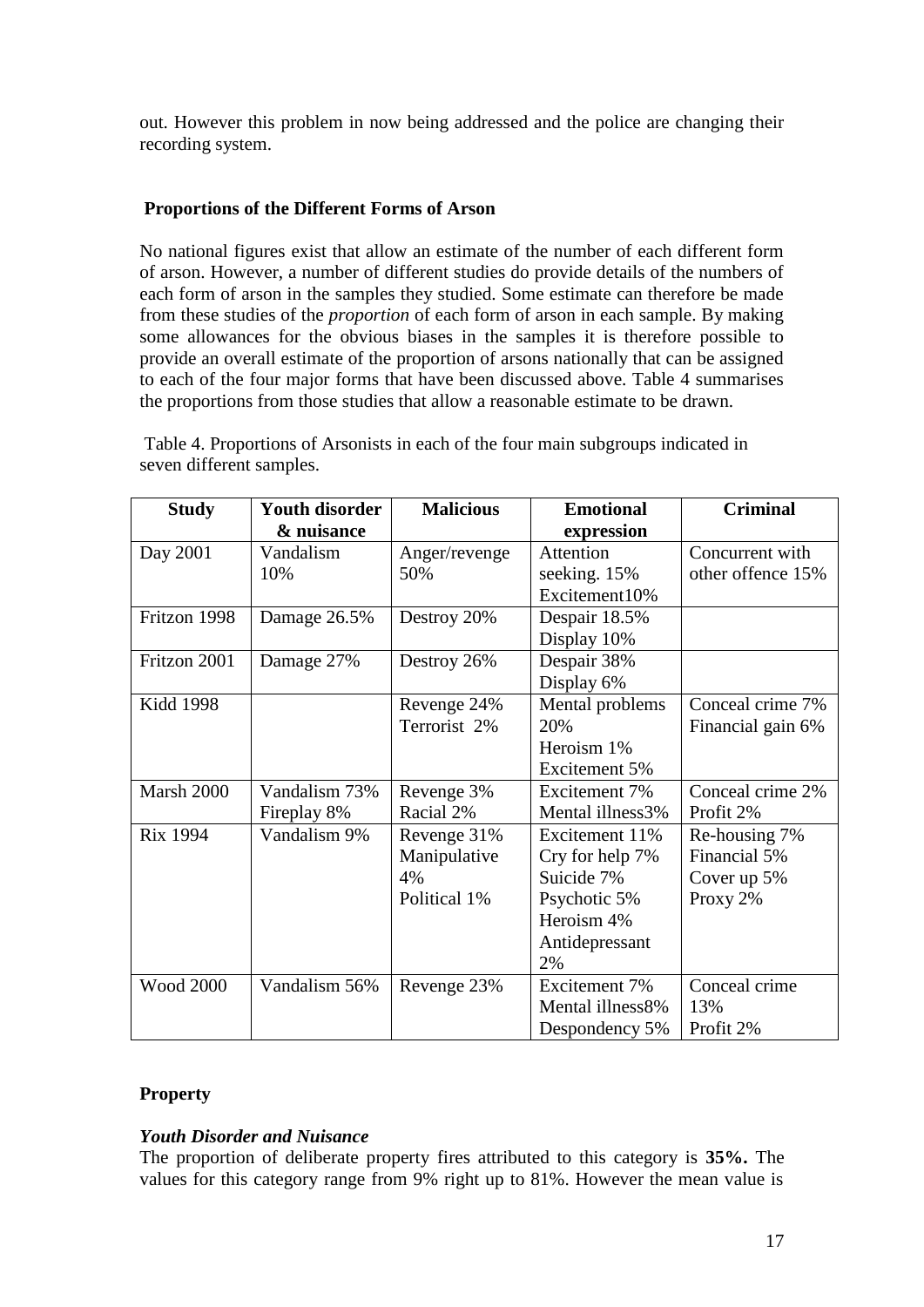around 35%. It is interesting to note that samples taken from prison and psychiatric populations report very low frequencies i.e. 9 and 10%. These two samples contain adult arsonists that other studies have shown are less likely to commit arson for vandalism. The very high frequency of 81% was from a study carried out in Newcastle"s West End (Marsh 2000), a location that was suffering at the time from very high levels of this type of arson. Youths and children in the area were responsible for 71.5% of deliberate property fires.

This figure of 35% is also supported by the national statistics that show that youth and children set approximately 13,181 deliberate fires which equates to 41% of deliberate property fires. This is above the stated proportion of 35%. However some children, and juveniles especially, may belong in another category; the stated proportion therefore should be under 41%.

### *Malicious*

The proportion of deliberate property fires attributed to this category is **26%.** The values for this category range from 5% to 50%. However the mean value is approximately 26%. It is interesting to note that samples taken from prison and psychiatric populations are very high i.e. 36% and 50%. Reflecting the research which indicates that adults commonly commit arson for malicious reasons, and studies that demonstrate that a significant number of arsonists who are mentally ill commit arson for malicious reasons.

The research carried out in Newcastle"s West End however only attributed 5% of fires to malicious reasons. In Marsh"s (2000) study, information was collected using an FDR-1 additional questionnaire, the attending fire officer therefore inferred reason the why a fire was deliberately set. The category malicious may be more difficult to infer than other categories such as youth disorder. Which may explain the low frequency in relation to other studies, which obtained information from the arsonists themselves.

## *Emotional Expression*

The proportion of deliberate property fires attributed to this category is **24%.** The values for this category range from 10% to 44%. However the mean value is approximately 24%. It is not surprising that the samples taken from a psychiatric population contained one of the highest frequencies. Interestingly the sample taken from a prison population shows a high proportion in this category.

This figure is higher than indicated by the Arson Prevention Bureau, which states that 17% of those being prosecuted for arson offences are mentally ill. This figure of 17% however is based on those arsonists that have been prosecuted and this is of course a small proportion of the arsonists that do not get caught. The studies show that more people are using fire as a means of expressing their emotions than is currently thought. However this is for deliberate property fires only.

#### *Criminal*

The proportion of deliberate property fires attributed to this category is **15%.** The values range from 4% to 17%. However the median value is 15%. The study carried out in Newcastle is the only outlier of the frequencies with only 4% being attributed to this criminal category. This may be due to the method of data collection mentioned previously, or the fact that arsons in the area being committed by adult arsonists were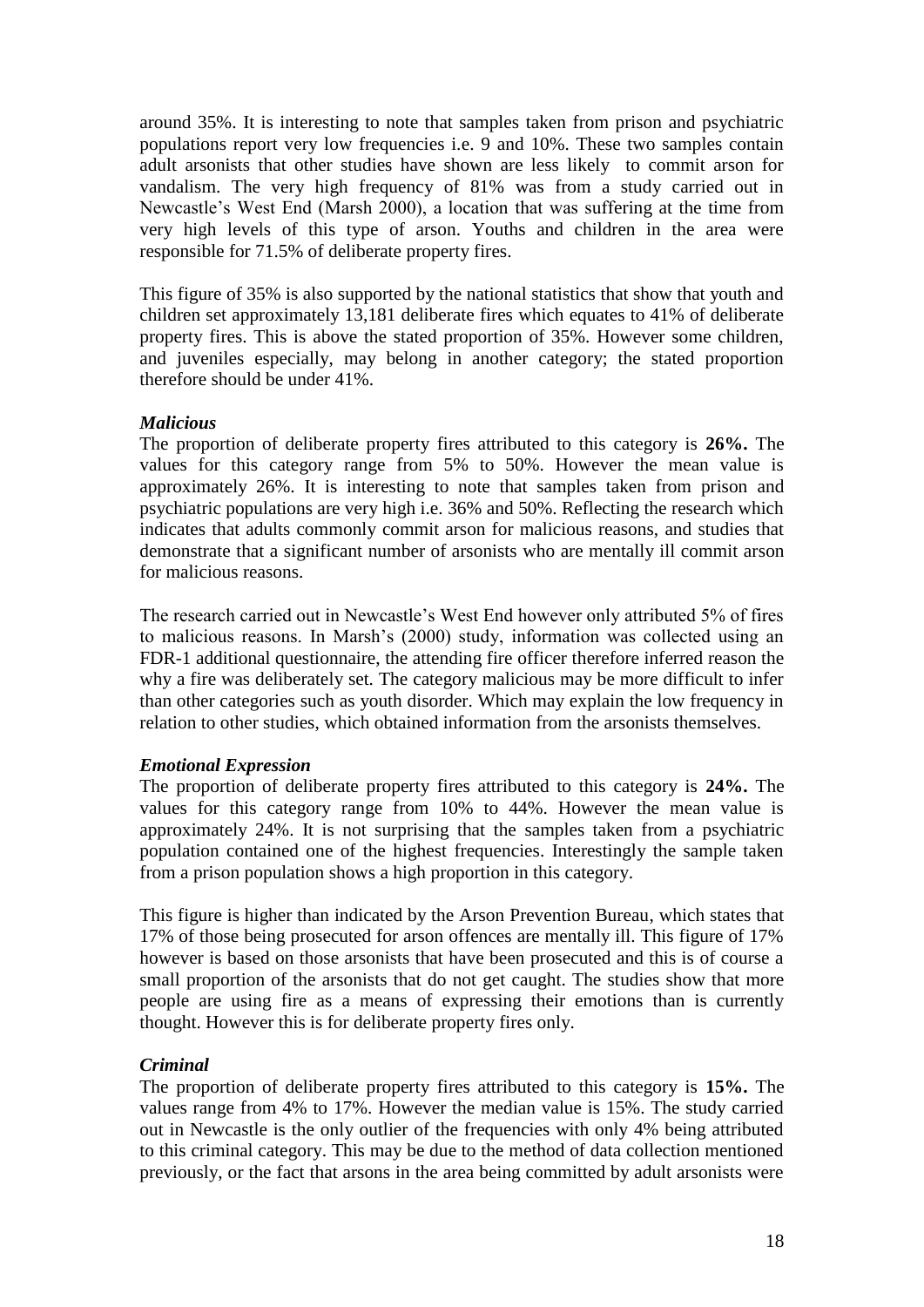not as common as those committed by youths. Research shows that it is mainly adults who commit deliberate property fires for criminal reasons.

## **Vehicle**

Unfortunately very few studies have attempted to quantify the proportion of deliberate vehicle fires attributable to different categories of offenders. One that does is Marsh (2000).

## *Youth Disorder and Nuisance*

The proportion of deliberate vehicle fires attributed to this category is **39%.** National fire statistics show that 26% of vehicle fires can be attributed to youths or children. This is less than the figure proposed of 39%, however many of the unspecified individuals will be youths and children. Of those fires attributed to one of the age categories, youth and children commit 50% of the fires. This figure is higher than the 39% proposed but many youths will belong to another category such as criminal. The figure of 39% is also approximately the mean value between the two values of 26 and 50 and also the proportion attributed by Marsh (2000). The proportion of property and vehicle fires attributed to this category are both very high therefore reflecting the large number of arsonists in this category who target both property and vehicles.

# *Malicious*

The proportion of deliberate vehicle fires attributed to this category is **3%.** This category of arsonist therefore specifically targets property as opposed to vehicles.

# *Emotional Expression*

The proportion of deliberate vehicle fires attributed to this category is **13%.** This figure is supported when the proportion of property and vehicle fires attributed to this category are joined together. The proportion of all fires attributed to this category is 18.5%, which is very similar to the figure of 17% given by the Arson Prevention Bureau.

## *Criminal*

The proportion of deliberate vehicle fires attributed to this category is **45%.** While the proportion of deliberate fires for property is the lowest of all the categories, individuals are obviously targeting vehicles more frequently either to cover up other criminal activity or to make fraudulent insurance claims.

## **Summary of Proportions of Various Forms of Arson**

The estimates given above are summarised in Table 5, where the total figures for property and vehicle arson in 1999 are given. This table draws attention to two clear processes. One is the significance of youth disorder for both property and vehicle crime. Policies that address youth disorder directly are likely therefore to have a major impact on arson as a whole. Given the likelihood that many of these acts of arson are committed by individuals local to the fire, in a social context that may go some way to facilitate the action, leads to the perspective that community related strategies may be particularly effective.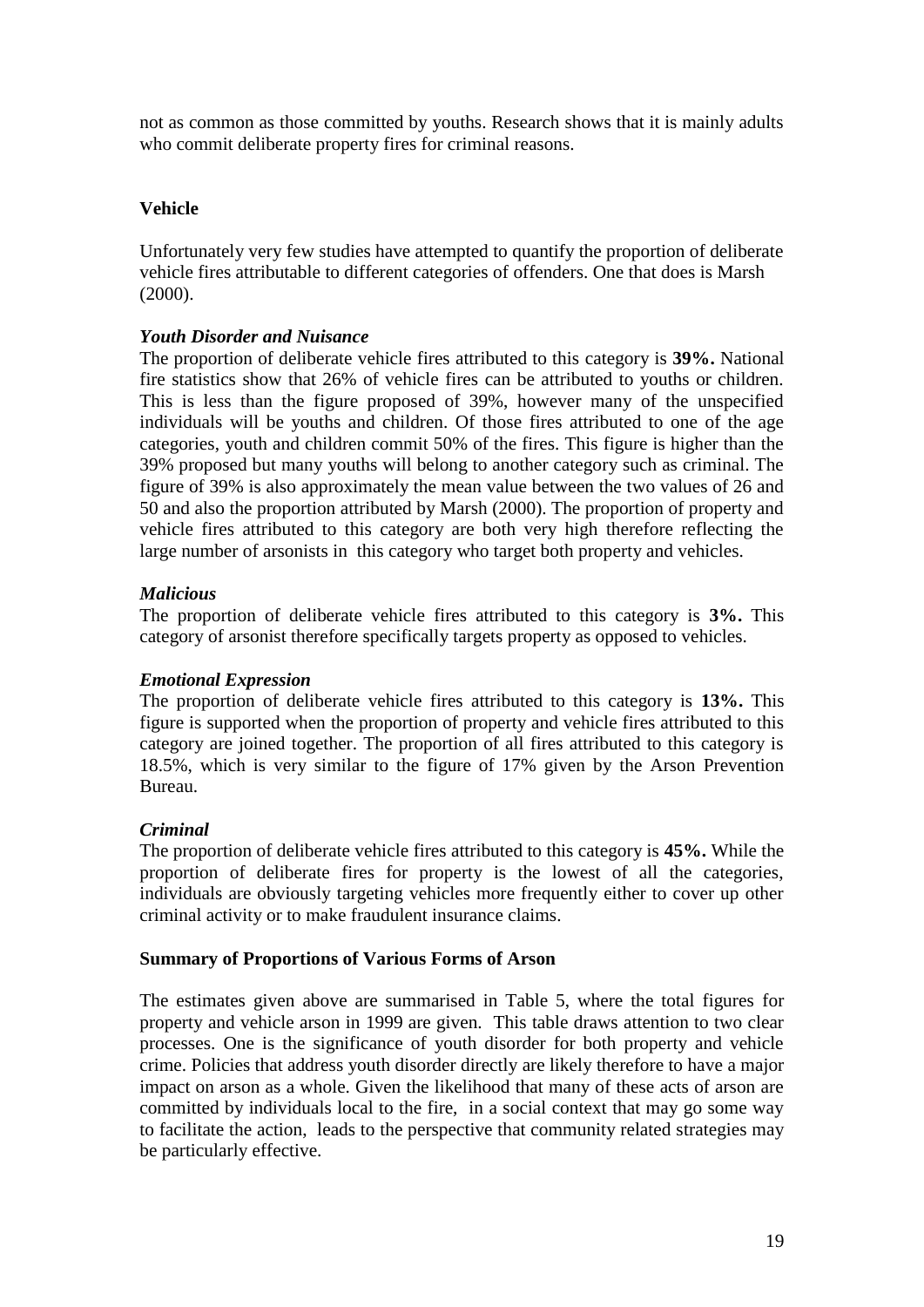The second process to emerge strongly from Table 5 is the amount of criminal activity that now occurs around setting fire to vehicles. Given the very high proportion of arson that is vehicle related this suggests that successful strategies to tackle criminal arson of vehicles could have a very significant impact. This must overlap with vandalism of vehicles and thus indicates that a combined strategy of reducing the activities of the arsonist and the possibilities of the targets being set alight will have considerable benefits.

Malicious fires and those that are a product of emotional expression do seem to be a dominant focus on property. They are likely to be more diffuse in a community than vandalism and criminal arson. They will therefore require rather different strategies to tackle them.

|                             | <b>Property</b> | <b>Vehicle</b> |
|-----------------------------|-----------------|----------------|
| <b>Youth Disorder</b>       | 35%             | 39%            |
| <b>Malicious</b>            | 26%             | 3%             |
| <b>Emotional Expression</b> | 24%             | 13%            |
| Criminal                    | 15%             | 45%            |
| <b>Total number in 1999</b> | 31,771          | 63,175         |

Table 5 Estimated Proportions of Each Type of Arson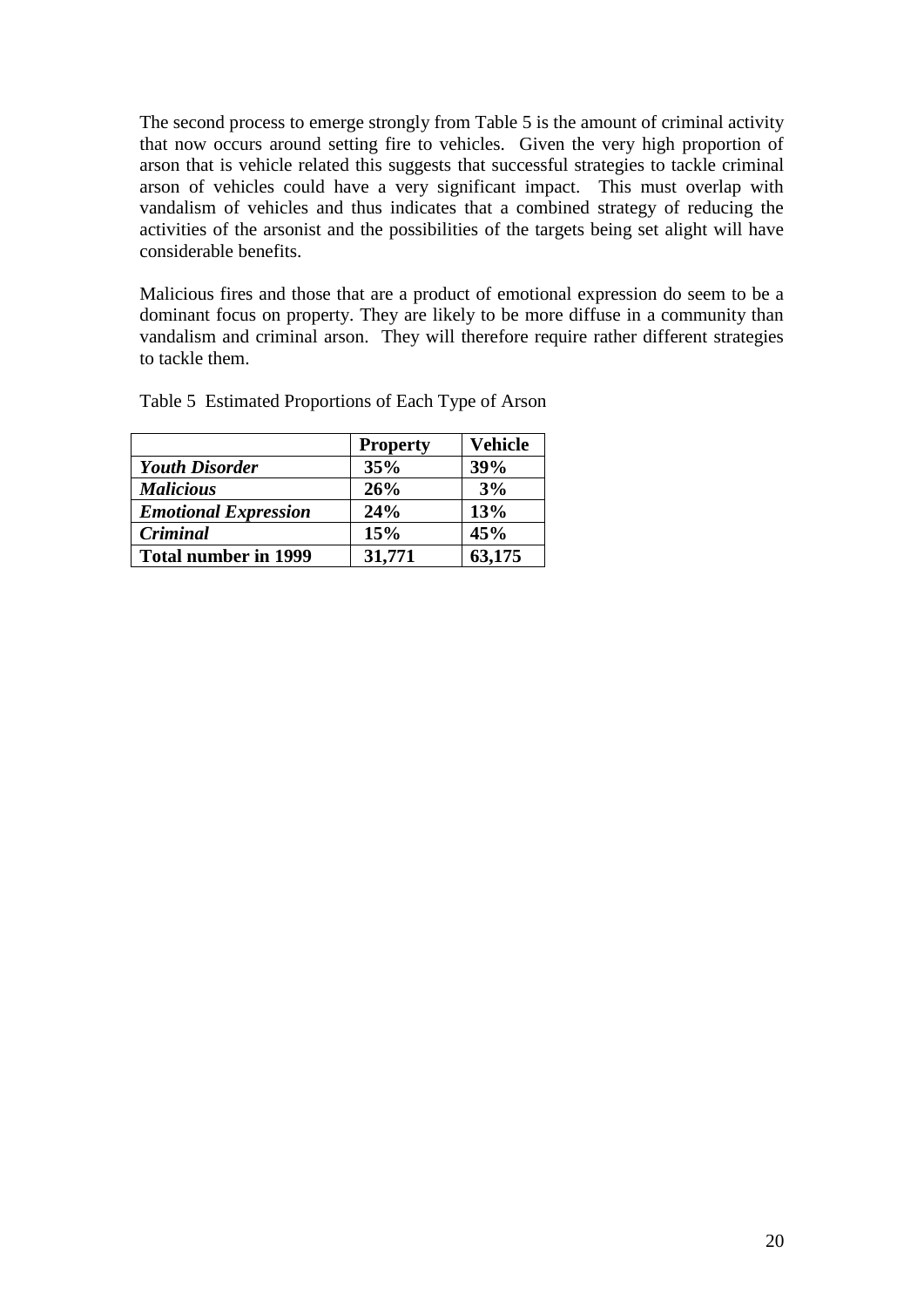### **STRATEGIES FOR ARSON**

#### **Problems of Dealing with Arson**

The Home Office report on the Arson Scoping Study 1999 recognised that arson was not being dealt with nationally because of a number of different factors.

- Confusion over data and measurement involving different agencies.
- Confusion over arson related terminology
- A reluctance to share information
- Uncoordinated approach that masks the scale of arson as a problem
- No clear lead agency for arson.
- Agencies working in isolation oblivious to the work being carried out by other agencies.
- Inconsistent approach to fire investigation: and
- The police and insurance industry appearing less interested.

#### **Agencies Involved**

There are many agencies and organisations who come into contact with the arson problem or upon whom it has an impact.

The responsibility for investigating arson falls to a number of different agencies. The fire brigade developed as reactive fire-fighting teams. Their primary concern is controlling and extinguishing fires. They also have responsibility for fire prevention and give detailed advice on fire safety. However only five brigades out of fifty in England and Wales have full time fire investigation teams (though others have parttime ones). We must bear in mind however that there is no legal requirement upon the fire service to establish the cause of a fire. Fire brigades are encouraged to complete a Fire Data Report 1 (FDR-1) form for each property fire attended. Completion is not a statutory obligation or a mandatory undertaking in law. There is not therefore a statutory requirement or obligation for fire brigades to train personnel in investigation techniques. The level of experience and expertise therefore varies widely within the fire service.

The police have a legal responsibility to investigate arson. However the majority of fires recorded by the fire brigades as "deliberate" are not recorded by the police as arson. Arson as a crime is relatively easy to commit yet difficult to investigate and prove. To undertake a criminal investigation requires a higher level of proof that arson has been committed than is required for a brigade to attribute a fire was deliberately started. Clear up rates for arson average at only 9% leading to less than 1% of deliberate fires recorded by the fire brigade resulting in a conviction. Arson is also not one of the key performance indicators for the police. Investigation tends to be seen as a low priority and if there is no immediate suspect, investigations will be vulnerable to being shelved as other cases take priority. The police have competing demands placed upon their time and resources with most officers receiving only limited training in fire investigation.

The Home Office Forensic Science Service has moved towards agency status and now charges police and fire brigades for their services. In recent years there has been a decline in the number of arson cases submitted to the laboratory for examination. It is unclear how much of this decline is due to rising cost of the service.

The insurers and loss adjusters have an important role to play and although the insurance sector has been proactive in recent years supporting or sponsoring a range of arson control initiatives, for example. Resources they are donating are only a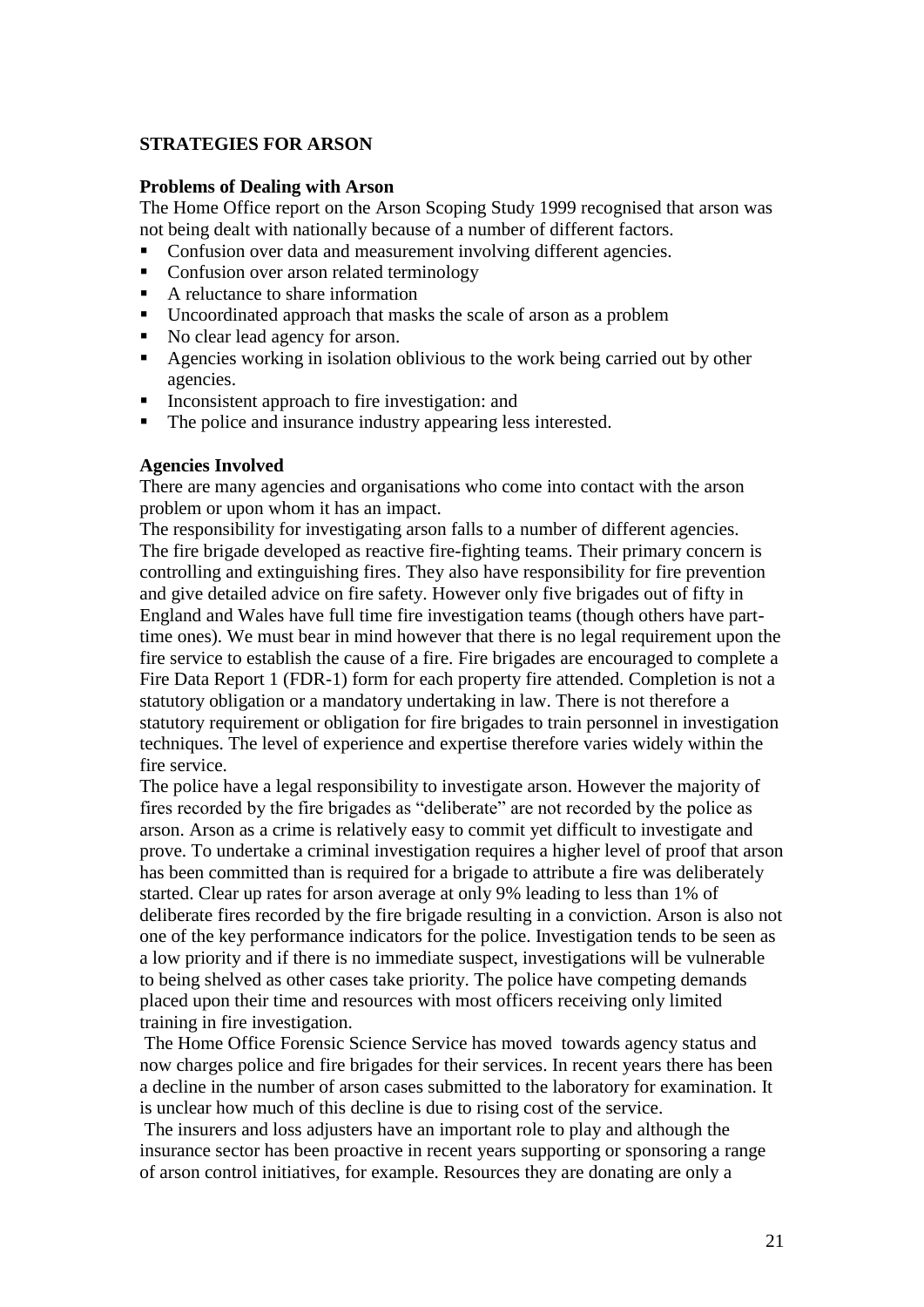fraction of the cost of arson to the insurance industry. The police and fire service suggest that insurers need to adopt a more active role in preventing arson and need to demonstrate that they are not content to bear the current level of arson and fraudulent claims. (Home Office 1999)

There are a significant number of agencies that hold information in relation to arsonists.

Insurance Industry: information held relating to claims, customer profile, property, premises and costs that may be associated with arson.

Police: details held of criminals and criminal investigations.

Criminal Justice System: information held relating to prosecution and punishment of arsonists.

Probation Service: information held relating to prosecution, punishment, release and whereabouts of arsonists.

Fire Service: information held about fire trends, activities and patterns of arson as well as the types of property affected.

At present, sharing of information between agencies is rare and in many cases data protection concerns are used as an excuse (Home office 1999).

### **SOURCE AND TARGET AS BASES FOR INTERVENTION**

#### **A Framework for Inter-Agency Collaboration**

The mix of agencies for which arson is relevant requires that a coherent set of strategies for reducing arson be developed. It is essential to obtain some understanding of why people start fires deliberately if the policies then put into place are to have any significant impact on the problem.

There is currently no structured co-ordinated approach based on comprehensive understanding of the deliberate fire problem or the offenders who carry out the deliberate fire attacks.

From our considerations of the current understanding of arson and the various forms of policy strategy available it is proposed that a coherent policy-oriented framework for reducing arson will best result out of an understanding of two primary constituents:

a) The different psychological processes within arsonists that give rise to the acts of arson. This will be based on the categories of arson proposed by the Home Office Scoping Study 1999,which are solely for the purposes of policy intervention. Youth Disorder and nuisance, Malicious, Psychological and Criminal. Different agencies have responsibility for dealing with arsonists from each of these four categories.

The different targets of arson will also be examined in order to elaborate the ways in which different psychological processes tend to lead to setting fires to different targets. This is especially important because the agencies that can reduce the vulnerability of targets are often different from those that deal with the fire setters themselves. Therefore a focus on targets of arson will carry different policy implications from a focus on perpetrators.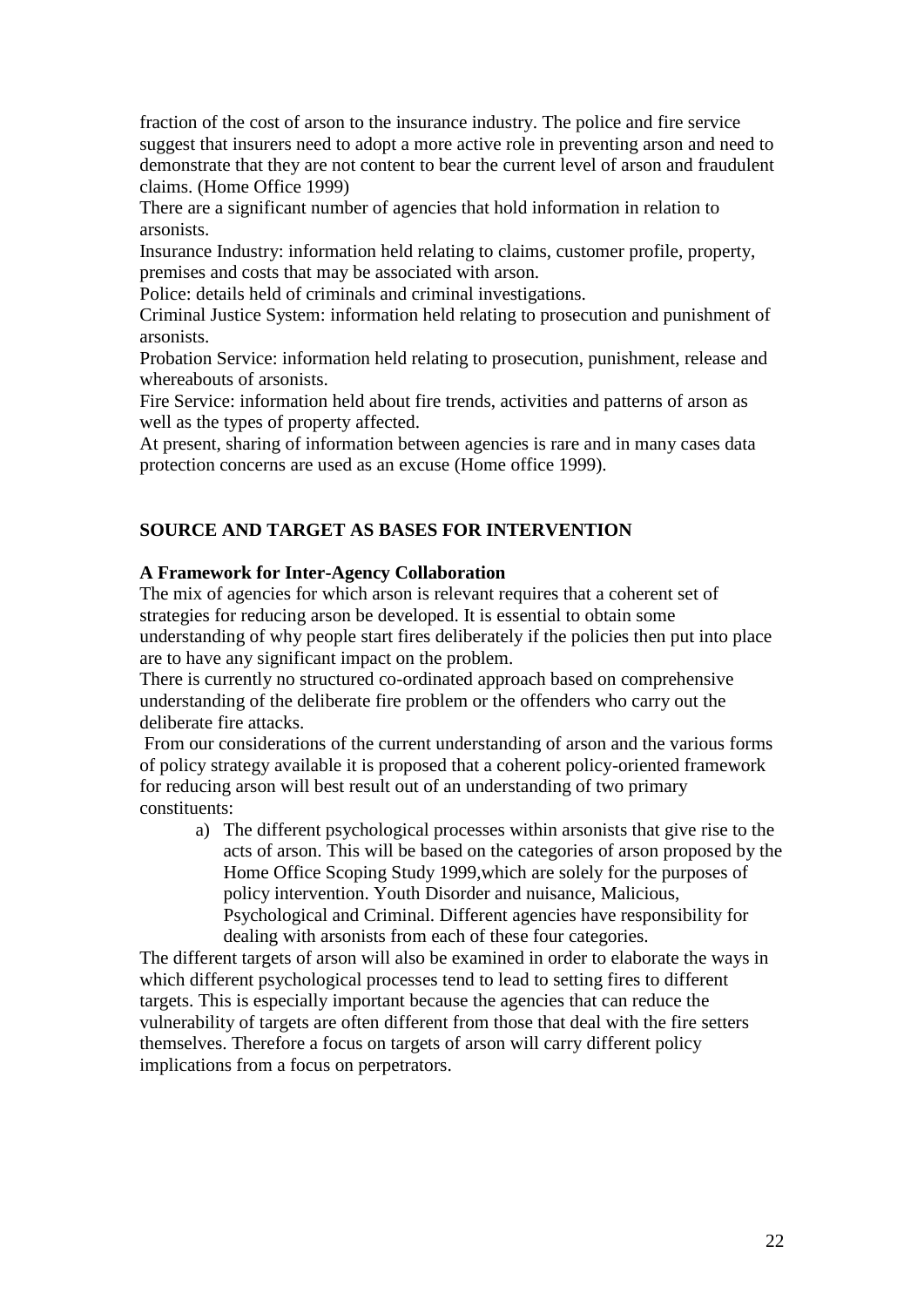Only the Government can provide the framework for a truly effective arson reduction programme. If arson is to be controlled it is essential for there to be a co-ordinated strategy which involves short and long term planning backed by Government commitment and resources.

Proactive initiatives and actions by a partnership of agencies offer the way ahead. New funding is needed for preventive work. In this age of preventative thinking it is incredible that fire services are still funded according to the number of fires they put out (Muckley 1999).

In April 2000, the Arson Control Forum was created and given responsibility for providing the strategic direction to the arson prevention/investigation programme. The forum headed by HM Chief Inspector of Fire Services, Graham Meldrum has several detailed terms of reference, in broad terms these are likely to be: -

- To work towards a reduction of deliberate fires and related deaths, injuries and damage.
- To maintain a strategic overview of all general arson prevention matters.
- To develop, monitor and support initiatives aimed at improving standards of arson prevention and public awareness of arson prevention issues.
- To promote partnerships and co-ordination of effort in order to allow all stakeholders to contribute to the development of arson prevention policy.
- To monitor, and contribute to, arson prevention work conducted in European and International bodies.

Due to the nature of arson, the work of the forum will liase with other Home Officeled crime reduction initiatives such as the Property Crime Reduction Action Team (PCRAT) and the Vehicle Crime Reduction Action Team (VCRAT).

Given the complex nature of arson with its multiplicity of motives and preventative measures the Forum has four topic based sub groups: -

- 1. *Intervention* this group addresses issues relating to the prevention and investigation of arson.
- *2. Legislation* this group assesses what legislative changes are required to address the arson issue. It contains three working groups. Criminal aspects, Civil aspects and Procedural aspects.
- *3. Research and Data Collection* this group will research issues surrounding arson including the collection and dissemination of data and will assist to identify the most effective tactics to reduce the incidence of arson.
- *4. New Projects* this group will consider local arson prevention initiatives, providing a degree of financial support where necessary and will roll out best practice.

The Forum is in its infancy yet has already been allocated £3.8 million to be invest, however this figure is minute when compared to the financial cost of arson which is estimated at least £25 million per week.

The work of the Arson Control Forum will be supported by the first ever Joint Thematic Review of police and fire services which is to be conducted by HM Inspectorate of Constabulary and HM Inspectorate of Fire Services. The review team will visit 6 brigades, Leicestershire, Lancashire, Bedfordshire, Mid and West Wales, Tyne and Wear and London, to examine the following areas: -

- The training of officers engaged in arson investigation.
- The joint arrangements for investigating arson.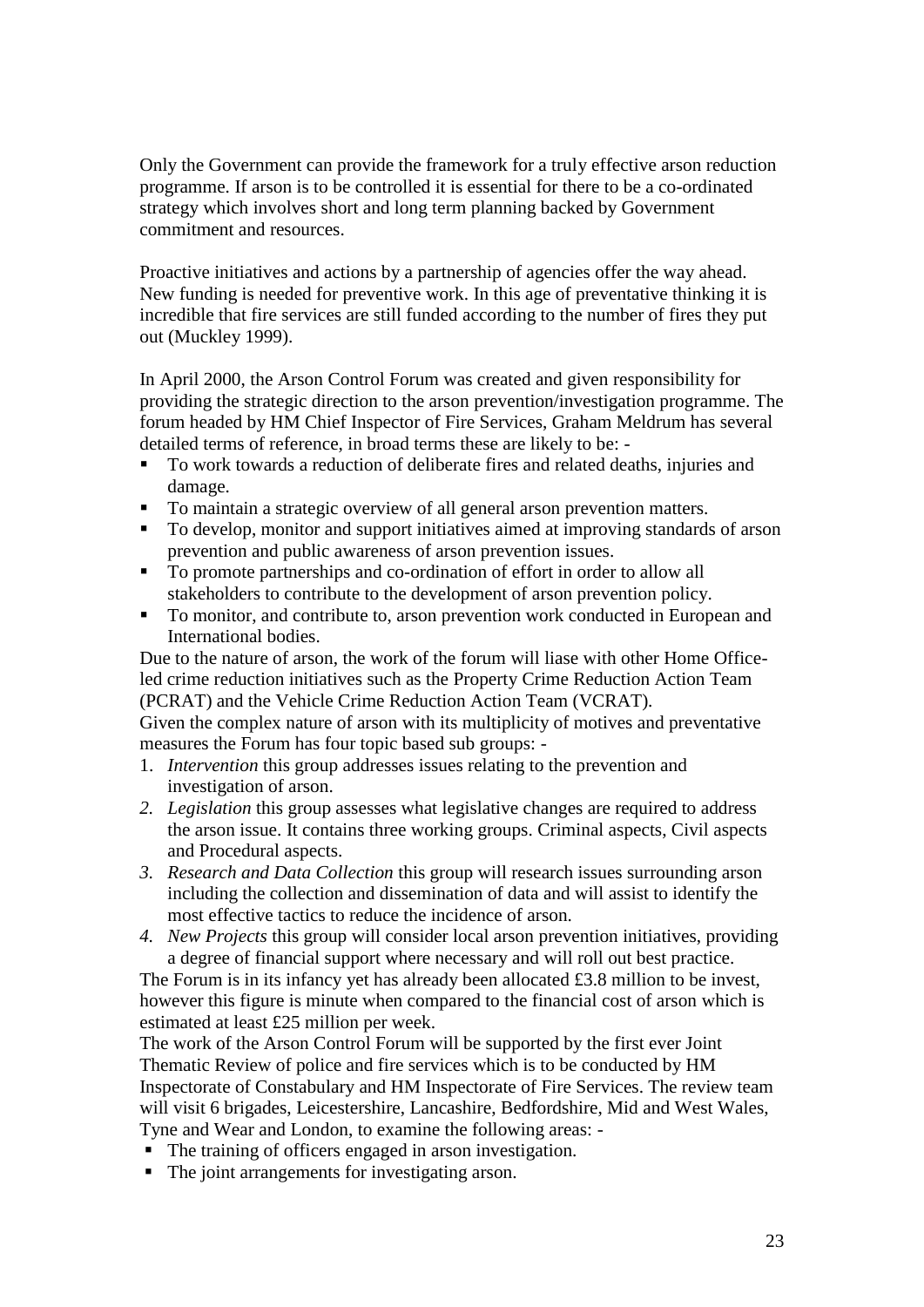- Current practices associated with the statistical recording of arson.
- **EXP** Arrangements for co-operation with other agencies
- Juvenile Firesetter Intervention schemes and
- Arson Prevention Initiatives.

The findings of the Thematic review should be available late 2001 early 2002.

The National Community Fire Safety Centre aims to provide a centre of excellence for community fire safety, developing high quality materials, recording best practice, undertaking mass media campaigns and co-ordinating the local plans implemented by individual brigades to ensure that they complement national objectives. It is essential, however, that they recognise the need to encourage local flexibility as nothing will demotivate brigade personnel, particularly those based at fire stations, more rapidly than seeing a pressing local problem ignored because it does not accord with the preconceptions of the national objectives.

*The Arson Prevention Bureau was established in 1991 by the Home Office and the Association of British Insurers. Its aims are to spearhead and co-ordinate a national effort to reduce, prevent and detect arson. The APB is now solely administered by the ABI. The objectives of the APB are to: -*

- **Monitoring the incidence of arson in the UK**
- Seek to improve the statistical base
- **Draw together information on arson from all UK sources, in particular on arson** initiatives taken by Government departments, local authorities, fire brigades and the police.
- Disseminate information on the incidence of arson and on appropriate remedial measures.
- Organise and advise on publicity and education to combat arson.
- Suggest areas requiring research, initiating such research or commissioning research projects
- Monitor the arson situation in other countries.

*The scoping study recognised the importance of the Arson prevention bureau and anticipated that it will have a continuing role in support of the Arson Control Forum in its operational areas. The report of the arson working party part of the property crime reduction action team (2000) recommended that the APB should have a continuing role outside of the Home Office but in support of the Arson Control Forum. They see the APB as being important as a vehicle to share and co-ordinate action for note out of local level. The report also recognised that in order to avoid confusion, the role and functions of the ACF and the APB need careful presentation as currently there is some degree of overlap. The resources and staffing of the Bureau are, however, very limited. The Crime and Disorder Act 1998 recognises that many of the problems affecting society, one of which being arson, cannot be addressed by one single agency on its own. The Act places a requirement on community safety partnerships to develop and implement strategies to address crime and disorder in their area. The fire service however where not included until the 3 rd amendment of the Act. The Act provides an ideal opportunity for the police, fire services, other agencies and local authorities to develop local initiatives and programmes in relation to the investigation and prevention of deliberate fires.*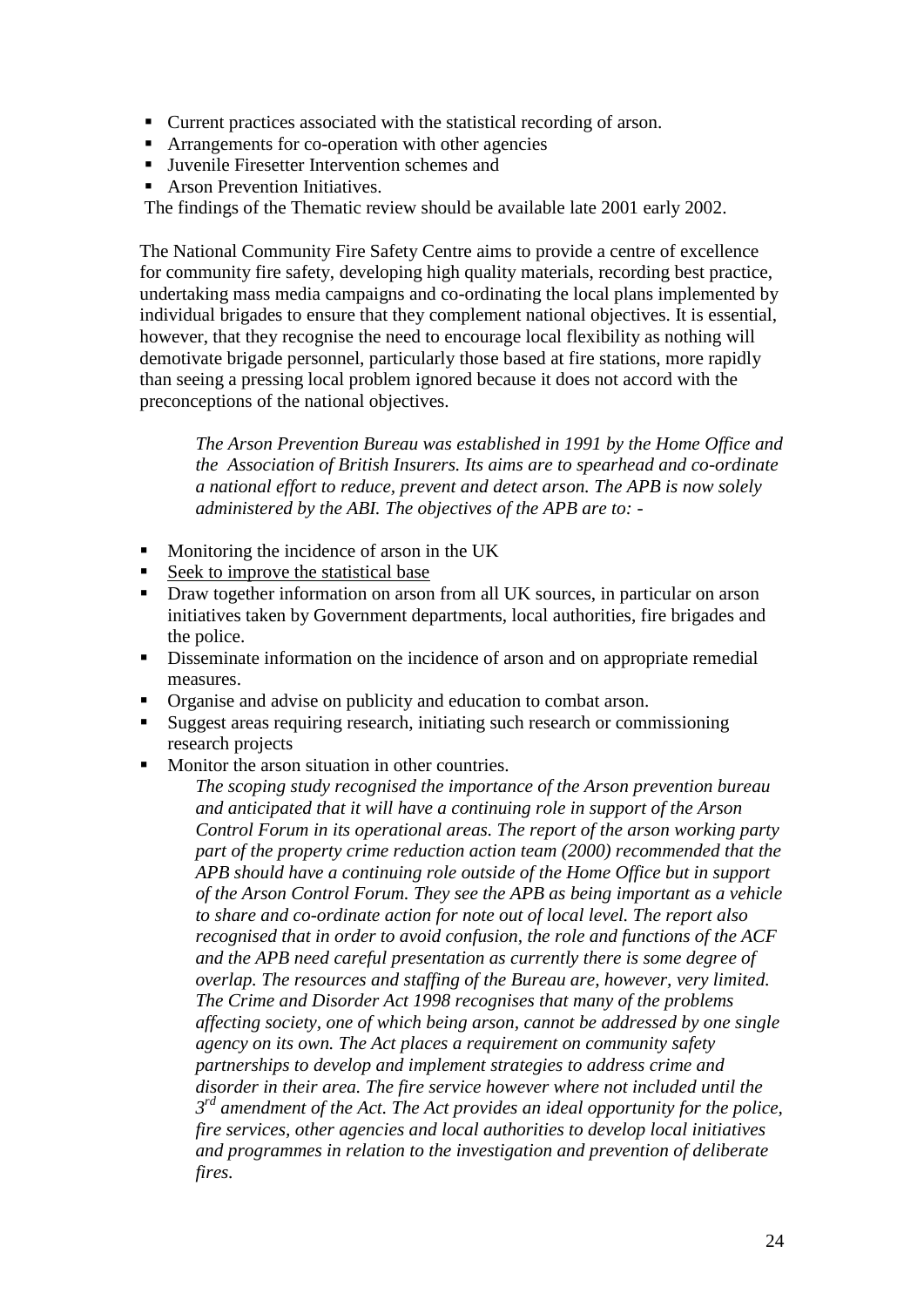Reducing the number of fires set by arsonists can be approached in a number of different ways.

- 1. Identify the people committing arson.
- 2. Catch the arsonists quickly
- 3. Deal with the arsonist in the most appropriate way

Reducing the number of fires in the high-risk properties can also be achieved in a number of different ways.

- 1. Design the properties to reduce the potential for arson.
- 2. Identify those properties most likely to be targeted
- 3. Target those properties with advice and support.

As of June 2001 the Fire Service is longer part of the Home Office rather it is covered by the newly created Department of Transport, Local Government and Regions. How this will affect the fire service in general as well as research and initiatives to combat arson are not yet known only time will tell.

#### **Youth Disorder**

Over recent year"s fire brigades have been increasing their efforts and directing extra resources to the issue of firesetting by juveniles. Currently more than three quarters of brigades are running some form of firesetting intervention/education programmes to address the significant problem of juvenile setting deliberate fires. However these programmes come in many forms and to varying degrees of complexity.

At present schemes in the UK fall into four categories.

- 1. Schemes that follow the Merseyside, Fire Awareness Child Education (FACE) used by around 16% of fire brigades. Focus on education
- 2. Scheme advocated by Muckley used by around 33% of fire briagdes. Focus is on counselling.
- 3. In-house schemes developed internally within a brigade. Key elements of the scheme vary between each brigade.
- 4. Combination schemes. Elements of FACE programme and Muckley scheme with some in-house adaptations the mix varies from scheme to scheme.

FACE was established in 1988, this approach aims to educate children who play with fire. The FACE pack is aimed at children aged 4-12 years and involves the family unit. It aims to change a child"s attitude towards fire. Preliminary advice is given to the parent or carer by phone on fire safety precautions. A home visit is carried out by a "fire friend" who talks with the child about the frightening power of fire. The child is then given projects to complete which have been designed to promote awareness of fire safety issues. This scheme stresses the importance of developing a multi-agency network to deal with this problem. Therefore built into the FACE programme is a network system, which consists of other professional bodies. If children persist in their firesetting behaviour they may be referred to more appropriate agencies such as social services or mental health services. The fire brigades themselves can not tackle the problem on their own, but can provide an effective education programme in conjunction with other organisations (Braodhurst1999).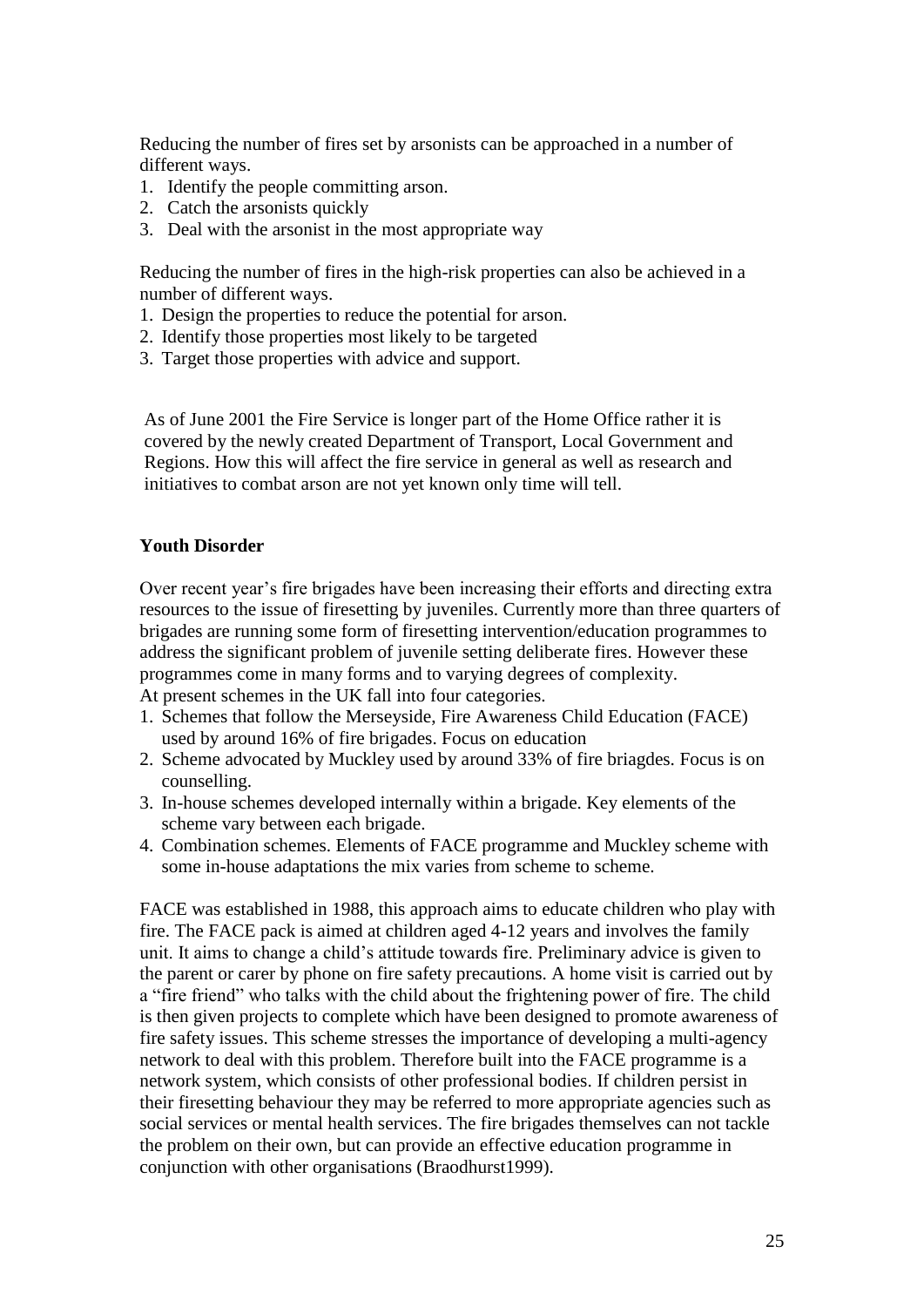Andrew Muckley an education psychologist designed a resource and training manual in 1997 for fire brigades wanting to set up firesetter programmes. Training courses are provided for staff, involved in the scheme, to be used in conjunction with the manual. The scheme encourages the brigades to determine the type of firesetter being referred before deciding which intervention response should occur. The manual provides a descriptive typology of firesetters including behavioural characteristics, behavioural problems as well as which intervention response is most appropriate for each of the different types of firesetter. Intervention varies therefore on the classification of the child.

Kent and Medway fire brigade, have had a designated fire setters team since April 1999. They have produced a *Firesetters Resource Ladder,* which combines the type of referral with the type of intervention deemed appropriate.

### **Picture of ladder goes here**

Following the introduction of the Crime and Disorder Act 1998 agencies are required to ensure that appropriate youth justice services are available for children and young people aged 10-17 years who offend or are accused of offending. As part of the Governments youth justice reforms the Sunderland youth offending service established a multi-stranded strategy that would reduce offending by young people with a history of firesetting. The project includes fire safety education programmes, structured work experience courses for young offenders aged 15-16 and a Princes Trust Franchise targeting unemployed and employed young people aged 17- 25. As well as diversionary initiatives intended to divert young people away from firesetting by providing them with various incentives.

The FACE UP, arson programme for young offenders was established in 1991 by Merseyside fire service and Liverpool"s youth justice department, when it was realised that there were no community alternatives to offer the courts in cases involving arson by juveniles. The course aims to confront, challenge and change the offenders misguided negative attitudes that motivate the acts of arson. The programme is intensive and is designed as an alternative to custody for juveniles aged 10-17 years. Participants are expected to attend 2 hr sessions each week for 13 weeks as well as completing home study exercises, none compliance could end in custodial sentence. The course combines hard-hitting videos about the results of arson with fire safety education in an effort to make arsonists realise the full consequences of their actions. A social worker or probation officer is present at each of the sessions. The scheme is being formally evaluated using the crimogenic scale, which measures the offenders" attitude to the offence. To date none of the arsonists that have completed the course have re-offended. This relies however on court officers informing the programme that an individual has re-offended.

This alternative to custody is not only much cheaper but is a real investment in the young people concerned. This course gives the juveniles greater self-esteem, sense of pride, purpose, sense of achievement and not only gives them respect for themselves, but also for other people in their community (Broadhurst 1999).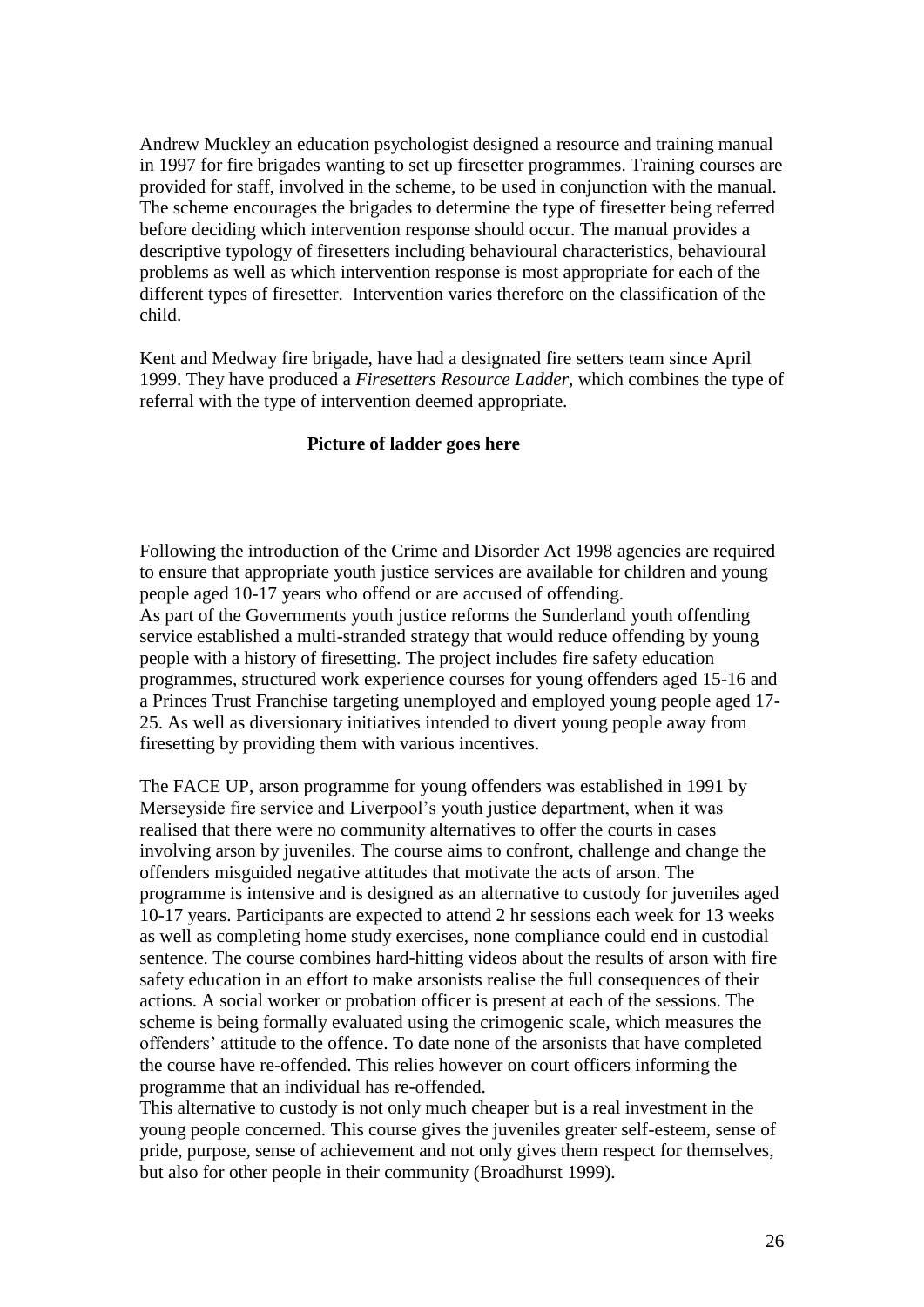The development of all these schemes has proceeded without any central guidance from either the Home Office or HM Inspectorate of Fire Services resulting in the choice of scheme to be applied by a brigade based on limited information, decisions tending to reflect experiences of the fire officers involved. Graham Meldrum, Chief Inspector of the Fire Service, at a conference given in June 2001 acknowledged that some schemes are too complicated, too psychological in approach and outside the normal duties of a fire officer.

As these programmes are working with potentially vulnerable juveniles it is vital that selection, screening and training of the staff involved be rigorous. Follow up data on the juveniles should also be maintained in order to evaluate the relative success of these schemes. Currently although many brigades claim very high levels of success there is at present very little empirical evidence in their support.

The Home Office in collaboration with the Arson Control Forum is currently developing a module of the National Community Fire Safety Toolbox that will provide detailed guidance for brigades on all issues relating to juvenile firesetter intervention. This module will provide information on the models currently being used by the fire service, giving examples of good practice. It will stress the importance of close liaison and partnership working with other agencies. The module will also assist brigades to develop criteria for staff selection, training and identify the relevant child protection issues. It will also give information about data collection and evaluation methodologies. It is hoped that the module will be available to fire brigades early in 2002, (Arson Prevention Bureau 2001).

#### **Malicious**

Despite the fact that malicious fires represent a significant proportion of deliberate fires. There are currently very few treatment programmes for arsonists within the prison system.

In 1998 HMP Liverpool was the venue for the first ever arson programme run within a prison. FACE UP a safety education programme was not aimed specifically at convicted arsonists but also hoped to reduce the risk of fire within the prison as a whole. Deliberate fires within prisons can cause a great deal of disruption as well as endangering the lives of both inmates and staff. The programme was devised and run by Steve Broadhurst, Merseyside Fire Service, and was adapted from the FACE programme and the Arson Programme run for young offenders. The format was similar to that used with young offenders but used stronger more adult material as well as relying more on group sessions. The group attends a two-hour session every week over a period of 13 weeks. By monitoring re-offences over the next few years it may be possible to evaluate the programme. StnO Broadhurst hopes to produce formal documentation to support the programme so that the schemes can be extended and adopted nationally by the prison service.

HMP Liverpool provide a voluntary pre-release course a fire safety awareness module is an integral part of the two week course. The aims of the module enable each participant to: -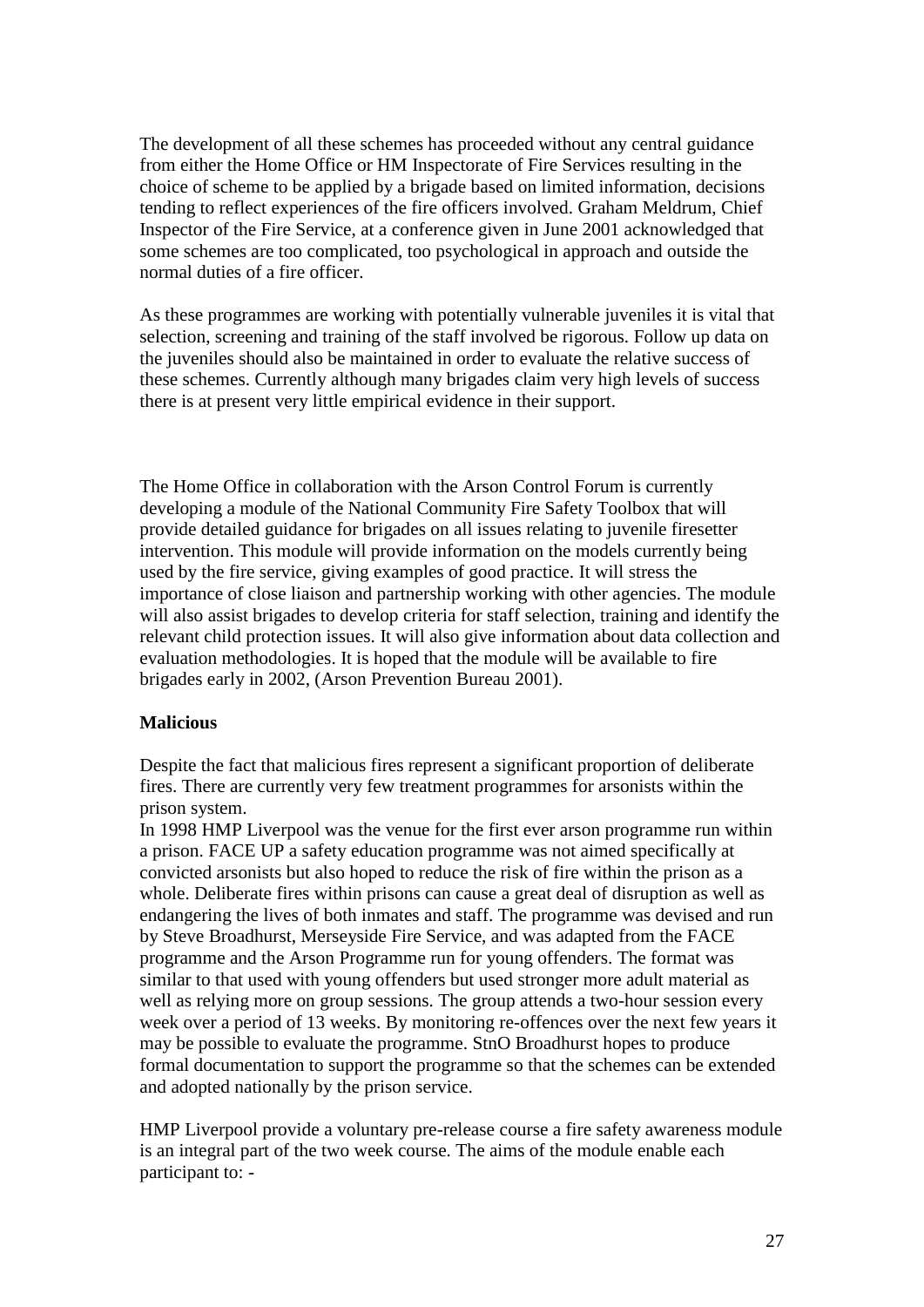- Understanding the positive and negative aspects of fire.
- View video material demonstrating the tragic loss of life in fires.
- The components of an fire action plan
- The dangers of children being allowed access to cigarette lighters and matches
- The aftermath of fire and effects upon immediate family. Damage to property, communities, business and commerce.
- **Prisoners moral response for their personal safety, that of other inmates and prison** staff.
- **Promote to prisoners who reside within Merseyside that they can take advantage** of Merseyside Fire Service home fire safety check and smoke alarm campaigns for their families.

 Prisoners are advised of the facility of the FACE programme for possible referral There has been a reduction of 25% of incidents related to fire within the prison. The individual upon release will also hopefully have a change of attitude towards fire and fire safety.

Recently in HMP Liverpool the Prison Service has introduced a Drug Support & Resettlement programme. This programme is conducted over a period of twenty weeks. It is designed to improve the prisoners' educational and social skills, to enable them to adapt and function in a normal society. The fire safety module described above has been introduced as a component of this programme.

Operation Lomond, an innovative partnership between Merseyside fire service and Merseyside police was established within an area of Liverpool after problems with a suspected arsonist. 12 incidents of fire, which had been deliberately started, were evidentially, albeit tenuously in most instances, to one individual. The issue of securing a successful prosecution was considered however it was realised that due to the lack of any form of tangible evidence, another approach would have to be formulated.

A multi-agency approach was required to address this issue. A meeting was therefore arranged with the following agencies: social services, probation services and housing associations. The purpose of the meeting was to tackle the problem of the suspected arsonist as well as informing the agencies of the general implications for all concerned in a positive solution was not found.

The background of the individual was discussed and the catalyst for his offending behaviour was established. A problem-solving theme was adopted and all agencies offered tangible solutions. To date no more malicious incidents of fire have occurred within the individuals immediate vicinity.

This initiative is a path-finding piece of joint agency work with commitment from all interested parties to find workable innovative solutions to the problem of this specific individual.

Station Officer and Detective Sergeant Forrest feel that this initiative has demonstrated best practice and should form the template for future parnership working for all relevant agencies and authorities, in particular the police and fire service.

This template may also be utilised for suspected/known arsonists from the other categories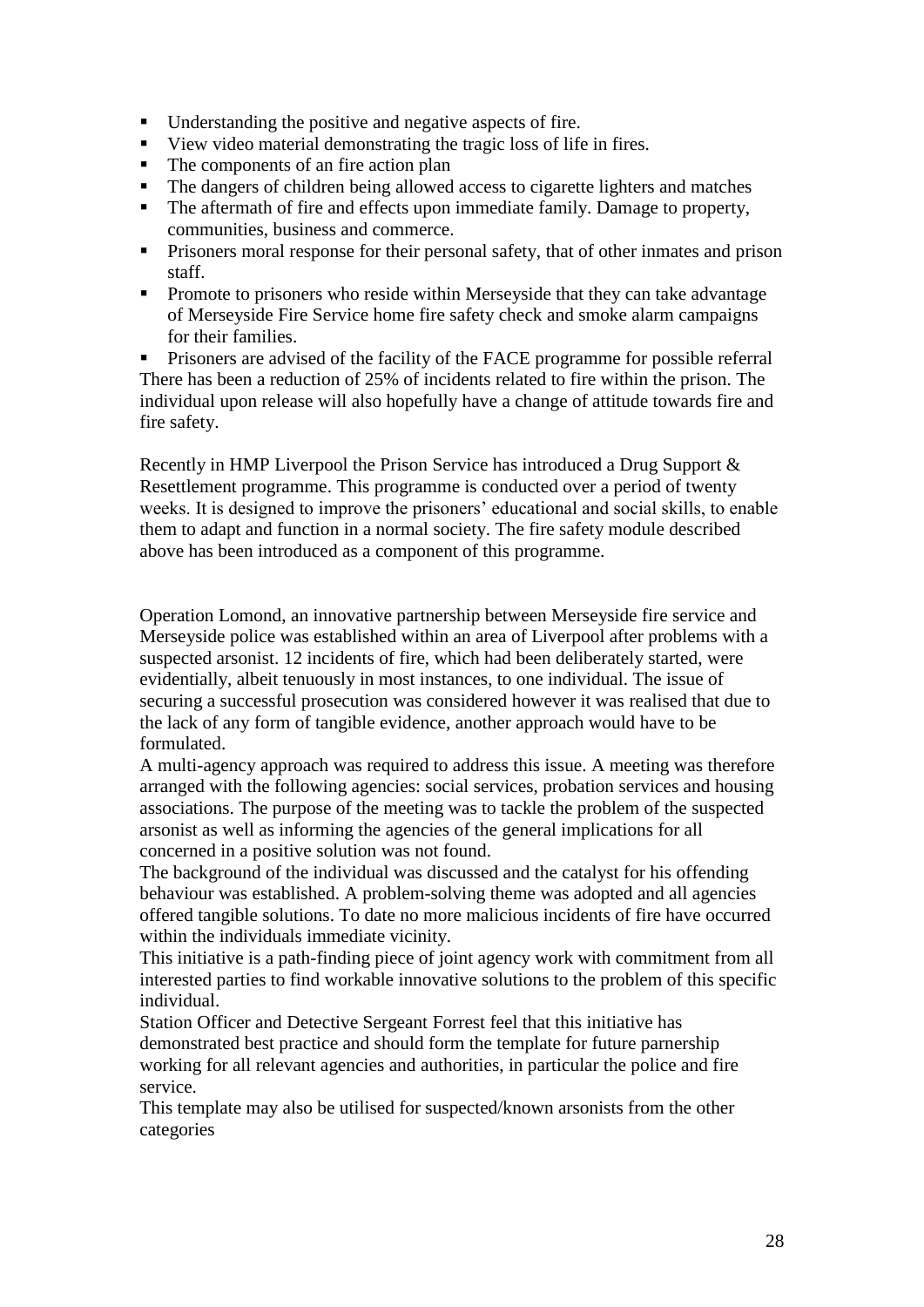The fact that many malicious arsonists are choosing to use arson as a weapon of retaliation indicates that they may lack normal coping skills. The following models may be therefore be of use when dealing with malicious arsonists.

Jackson, Glass & Hope (1987) Social Integration model can be used to enable the individual to develop more appropriate and successful methods of controlling and influencing their environment. This often includes development of the skills necessary for social integration. Individuals may be encouraged to engage in social, academic and vocational activities. This hopefully will increase the arsonists self esteem and in turn can lead to the individual establishing satisfactory and rewarding relationships. Training involves the use of appropriate assertive aggressive behaviour in order to promote successful conflict resolution.

Stewart (1993) recommends the use of the Relapse Prevention model. This enables individuals to comprehend their offence cycle, developing an understanding of the emotional, cognitive and situational antecedents to their offence. Treatment can then target coping behaviour, such as avoidance of high-risk situations, relaxation, assertiveness and cognitive restructuring.

#### **Emotional Expression**

Very little has been written about the treatment of firesetting despite re-offending rates for this type of offender being high. This type of arsonist require a psychiatric assessment. On the basis of this thorough assessment, an attempt can be made to determine the extent to which firesetting is driven by a mental disorder. If the firesetter is mentally ill, then in patient hospital treatment may be necessary. Depending on the degree of risk posed by the arsonist, treatment may be in a maximum security, medium security or an open psychiatric unit. Treatment should consist of the appropriate anti-psychotic or mood stabilising medication, together with psychological and social interventions as relevant.

The social integration model and the relapse prevention model mentioned as being relevant for malicious arsonists are also relevant for this type of arsonist.

The Aquarius project for the rehabilitation of child arsonists who are categorised as being emotionally and behaviourally disturbed has a encouragingly high success rate for children in this category. **MORE HERE**

Their are a number of problems in accommodating arsonists within the community for understandable reasons. Glen Davies speaking at a conference given by the arson prevention bureau in October 1999, suggested there were three steps towards successfully accommodating potentially dangerous people,

- Thorough assessment of the person's accommodation and support needs
- Knowledge of, and assessment of, the accommodation availability;
- A fall back place for when it all goes wrong.

Mentally disordered firesetters often feel rejected by and alienated from mental health and social services this coupled with their general feelings of social isolation means that they require long term commitment provided by adequate psychiatric services.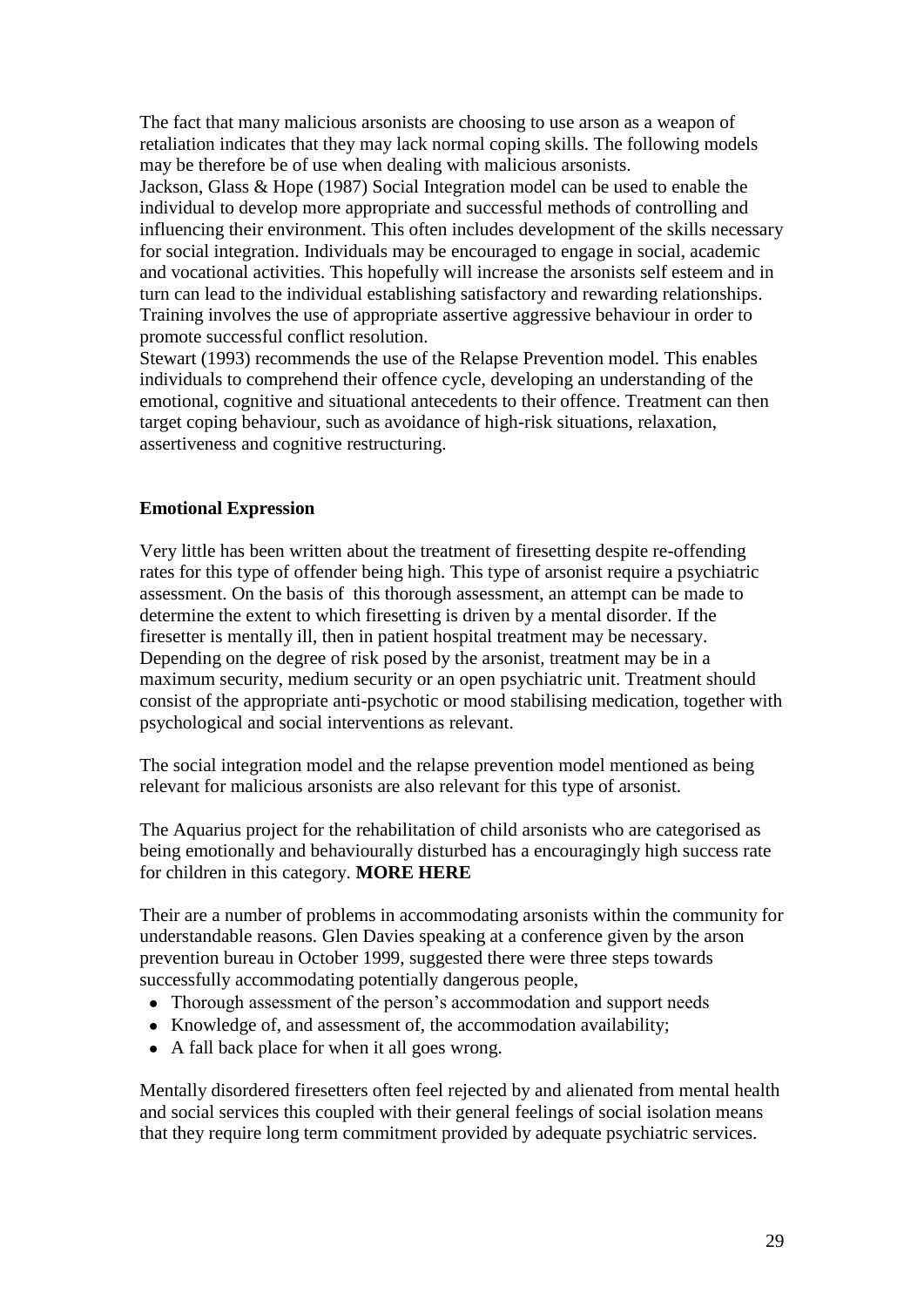Assessment of the individual should include an attempt to understand the emotional, cognitive and situational antecedents to the firesetting. Treatment should then include developing coping strategies.

#### Northgate Hospital Firesetters Programme

Commenced on a pilot basis, with both male and females arsonists in January 2000. Sessions were delivered by psychology and nursing staff, following a structured 92 page treatment manual compiled by the psychology department. 51 patients were identified, among the Northgate forensic population, as having arson as an index offence, a pre conviction for arson or firesetting was an area of clinical concern. The programme is divided into seven modules, delivered over an estimated 43 sessions. The group based treatment programme is based upon Jackson, Glass & Hope 1987 One Viable Option Theory, in which arson is viewed as a maladaptive and short term approach to problem solving allowing the individual to attain control over their environment, which they deem to be unobtainable by more conventional means.

The broad aims of the programme are for group members to:

- 1. improve self-esteem and personal effectiveness
- 2. consider the functions served by their fire-setting
- 3. explore attitudes to fire-setting and potential victims
- 4. receive education regarding the potential effects of fires

5. learn alternative coping strategies to avoid re-offending.

Patients are assessed on a range of measures and clinical interviews at both the pre and post programme scales. Initial results from 10 patients appear encouraging however this is of course a small sample. Further information from evaluative data will be deseminated in due course. In the longer term Northgate hospital are currently discussing plans to obtain follow-up assessment data-thereby enabling some indication of the robustness of any treatment gains.

A total of 10 patients have recently completed separate male (n=4) and female (n=6) groups.

Rampton Hospital a high security mental hospital has also developed a treatment programme for adult pathological fire setters. The progamme has been developed also been developed from Jackson, Glass & Hope 1987 model for adult recidivistic arsonists. The programme is also influenced by the dynamic-behavioural model of firesetting, Fineman 1995. Each core therapy group contains a maximum of 10 patients which meets weekly for 16 months. This is underpinned by regular one to one sessions. The groups mixed gender and mixed diagnoses. The programme goals are to: -

- Analyse the functional qualities of firesetting episodes
- Identify the clinical needs of the firesetter
- Deliver appropriate treatment initiatives
- Promote robust and appropriate coping strategies
- Develop appropriate relapse prevention strategies
- Evaluate potential risk of relapse

Rampton Hospital carry out a number of psychometric tests the results of which are entered onto a database which includes information such as family circumstances, psychiatric history, offence history and fire profile as well as each individuals current status. As this database expands it will become a invaluable source of information and data which can highlight any patterns and also improve the therapy.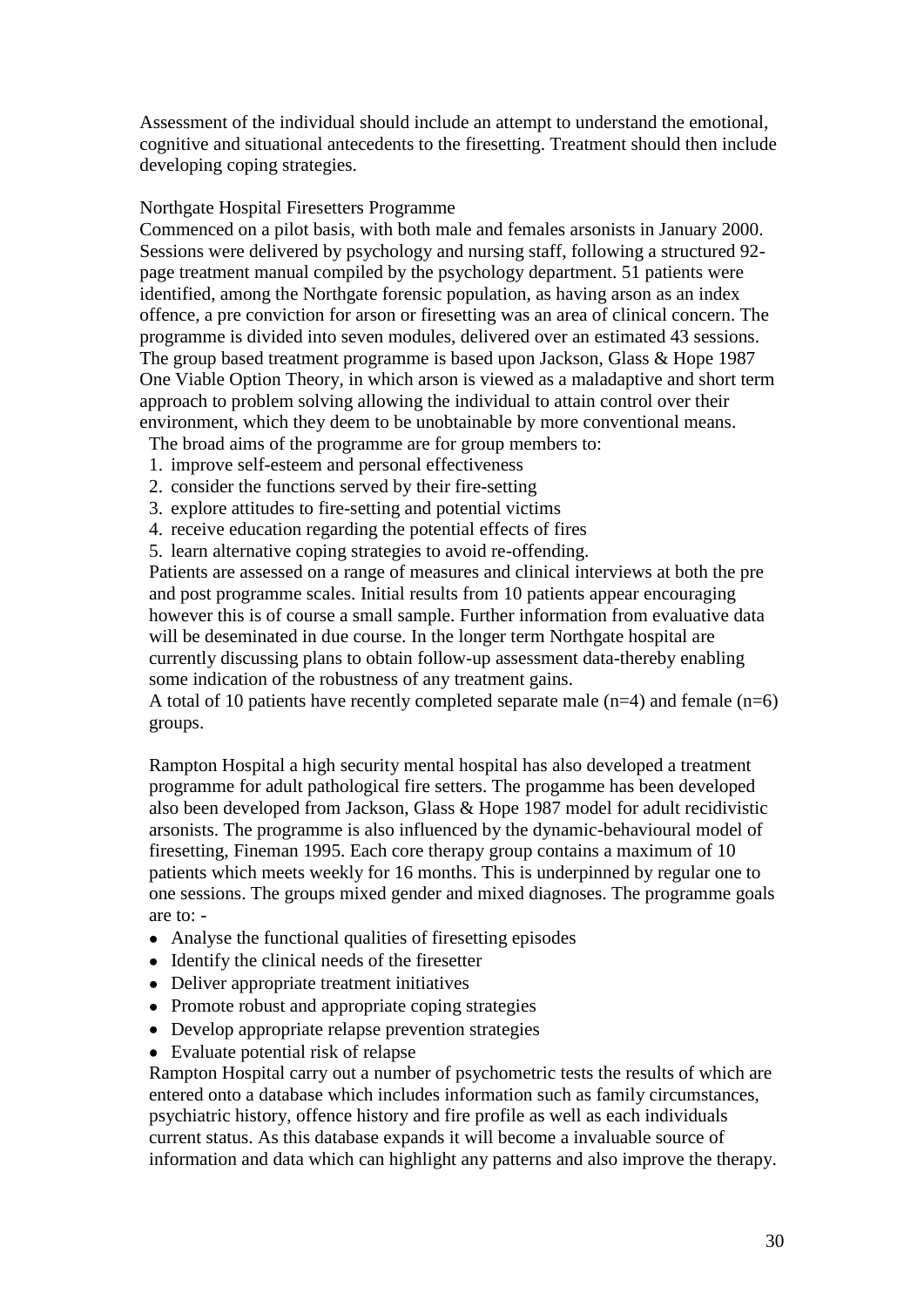The description and systematic evaluation of treatment programmes appears to be lacking. Indeed the absence of suitable treatment and accommodation for this type of arsonist has meant that they currently might often be placed in restrictive custody which offer these vulnerable individuals little opportunity for personal development, as well as bringing them into contact with threatening and aggressive others. Individuals are then released from prison untreated, resulting in a high likelihood of recidivism.

### *What is needed*

- Psychometrically reliable and valid measures of behaviours related to firesetting need to be improved.
- Group and individual methods of treatment need to be devised and evaluated, with information disseminated.
- Sufficient accommodation made available in general hospitals and secure hospitals to avoid the need for such people to be imprisoned.
- More specialist help made available for the treatment of arsonists released into the community.

## **Criminal**

There are only a few dedicated fire investigation teams, West Yorkshire, West Midlands, Strathclyde, London and Merseyside. Elsewhere there is sometimes confusion over who carries out the investigation as the fire service do not have a statutory duty to investigate fires. With increasing demands on already stretched budgets has led in some brigades to reduce non-statutory work such as fire investigation. Failure to investigate all fires in detail gives a clear signal to arsonists that this crime is easy to get away with as does the failure to prosecute and secure convictions when the evidence is strong. It is an unfortunate fact that the detection and conviction rates for arson are low in comparison with many other crimes. There must be a move towards better fire investigation training, leading to greater expertise and ultimately, accreditation for the investigator, (Munday 2000). This will increase the likelihood of detection and punishment this alone will have the needed deterrent effect upon arsonists in general but especially this type of arsonists.

In the West End of Newcastle, where the first arson task force was set up, every FDR-1 fire which has been classified as malicious by the fire crew attending is followed up and investigated by the arson task force. Investigations are carried out jointly by the police and fire service using high profile marked vehicles. As part of each investigation neighbours will be visited and questioned. The detective will then follow up any information given by local people or acquired at the fire scene. Where arrests have been made and prosecutions brought, these have been made as high profile as possible using the local media. This has enabled the task force to attract widespread and comprehensive media coverage and publicity for its work. Twenty prosecutions have taken place in the first six months. The actual number of fires has been reduced by 20% and the number of fires in derelict buildings has been reduced by 50%. This approach is an important turning point for the fire service. Task forces are now being set up around the country.

Various fire brigades within the UK use the services of a hydrocarbon detector dog team. There now is a national certification course run by the fire services college. This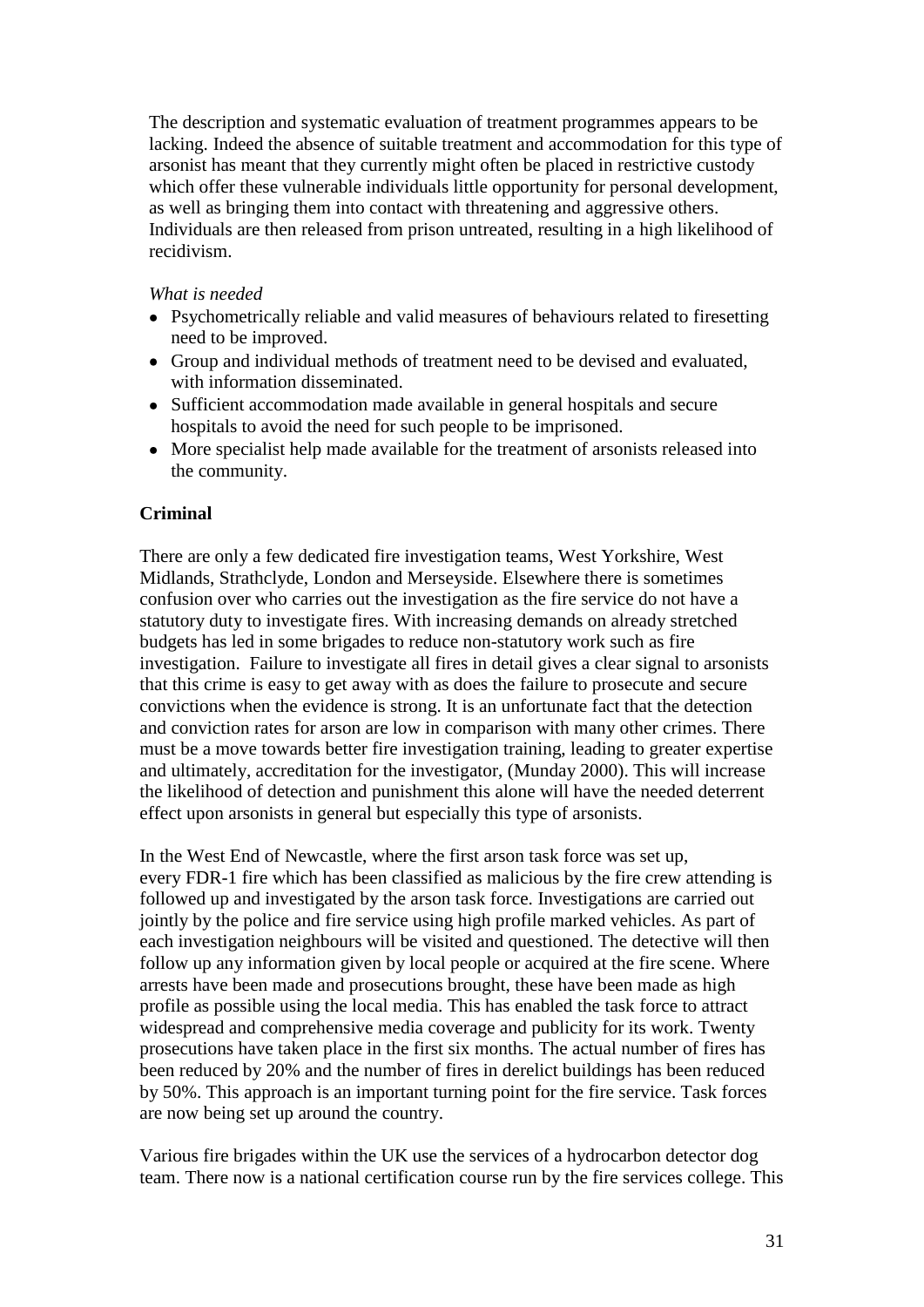certification is renewed annually, and ensures a consistent standard of competence for fire service dog teams. These dogs are an invaluable tool in speeding up fire investigations as the dogs are able to pinpoint exactly where the accelerant is to be found.

Insurance companies can exert influence over the type of arsonist in this category who commit arson for profit. Some steps have been taken to reduce arson fraud, databases have been set up and the Association of British Insurers is giving guidance to insurers. The insurance companies can be effective firstly at the underwriting stage of a new policy proposal and then at the investigation phase of a suspicious claim. A proper risk assessment should be carried out into the customer to establish whether that person has made a previous claim and what is their business history. In order to identify the fraud a detailed investigation in to the circumstances and movements of the insured and their associates is necessary.

The arson prevention bureau has encouraged a more proactive role resulting in many insurers taking a more robust line and training staff in the relevant issues. Consideration might also be given to the addition of a policy clause specifying the insurers right to reduce or refuse a claim where indications of a link between arson and the insured exist and cannot be explained by the insured, Clarke 1996. A common database should make it possible to obtain reliable claims history identifying previous claims. This would be an important weapon in detecting and investigating arson, it would also contribute to identifying the extent of fraud and highlight when there are local epidemics of frauds. As levels of information are crucial to evaluating and resisting a claim progress could be made by designating fire and fraud liaison officers to act as sources of information for insurers. Interventions involving the target of arson

A senior consultant of the Fire Protection Association, Mr. Lewis, at a conference given in Manchester 1999, drew attention to several precautions, which could be taken to avoid arson (Lynch 1999).

- Step one- "identifying the vulnerability of a building and the internal and external security measures."
- Step two- "identifying hazards and the sources of ignition available"
- Step three- "identifying potential firesetters"
- Step four- "Reducing risk by eliminating and avoiding arson"
- Step five-"Considering whether security systems are adequate"

#### *Government*

Fire Precautions (workplace) Regulations, 1997 came into force on the  $1<sup>st</sup>$  December 1997. The regulations are based upon self-compliance, with emphasis being placed on the employer"s own assessment risk. The fire authority is the enforcing authority. These Regulations apply to all employers and place a duty upon them to assess the risks of fire and the effect it would have on staff.

Recent changes to Building Regulations Approved Document B concern the provision of sprinklers in large single storey uncompartmented buildings, with the requirement for sprinklers to be placed in certain buildings with a floor area of 2000 square metres or over. (London Fire & Emergency Planning Authority 2000)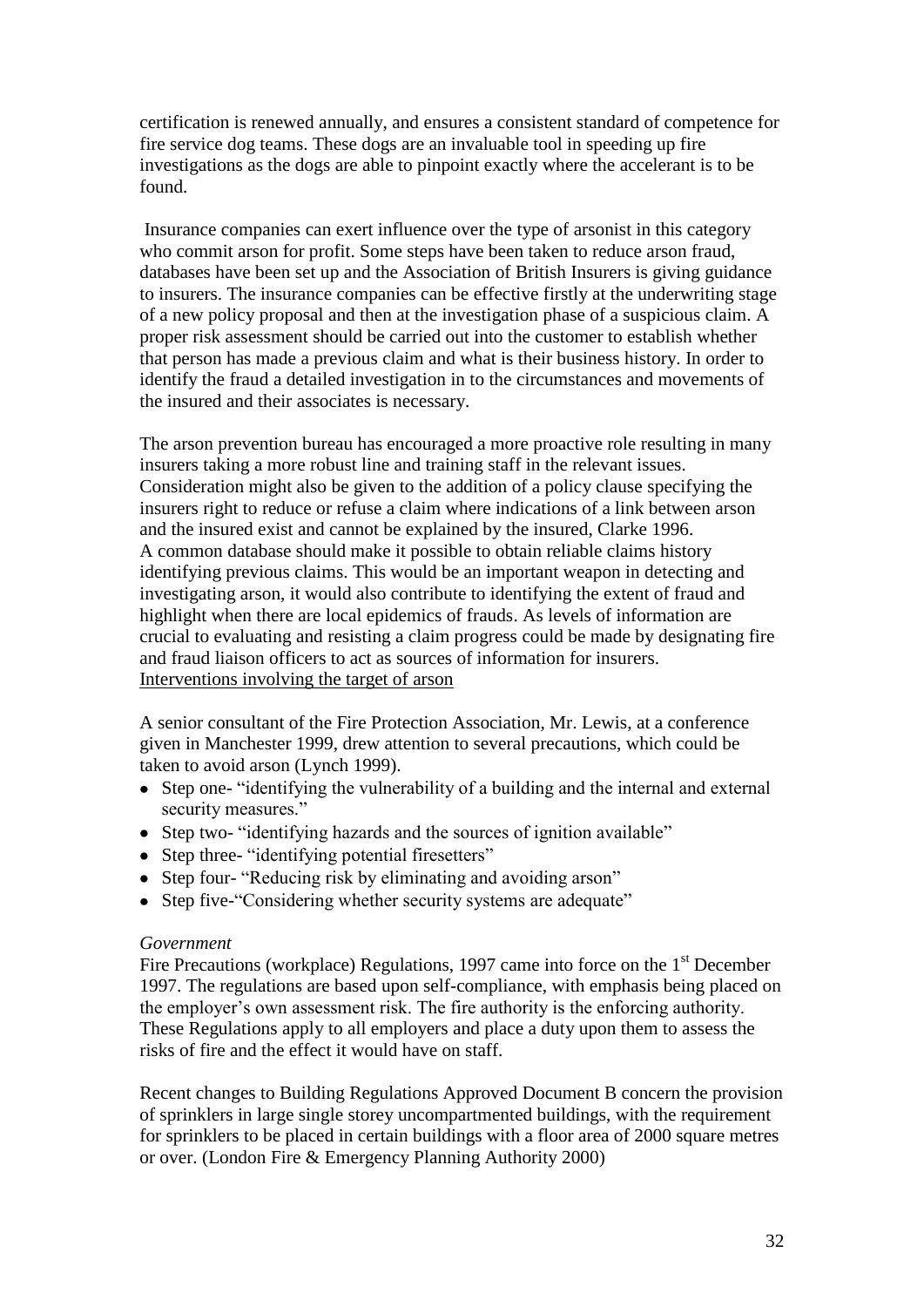The Government can produce regulations that improve the way buildings are built and protected.

# *Local Education Authorities*

Schools seemed to have one of the highest risks of arson of any type of property in the UK. Results have showed that nearly one in eight schools experience arson or suspected arson in one year (Burrows et al 1996). There is also a strong relationship between victimisation through arson and victimisation through damage and burglary. The implications are that schools, which suffer from damage or from burglary, should also think seriously about their precautions against arson.

Some Local Education Authorities, especially those in high-risk areas, have tried to develop special school designs to prevent arson. Innovations have included the following features.

- A plan form that avoids re-entrant angles, thus denying offenders areas in which they may loiter unnoticed.
- Metal shutters to secure windows out of school hours, the shutters being locked from the inside.
- Metal shutters over doors, which are also protected with anti-ram-raid style railings
- Enclosed rainwater down pipes thus eliminating climbing aids to roof level.
- Security lighting incorporated into wide eaves
- External walls which are easily cleanable and do no invite graffiti.
- Non-climable perimeter fences

However design solutions need to be functional for educational purposes and take into account educational objectives of openness and community involvement (Burrows et al 1996).

The prevention of arson attacks fall into a logical process, (APB, 1998): -

## 1. **Deter unauthorised entry onto the site.**

- By the use of signs and by using fences and hedges.
- Good lighting is recommended as most vandalism and arson attacks occur outside school hours and often at night.
- Patrols made by either commercial or local authority security teams can be effective in deterring would be arsonists.
- 2. **Prevent unauthorised entry into the building.**
- The number of doors and windows out of view from the public should be kept to a minimum.
- All external doors should be fitted with approved locks.
- Doorframe construction should be of good quality to resist forcing.
- Intruder alarms should be fitted and if possible connected to a call-monitoring centre.
- Schools should foster relationships with neighbours who are able to observe out-of hour's activity on the premises.
- The installation of CCTV should be considered despite their high cost as they have a high deterrent effect.
- 3. **Reduce the opportunity for an offender to start a fire**

If an arsonist intent on causing damage is unable to enter the premises then the opportunity to light a fire outside the building is often exploited. It is important that the opportunity to ignite combustible material is eliminated.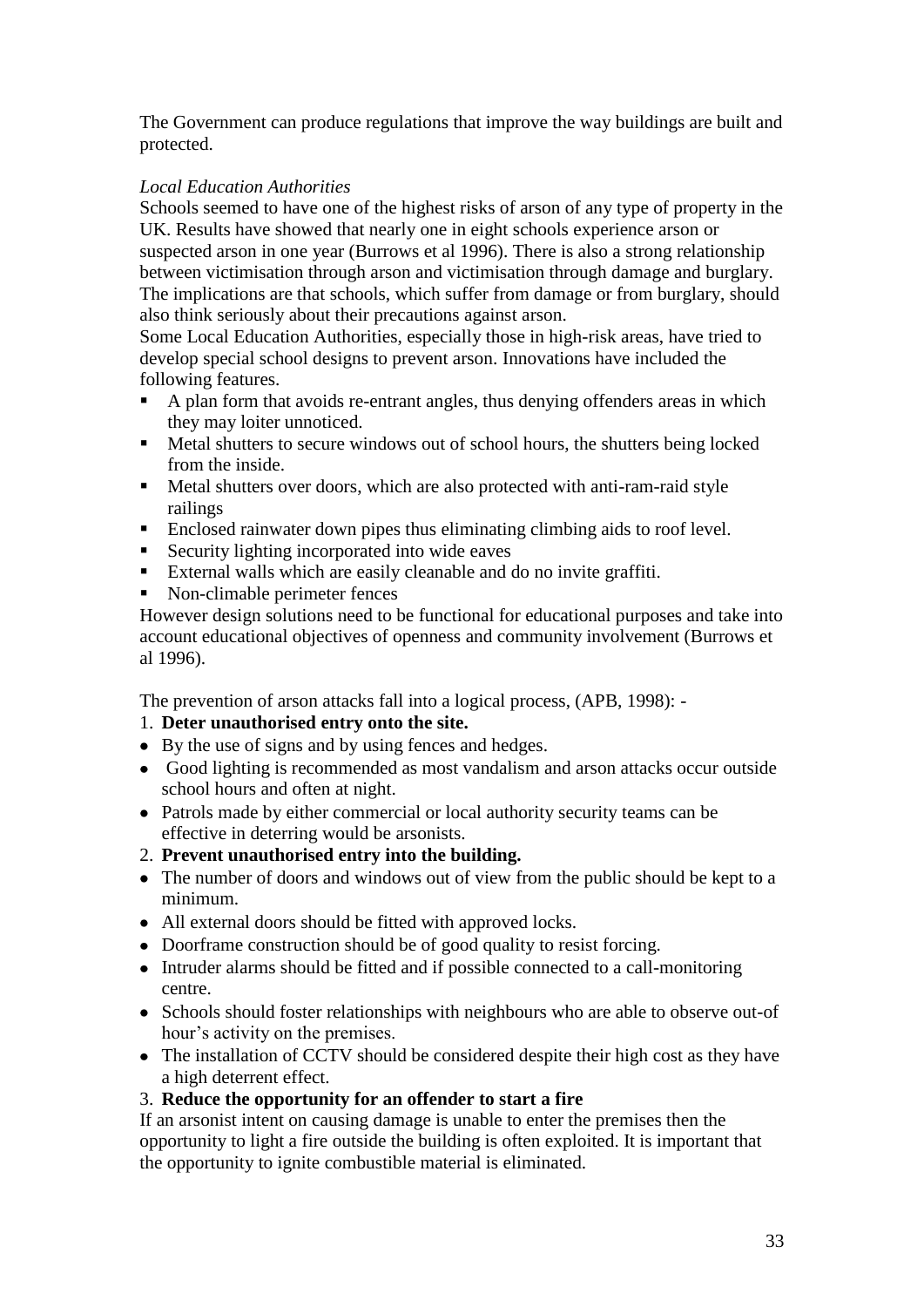- Refuse containers should ideally be placed in a secure compound or secured to a post no less than 8 meters from the building to prevent them being moved against the building.
- Recycling bins should be located at least 8 metres from the building in secure compounds and collections should be made regularly to avoid a build up.
- Sheds and storage facilities should be sited at least 8 metres away form the main building. This will avoid fire spread from such buildings involving the whole school.

### 4. **Reduce the scope for potential fire damage**

Should a fire be started, either deliberately or accidentally, it is important that its effect is minimised by containing the fire to a limited area, or ensuring high value contents are protected.

- Equipment of high value should ideally be located in a secure separate room where it will be out of sight and better protected in a fire.
- Early warning of the outbreak of fire can significantly reduce the losses if early firefighting can be initiated. An automatic fire detection system can mean the difference between containing the fire to the compartment of origin and the loss of the whole building and contents. To be effective the alarm must give warning offsite.
- Sprinkler systems are rare in existing schools but increasingly being fitted in new schools. Sprinkler systems are best regarded as a combined detection and extinguishing system. There is currently a national campaign promoting the use of sprinklers in school buildings. This is important in existing schools that are recognised as high risk.
- 5. **Reduce subsequent losses and disruption resulting from a fire.**
- Recognition should be given to the provision of the most appropriate form of extinguishing medium.
- Members of staff should be adequately trained in fire procedures, including how to summon the fire service, building evacuation and the use of fire extinguishers.
- A service recovery plan should be formulated in advance with the assistance of the LEA"s Risk Management Group where this exists, or with the Local Education Authority.

These measures can help reduce crime within schools as well as combat arson. These measures may also be utilised in other types of buildings.

Given the apparent involvement of pupils and local youths in school arson attacks, many attacks being an extension of vandalism and general anti-social behaviour. Then training and preventative education in schools about the risk of fire ought to be given high priority.

At present there are problems with the costs and benefits of crime and fire prevention in schools. There is split financial responsibility between local Education Authorities and school governors. The authority is responsible for the building and major repairs, the governors are responsible for minor repairs, decoration and contents. Governors may be more worried about burglary than arson, because the former is more likely and its costs fall more directly on them. School principles, moreover, typically say that they can"t afford to spend large sums on crime prevention (Burrows et al 1996).

## *Local Authorities*

Schools, unoccupied buildings, community centres and communal areas are especially vulnerable to arson attacks. Local authorities need to realise that if basic housekeeping rules such as collecting litter are not followed, the next demonstration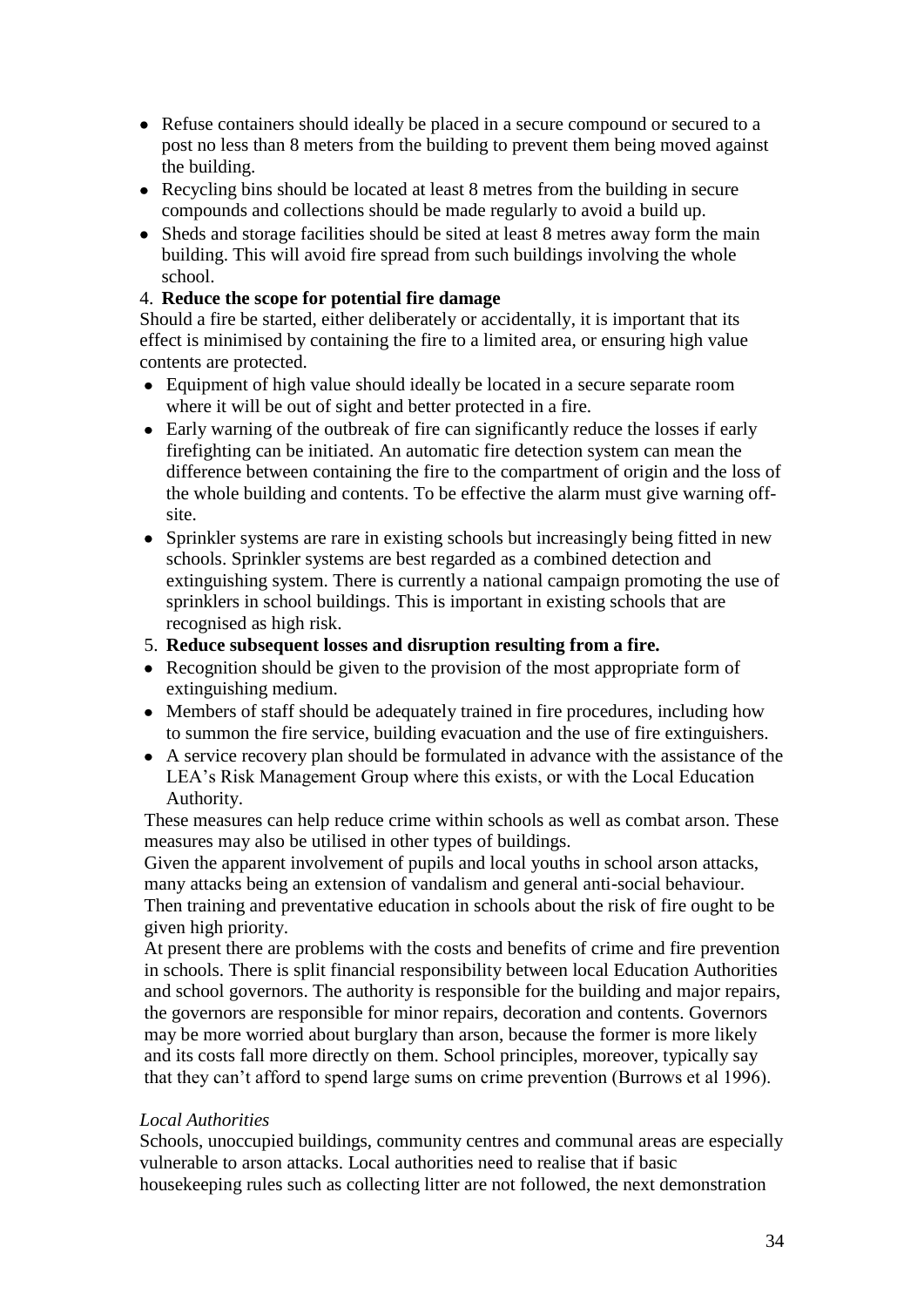will be graffiti. If litter is left there is a good chance that graffiti will not be dealt with. A pattern starts to emerge; in the next phase the area starts to be used for unauthorised purposes. If the progression continues the next event will be burglary of the premises. The more that burglary occurs the higher the chances of minor fires. If this sequence escalates almost inevitably the premises become a frequent target for arsonists. If this "slide to ashes" pattern can be identified early on there is the possibility of intervention action, which can be taken to prevent further escalation of the problem.

Several protocols have been established between the local authorities, fire services and police that appear to have had a significant impact on arson reduction. These include: -

- Removal of refuse
- Securing of void properties
- Rapid recovery of abandoned vehicles

There is no reason why these protocols cannot be utilised in other areas of the UK, which have similar arson problems. This is an issue, which the Local Government Association should consider.

#### *The Zero-tolerance campaign and removal of refuse*

The City of Newcastle designed a campaign to address the problem of household refuse in the streets and back lanes of the West End. This initiative was primarily aimed at improving the areas appearance however it was soon realised that removing rubbish from the streets had a beneficial effect on the rate of arson, especially on the number of secondary fires. The zero tolerance campaign encouraged people to put their rubbish out only on designated days, rather than letting it accumulate throughout the week in the street sand back lanes. Council officers carry out frequent random trawls of the area and any individuals who continue to dump rubbish in the area are prosecuted. These prosecutions and fines are given as much press coverage as possible. The successful liaison between the arson task force and the refuse department now means that the refuse department will remove straight away any bulky refuse which the task force considers to be a fire risk to life or property.

#### *Securing of void properties*

The number of arson fires taking place within empty, unsecured properties is a significant problem in areas throughout the UK. Not only do they represent a significant financial burden on Local Authorities who must eventually either refurbish or demolish the building, they also present great risk of death or injury to the arsonists, members of the public and the firefighters who attend the fire. An excellent scheme was established between the arson task force and Newcastle City Council Environmental Health Department. In order to prevent void properties being targets for arson attacks the scheme aims to get properties secured quickly and effectively. A system was set up whereby unsecured properties were reported to the arson task force who then arranges for Environmental Health to have the property boarded up. This is done regardless of whether the property is council or privately owned. The cost of boarding the house if privately owned is recouped from the owners, via the courts if necessary. In addition any property in which a fire has taken place is immediately secured. Void properties are therefore secure and access made difficult for all but the most determined firesetters.

The Void properties represent a further danger in that services such as gas and electricity may still be connected. The arson task force in Newcastle has been able to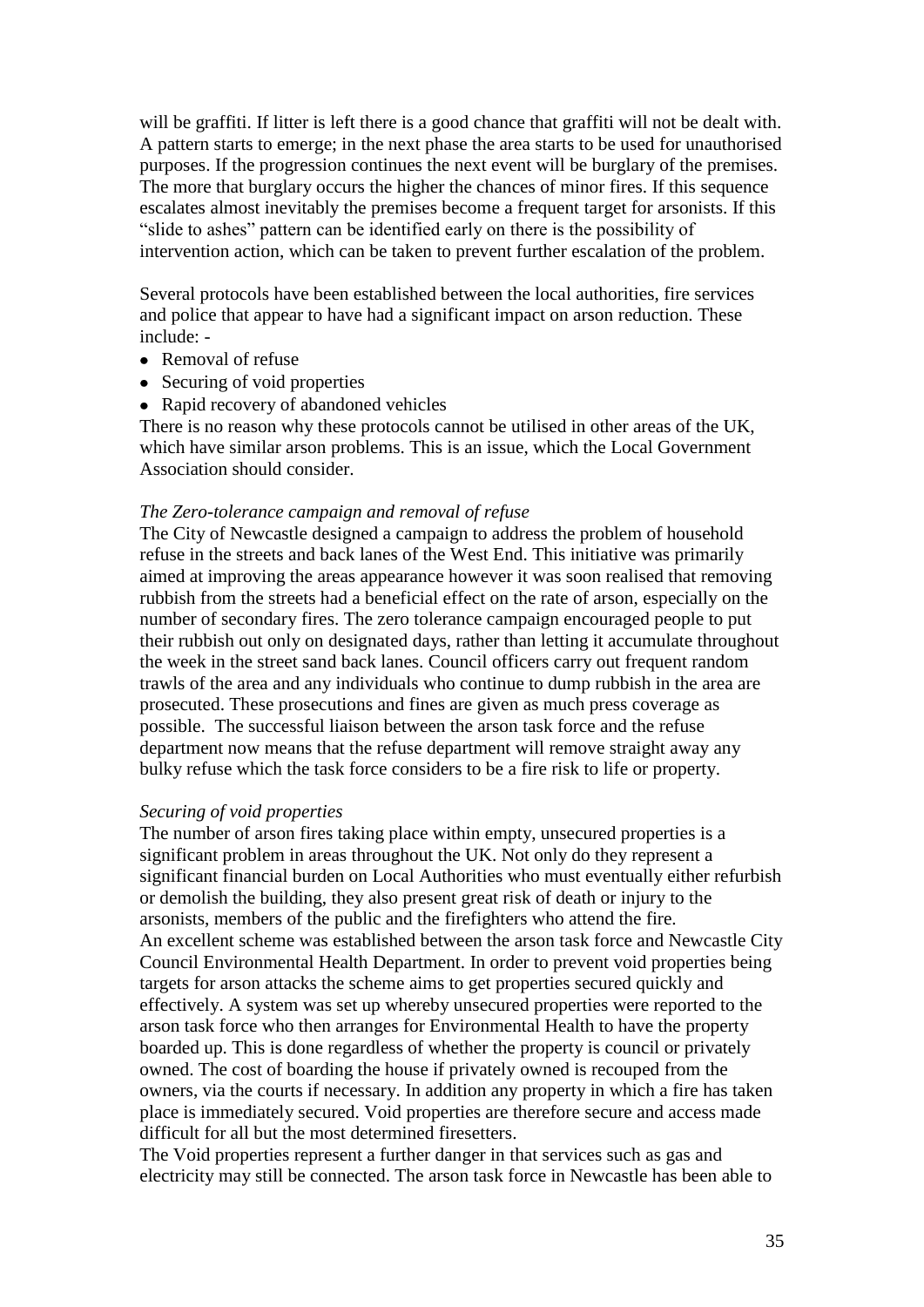liase effectively with Transco and with Northern Electric in order to have gas and electricity supplies to vacant premises to be cut off before they can present a danger to the public (Marsh 2000)

### *Abandoned Vehicles*

A number of schemes operate nationally to ensure the rapid removal of found stolen and abandoned vehicles. This action is to prevent the vehicles becoming targets for vandalism and arson attacks. As it is recognised that while about some vehicles are burnt by their original thieves, a large amount are being abandoned by the original thieves and burned out later by vandals. The Local Government Association are currently developing a "Good Practice Guide" to help authorities reduce the number of abandoned vehicles in their area.

On problem with dealing with abandoned vehicles is that the registered keeper must be tracked down via the DVLA and notified. There is a 28-day waiting period required before a vehicle may be removed from the street, once the notice is served by way of sticking a removal notice to the vehicle. However Local Authorities have the power to remove vehicles in seven days, and in some cases 24 hours, if deemed a danger to life and property, and are on council land. The results of this are that vehicles are removed before the vandals are able to set them alight, reducing the number of arson attacks on vehicles. The cost of removing vehicles and impounding them however is very significant therefore adequate funding arrangements are required.

Kent County Council, Kent County Constabulary, Medway Council, Kent Fire Brigade and DVLA established a pilot scheme in January 2001 to remove and destroy abandoned/untaxed vehicles. Operation Cubit, as it is entitled, utilises the DVLA powers to remove untaxed vehicles in an effort to reduce the number of abandoned and apparently abandoned vehicles that may become targets for offenders.

#### *Building design*

Architects have the earliest contribution to make, by incorporating measures at the design stage of new buildings or in renewal of existing ones, which in themselves can play a vital part in eliminating the opportunities for arson.

*Secured by design* is an UK police initiative supporting the principles of designing out crime. It has a number of key features.

- Secured by design is the corporate title for a family of national police projects involving the design for new homes, refurbished homes, commercial premises and car parks.
- It is primarily an initiative to encourage the building industry to adopt crime prevention measures to assist in reducing the opportunity for crime, creating a safer and more secure environment.
- Secured by design is supported and managed by the Association of Chief Police Officers (ACPO) and has the backing of the Home Office. It has been drawn up in consultation with the Department for Transport, Local Government as Regions as well as trade, industry and standards organisations.
- Secured by design does not guarantee that a particular area will be crime proof. But it indicates that the site has been subject to a design process and improved level of security, which in the experience of the police service and other agencies have shown to significantly reduce the risk of crime, including arson.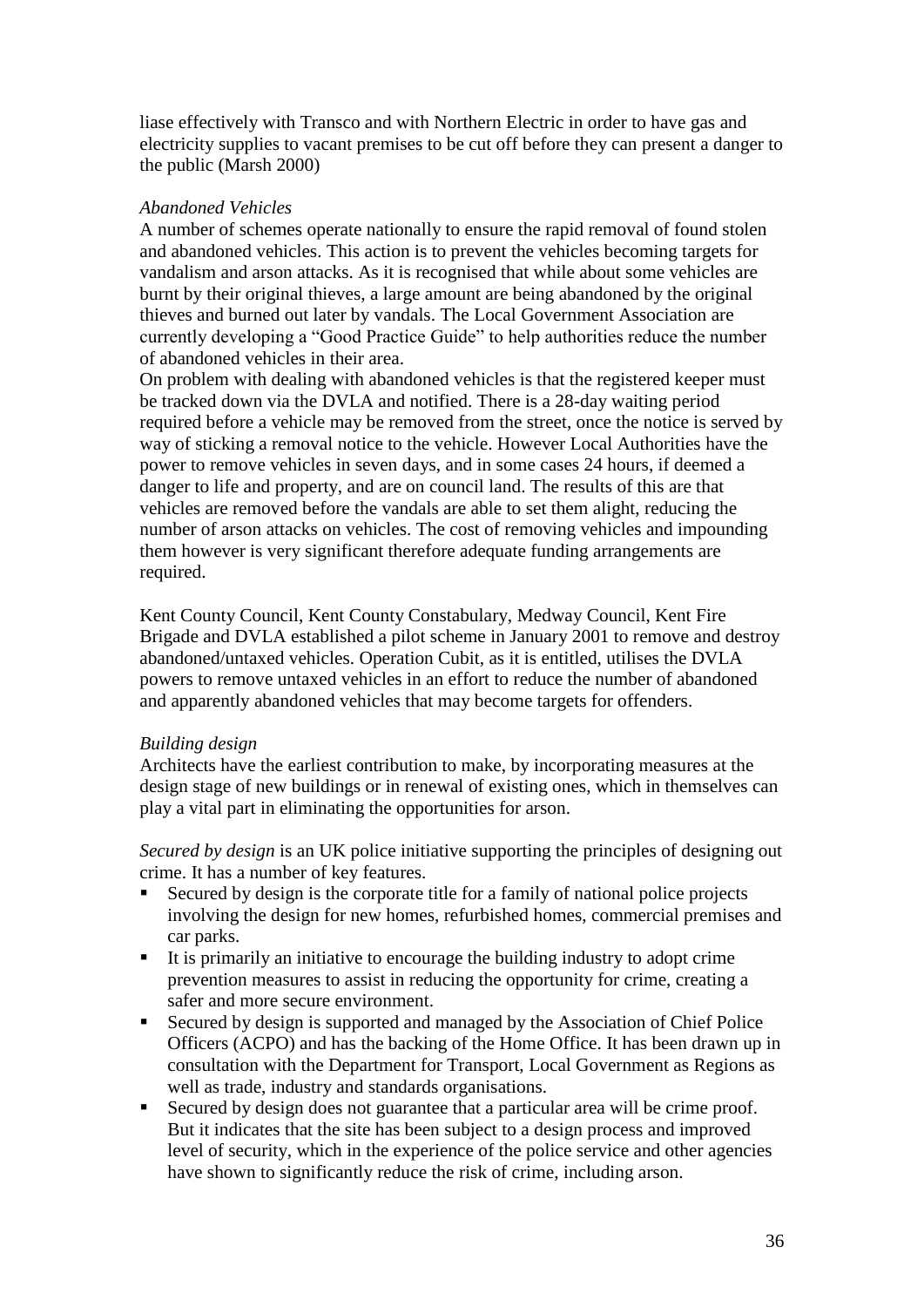# *Individual Companies and Organisations*

Owners of businesses can manage and reduce the likelihood of arson in a number of ways. Woodward and Kidd (1992) provide a useful overview.

- proper risk assessment
- good physical security measures against external arsonists
- proper screening of personnel to prevent internal arson
- good internal controls including housekeeping and proper investigation of all fires
- physical design of buildings to minimise risk and impact of arson
- good levels of physical fire safety-detection, sprinklers and staff training.

The Arson Prevention Bureau published a leaflet, Prevention and control of arson in Industrial commercial premises in September 2000, in which they advise that companies should have a management plan to combat arson which includes: -

- 1. The arson risk assessment
- 2. Security measures
- 3. Passive and active fire protection measures
- 4. Fire safety management procedures.

An arson risk assessment should be carried out as part of the Fire Precautions (Workplace) Regulations 1997, as amended in 1999. There are many ways to carry out a arson risk assessment. The assessment should involve considering the features related to the occurrence or arson in a logical and structured manner. Effective security measures make a positive contribution to reducing the threat of arson these include

- Perimeter protection-priority should be given to keeping intruders out
- Access control-to detect intruders
- Security Lighting and automatic fire detection system.
- CCTV systems which has a high deterrent effect.
- Training of staff enabling them to be alert of possibility of arson and what to do if an arson attack should occur.

Measures can also be taken to reduce the effects of deliberately started fire. Passive fire protection is based on the principle of containment. Therefore if a fire should occur it will be restricted to one area of the building. Active fire protection involves installing systems that either detect and/or extinguish the fire.

Fire safety management factors need to be considered separately for each organisation as it depends on the premises they occupy and the nature of their business. These factors tend to be hinge around staff relations and an effective fire safety training regime.

#### *Occupiers of Dwellings*

Can take a number of steps to deal with the threat of arson.

- ensure their home is secure with adequate locks on doors and windows
- ensure common areas have satisfactory security and are well lit.
- minimise the amount of combustible materials left in and around the building
- occupiers should consider setting up a neighbourhood watch scheme
- ensure home safety measures such as the fitting of smoke alarms and having an escape plan in the event of fire are in place.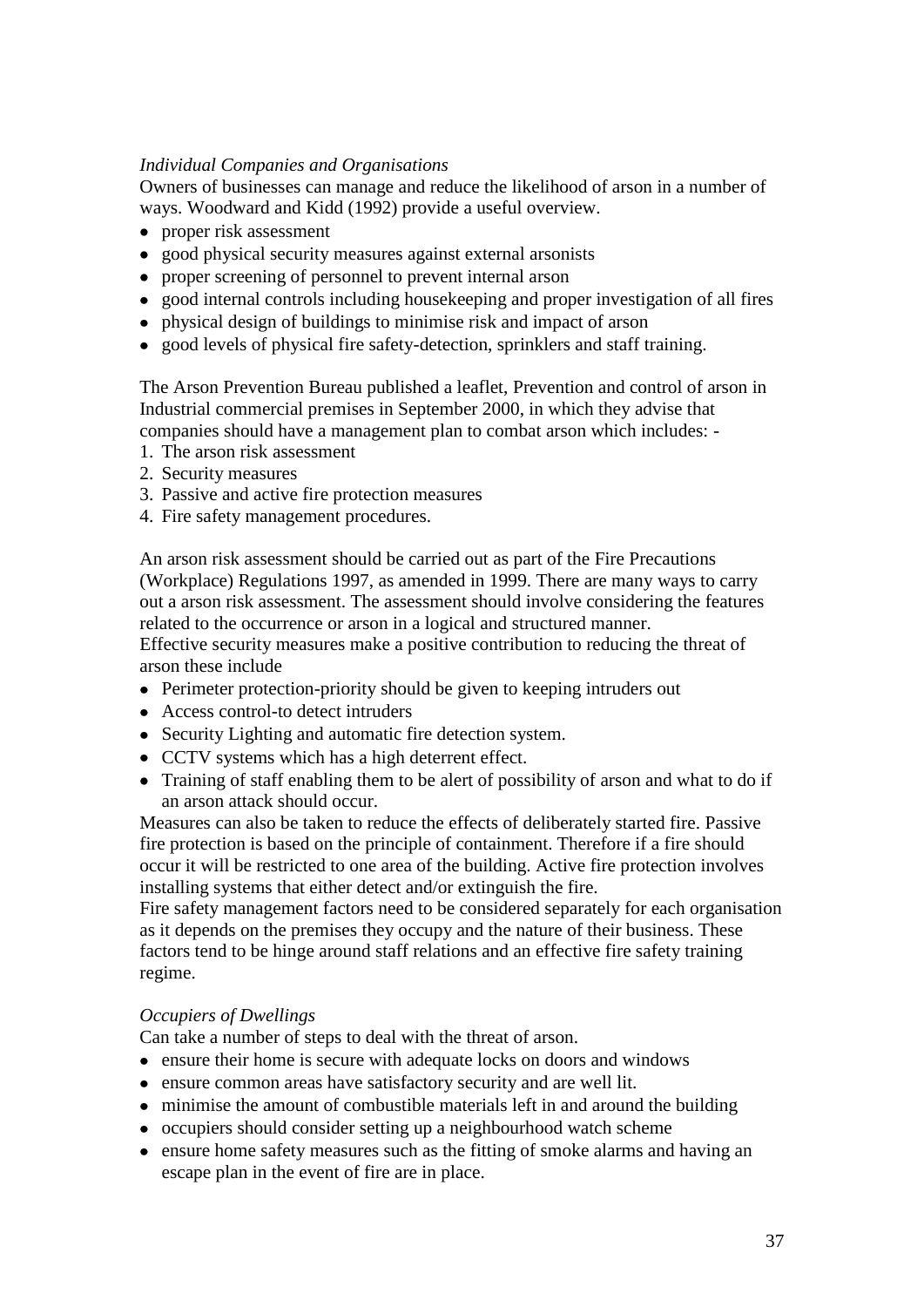Merseyside Fire service has introduced a 5-year startegy plan. One of the aims of this plan is to reduce the number of dwelling fires by a third in 5 years. They are currently carrying out 6,000, Merseyside fire service home fire safety check and smoke alarm installations, a month.

### *Owners of Vehicles*

Protecting your vehicle from arsonists is very closely linked to securing the vehicle against theft. One in 12 vehicles that are reported stolen are set alight (FPA 1999). The Arson Prevention Bureau has produced a leaflet, *Car fires; the growing problem and how to help extinguish it.* It provides the following advice to motorists to help them reduce the risk of their car being stolen and subsequently being set alight: -

- Where to leave your car
- Remove the ignition key
- Close all the windows
- Fit and use an anti-theft device
- Always lock the door and boot
- Hide property
- Report abandoned cars to the police.

### **AREAS FOR FUTURE RESEARCH**

Police counting rules for offences

**Statistics held by the police and fire services will also differ due to the way in which the police record offences under their Counting Rules, for example,**

#### **e.g. (i) Burnt out vehicles/vehicle theft**

**Up until April 1998, deliberate car fires would most likely have been recorded as car thefts or TWOC (taken without owners consent) rather than an offence of arson (if the vehicle was reported stolen prior to it being found burnt out). Under the new Police Counting Rules such incidents should now be recorded as two separate offences rather than just the one offence of theft/TWOC. However, the recent report by Her Majesty's Inspectorate of Constabulary "On the Record" recommended that the counting rules for vehicles burnt out should be changed back, to recording just the one offence of theft rather than recording the arson offence as well (unlesss there is evidence that the arsonist and vehicle thief are two different sets of offender).** 

**e.g. (ii) Violent crimes** 

**Under the principal offence rule – incidents such as people being injured in an arson attack would be recorded as "Serious wounding" rather than arson. Under Police Counting Rules, violent offences (apart from summary offences such as common assault) such as "serious wounding" should take precedence over non-violent ones, regardless of which one attracts the maximum sentence.** 

#### Definitions and terminology

*Most "deliberate" activity as dealt with by the fire service does not feature in the police recorded crime figures. The fire service record those fires of non-accidental origin as either: "malicious"; "deliberate" or "doubtful". The Arson Scoping Study recommended that this terminology should be reviewed to overcome the problems encountered by the fire service with the use of the terms "malicious" and "doubtful".*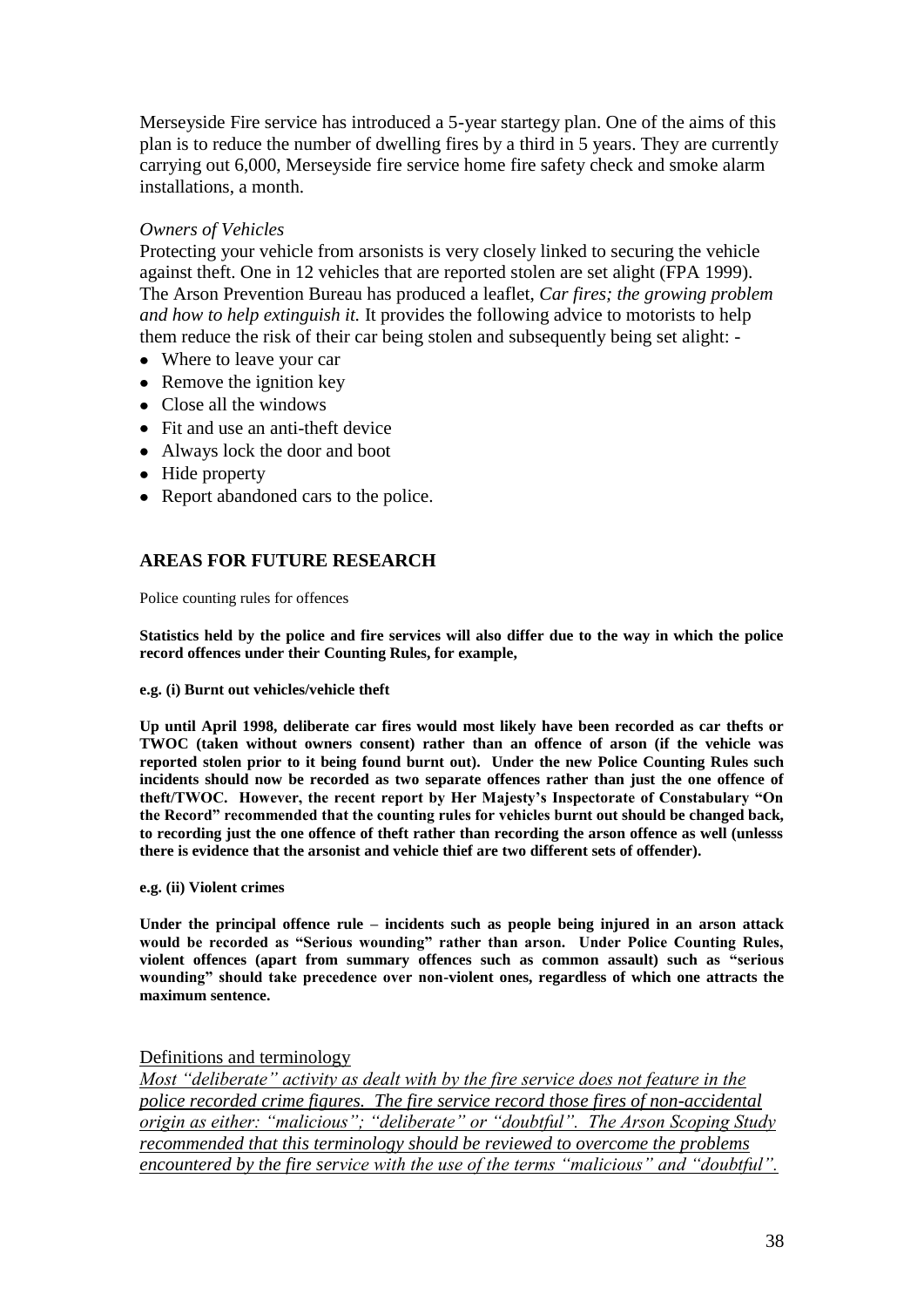*This surrounds the increasing use of the Fire Damage Report Form (FDR1), the form using by all fire brigades to record key information on every fire attended, as evidence in court cases, although at the time of the hearing more detailed information (such as a Fire Investigation report) is usually available. The Fire Service are becoming more and more reluctant to use the term "malicious" as a means of describing the cause of the fire, as this suggests that the fire officer made a judgement about the intent of the individual involved. Fire officers are not considered as expert witnesses (unlike Forensic Scientists) and any statements or decisions must be based on fact, not opinion. The term "doubtful" is often interpreted as "don't know/unsure" when in fact, in fire service terminology means that deliberate ignition was suspected* 

**The police record malicious fires as arson as defined by the Criminal Damage Act 1971 (sections 1-3). The Criminal Damage Act has a higher level of proof that arson has been committed than is required for a brigade to attribute a fire as deliberately started. The wording of the Criminal Damage Act states that "intent" or "recklessness" and the involvement of "property" have to be established by the police before an offence of arson can be recorded. The definition used by the fire service is based on "reasonable doubt" which requires a lower level of evidence than the police.** 

Samples and forms of analysis

- *There is a dark figure of arson, as the clear up rate by the police is only 16%.*
- Biased sample of institutionalised firesetters.
- Research has tended to focus on children who are resident in care homes or those who have been referred for other mental health problems.
- Research has tended to small samples
- **Investigating many different variables to find a predictive cause of firesetting** rather than understand normal fireplay in children.
- Research suggests that an interest in fire is normal and universal at about four years of age but little research has investigated this normal fascination with fire by children (APB).
- Literature on arsonists largely focuses on those in special hospitals and on adults.<br>■ Lack of adequate research being carried out in the area.
- Lack of adequate research being carried out in the area.
- Small and homogenous samples very few studies have involved non-clinical populations.
- Limited access to the population as only 16% of arsonists are caught. Arsonists are only identified if they are convicted, or brought to the attention of fire service or mental health professionals.

## *Problems with the estimates*

- Only 72% of arson attacks are reported to the police (British Crime Survey 2000)
- Existing risk estimates based on incidents reported to fire brigades almost certainly underestimate the true level of deliberate fires.
- The National Statistics rely on fire officers inferring the arsonists age.
- Their may be huge regional variations which are lost due to the use of National Statistics.
- Only 50% of arson attacks attended by fire service are crimed by the police.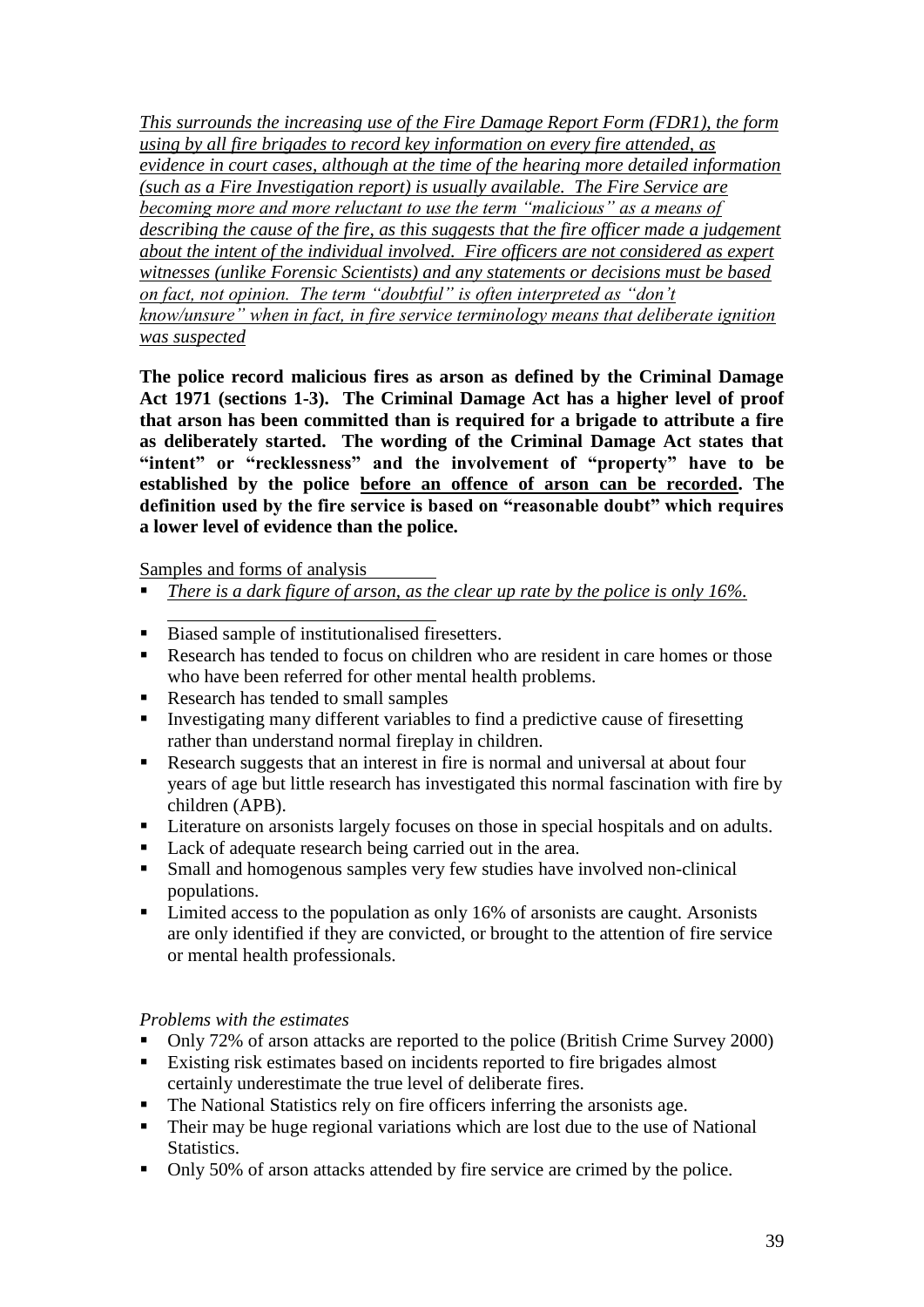- Of those crimed only 16% result in a conviction.
- Results of current research are specific to the samples studies and some cases location specific.

# **RECOMMENDATIONS**

**Statistics** 

- $\bullet$ Introduction of common terminology for describing fires should be introduced nationally to avoid any complications in future research.
- Information contained on local databases should be shared between  $\bullet$ organisations where practical
- $\bullet$ National statistics related to arson need to be improved and consideration should be given to updating the FDR-1 form.
- A common, national database should be established relating to arson activity  $\bullet$ in all of its forms, in order to carry out analyses and identify trends these can then be made available to all agencies. This would be a national co-ordination of data on both offenders and incidents. The content and structure of the database should allow information to be retrieved quickly. Therefore when any juvenile or adult is referred to one of the agencies an immediate search can be made in order to determine whether this individual has previously committed an arson offence. Until there is a centrally co-ordinated system it will be impossible to assess the true levels of recidivism. This system would allow the identification of individuals who have a history of firesetting allowing these people to have continuing supervision with help being provided were necessary.

## Research

- A huge research project should be set up to determine the real extent of the  $\bullet$ arson problem and the people who commit it.
- $\bullet$ Research should specifically look at the extent and nature of fraudulent arson.
- Research should be carried out to determine whether the effectiveness of  $\bullet$ collaboration between the insurance industry, the police and fire service could be improved in the case of fraudulent arson.
- Studies have mainly concentrated on children in care or those with mental  $\bullet$ heath problems. What is needed is research about children from all different backgrounds in order to investigate how common or "normal" a phenomenon firesetting is in the general population during childhood and adolescence.
- Research should investigate the most effective method of risk factors or  $\bullet$ predictive factors to be utilised, enabling young people who could be considered to be potential arsonists to be identified.
- Local health authorities should review the facilities they provide for the assessment and treatment of arsonists.
- A comprehensive research programme should examine arsonists in hospitals,  $\bullet$ and investigate matters such as the effects of closing large mental health institutions and the existing problems arising from community care.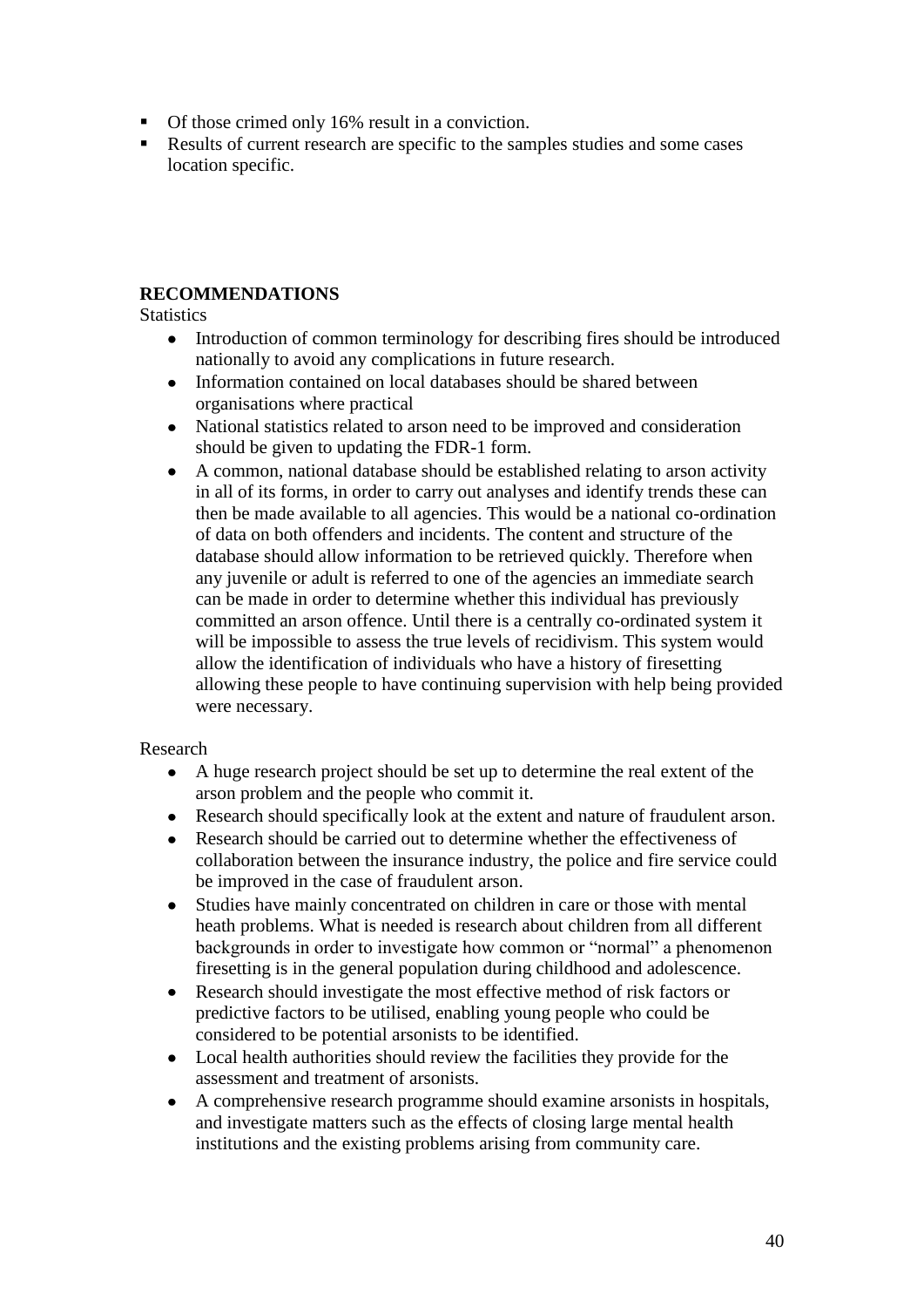- The reasons why an individuals chose fire, as their weapon of choice needs to be addressed in a systematic manner.
- Research should be carried out into developing for general application a  $\bullet$ system of assessing the arson risk for a property.

Interventions

- $\bullet$ A central information database containing information about current arson reduction initiatives should be established.
- National research should be carried out into devising and implementing suitable fire safety educational awareness programmes.
- Analysis, evaluation and validation of existing initiatives showed be carried out by an independent outside organisation in order to examine their effectiveness.
- Effective treatment programmes for arsonists should be established in prisons and mental hospitals.

### **REFERENCES**

- American Psychiatric Association (1994) *Diagnostic and Statistical Manual for*  Mental Disorders, 4<sup>th</sup> Edition. Washington DC.
- Barnett, W. & Spitzer, M. (1994) Pathological Fire-setting 1951-1991: a review. *Medicine, Science and the Law.* **34**, 4-19.
- Blackburn, R. (1993) *The Psychology of Criminal Conduct.* John Wiley & Sons: Chichester, England.
- Bourget, D & Bradford, J. (1989) Female Arsonists: A Clinical Study. *Bulletin of the American Academy of Psychiatry and Law.* **17**, 293-299.
- Broadhurst, S. (1999) Fighting Arson. *The Magistrate,* **55**, 104-105.
- Canter, D. & Fritzon, K. (1998) Differentiating arsonists: A model of firesetting actions and characteristics. *Legal and Criminological Psychology.* **3**, 73-96.
- Clarke, M. (1996) Fraudulent arson: A war of position. *Crime, Law & Social Change.*  **25**, 107-131.
- Clinnard, M.B. & Quinney, R. (1973). *Criminal Behaviour Systems.* New York: Holt, Rinehart and Winston.
- Day, J. (2001) Understanding the characteristics of firesetters. *Prison Service Journal.*  **133**, 6-8.
- Douglas, J., Burgess, A., Burgess, A. & Ressler, R. (1997) *Crime Classification Manual*. Jossey-Base Publishers. San Fransisco.

Duggan, L., Almond, L., Shine, J. & Canter, D. (2001) Test of the arson action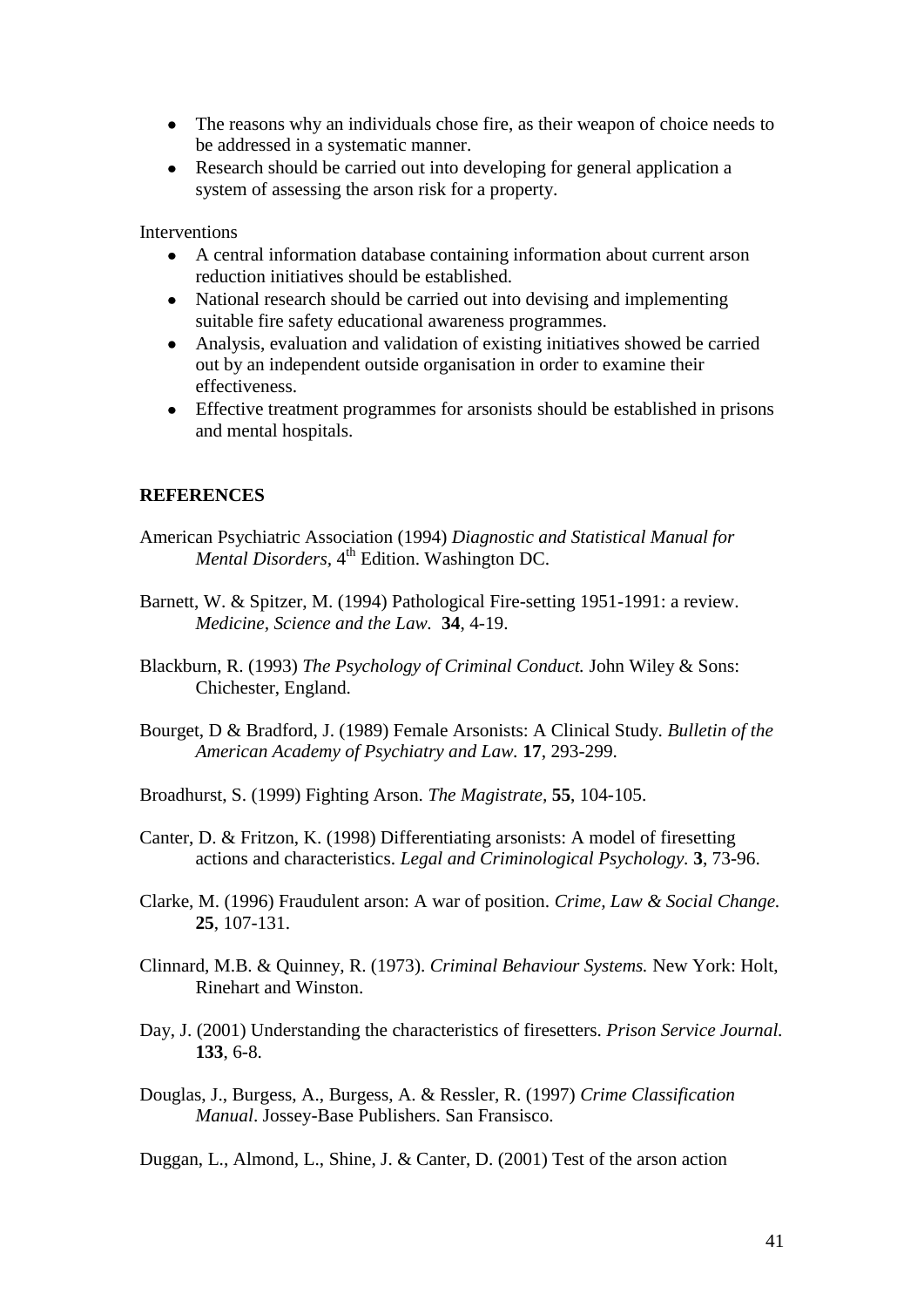systems model in an incarcerated population. Submitted to *Journal of Forensic Psychiatry.*

*Durkheim, E. (1897)* Suicide*. Routledge & Kegan Paul.*

- Fineman, K (1991) *Firesetting by Children and Adolescents*. Paper given at CFPA-Europe Conference on Juvenile Arson, Luxembourg.
- Fritzon, K (2001) An examination of the relationship between distance travelled and motivational aspects of firesetting behaviour. *Journal of Environmental Psychology.* **21**, 45-60.
- Fritzon, K. (1998) Differentiating Arson: An action systems model of malicious firesetting. *Unpublished Ph.D. dissertation, University of Liverpool.*
- Geller, J. (1992) Communicative Arson. *Hospital and Community Psychiatry,* **43,** 76- 77.
- Haggett, M. (2001) A typology study of mentally disordered arsonists. *Unpublished MSc. Dissertation, University of Sheffield.*
- Home Office (1988) *Report of the Working Group on the Prevention of Arson.*
- Home Office (1999) *Safer Communities: Towards Effective Arson Control.* The Report of arson scoping study.
- Huff, T. (1994) Firesetting Fire Fighters: Arsonists in the Fire Department-Identification and Prevention. *International Association of Fire Chiefs. On Scene.*
- Jackson, H.F., Glass, C. & Hope, S. (1987) A functional analysis of recidivistic arson. *British Journal of Clinical Psychology.* **26**, 175-185.
- Kafry, D. (1990) Playing with matches: Children and fire. In. Canter, D (ed.) *Fires and Human Behaviour* (2nd ed.). London: David Fulton.
- Kidd, S (1996) *Arson and its Causes; Myths, Perspectives and Realities.* Unpublished M.Sc. Dissertation. The University of Leicester.
- Lewis, N.D.C. & Yarnell, H. (1951) Pathological firesetiing (pyromania). In Vreeland, R.G. & Waller (1978) The psychology of firesetting: A review and appraisal. *National Bureau of Standards,* grant no. 7-9021. Washington, D.C: U.S Government Printing Office.
- Marsh, S. (2000) *The Way Forward. An Evaluation of Arson Prevention Strategies in Tyne and Wear.*
- Megargee, E. I. (1977) A new classification system for criminal offenders: The need for a new classification system. *Criminal Justice and Behaviour*. **4**, 107-114